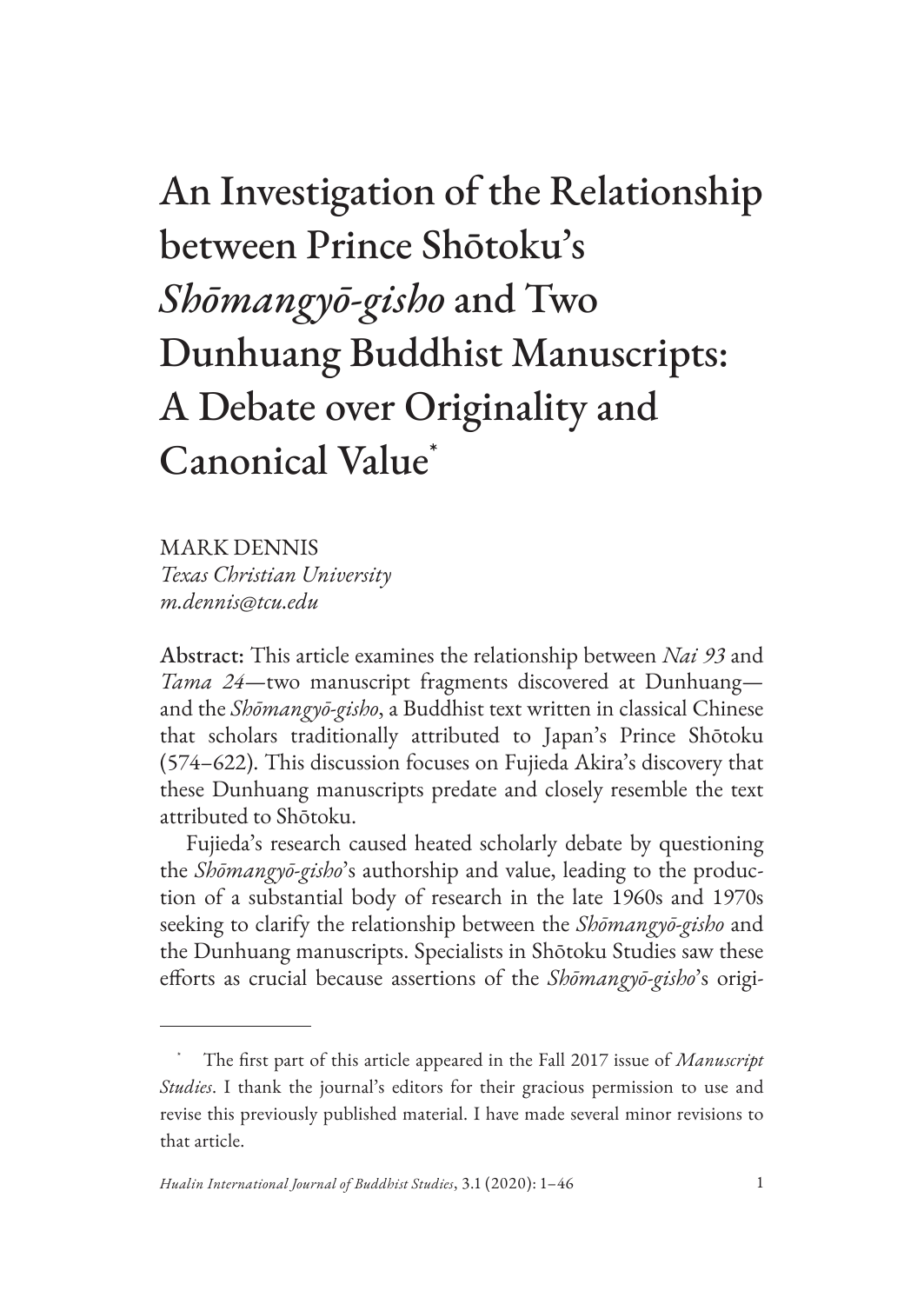nality are central to its perceived value. One can view this research as part of the broader search for the 'true record', a goal that informed much of the scholarship on the *Shōmangyō-gisho* and two other Buddhist commentaries attributed to the prince. After discussing Fujieda's work, the article examines how those who accept Shōtoku's authorship of the *Shōmangyō-gisho* tried to respond to Fujieda's key findings, focusing on how they address the Dunhuang discoveries in modern translations and critical editions of the text attributed to the prince. It concludes by offering an alternative angle of critical vision on the relationship between these texts that differs in key ways from this received body of scholarship.

Keywords: Dunhuang manuscripts, false-composition-hypothesis, Fujieda Akira, Prince Shōtoku, *Sangyō-gisho*, *Shōmangyō-gisho*, truecomposition-hypothesis

DOI: https://dx.doi.org/10.15239/hijbs.03.01.01

# Introduction

This article investigates the relationship between two manuscript<br>fragments discovered at Dunhuang,<sup>1</sup> referred to as *Nai* 93 奈 九三 and *Tama 24* 玉二四, and the *Shōmangyō-gisho* 勝鬘経義疏, a Buddhist text written in classical Chinese traditionally attributed to Japan's Prince Shōtoku 聖徳太子 (574–622). The determination of Fujieda Akira 藤枝晃 and Koizumi Enjun 古泉円順 that the Dun-

<sup>1</sup> Dunhuang is located in northwest China's Gansu province. In 1900, the Daoist monk Wang Yuanlu 王圓籙 (c. 1849–1931) discovered a large cache of manuscripts in the Mogao Caves 莫高窟. Those manuscripts included a large number of Buddhist texts, many composed in classical Chinese, but also manuscripts written in other languages representing Buddhism and other religious traditions. See http://idp.bl.uk for a link to the International Dunhuang Project (IDP).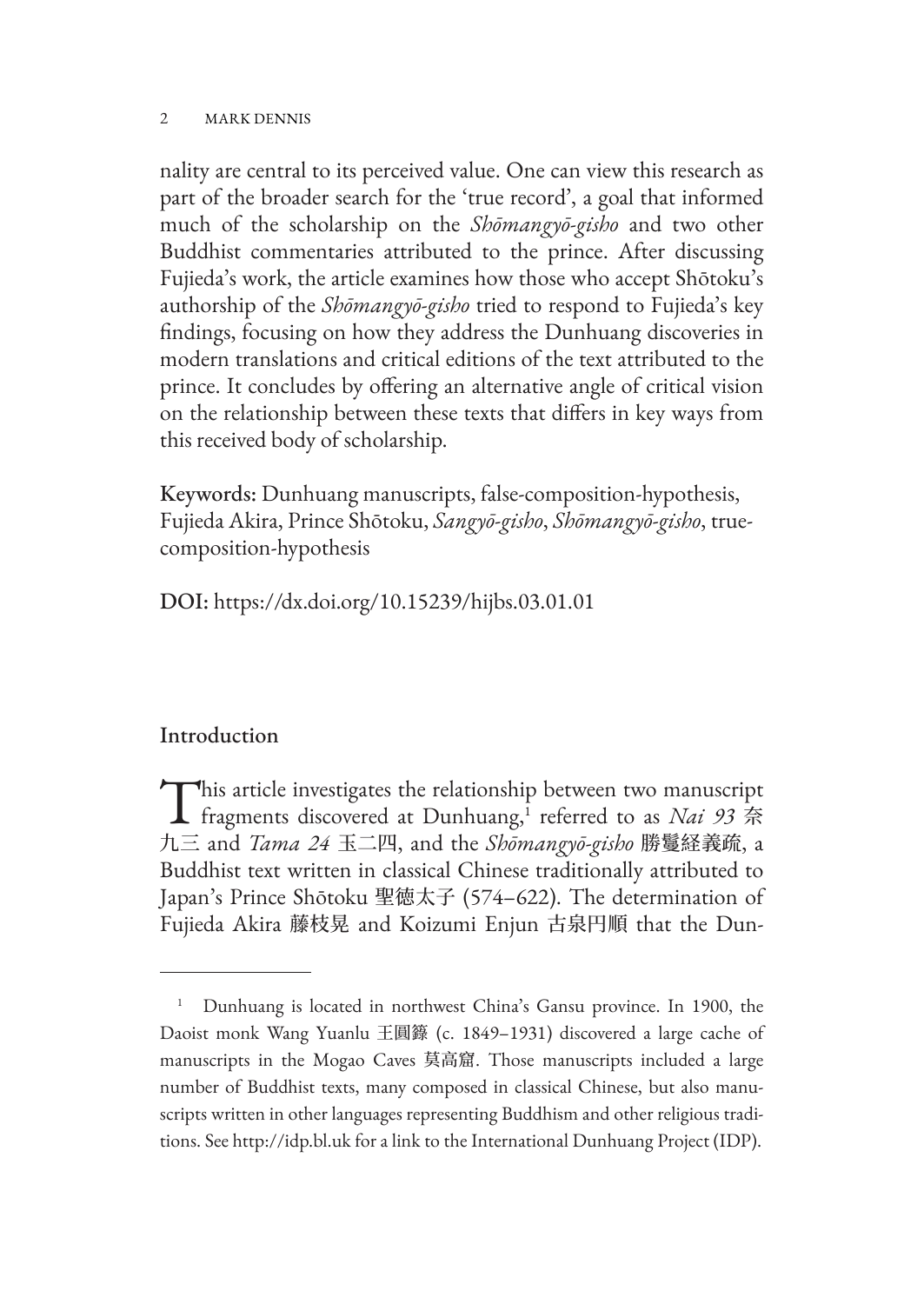huang manuscripts predated and bore a striking resemblance to the text attributed to Shōtoku caused a heated scholarly debate. Indeed, scholars spent much intellectual effort in the late 1960s and 1970s seeking to clarify the texts' relationship because the *Shōmangyōgisho*'s originality is central to its perceived value and canonical status. We can view this scholarship, which continues in the present, as part of the broader search for 'the true record' (Japanese, *jitsuroku* 実録) of Shōtoku studies, which informs much, but not all, scholarship on the *Shōmangyō-gisho* and two other Buddhist commentaries attributed to the prince.

A little background information may help readers understand Prince Shōtoku's place in history. He appears in the *Nihon shoki* 日 本書紀 (compiled in 720) and other early texts as an accomplished politician and key patron of the nascent Buddhist community in Japan, which was beginning to develop with the support of continental immigrants. These texts credit him with composing a seventeen-point constitution and promoting diplomatic contacts with the Chinese dynasties and Korean kingdoms from which Buddhist teachers brought their texts and traditions. To promote the local assimilation of Buddhism, the texts say Shōtoku donated land to the community, built temples, and collected texts written in classical Chinese. The texts also describe him as a brilliant and devout practitioner of the new faith who quickly mastered its teachings under the tutelage of Hyeja 慧慈, a Buddhist monk from Goguryeo (one of the Three Kingdoms of Korea). Although differing in details, these texts mostly agree that Shōtoku's tutelage under Hyeja led to lectures by the prince on key Buddhist texts at court; those lectures served, in turn, as the basis for his composition of the *Shōmangyō-gisho* and two other Buddhist texts known collectively as the *Sangyō-gisho* 三経義疏 (Commentaries on the Three Sūtras).

In this earliest period of Japanese Buddhism, adherents recognized the *Sangyō-gisho* as valuable religious texts; for instance, Chikō 智光 (708?–780?), Saichō 最澄 (767–822), and other figures from this period used the *Sangyō-gisho* texts to understand and illuminate other Buddhist texts. But it seems that for many adherents it was the very act of their composition by a local Japanese author that was crucial to their perceived value. Some five hundred years after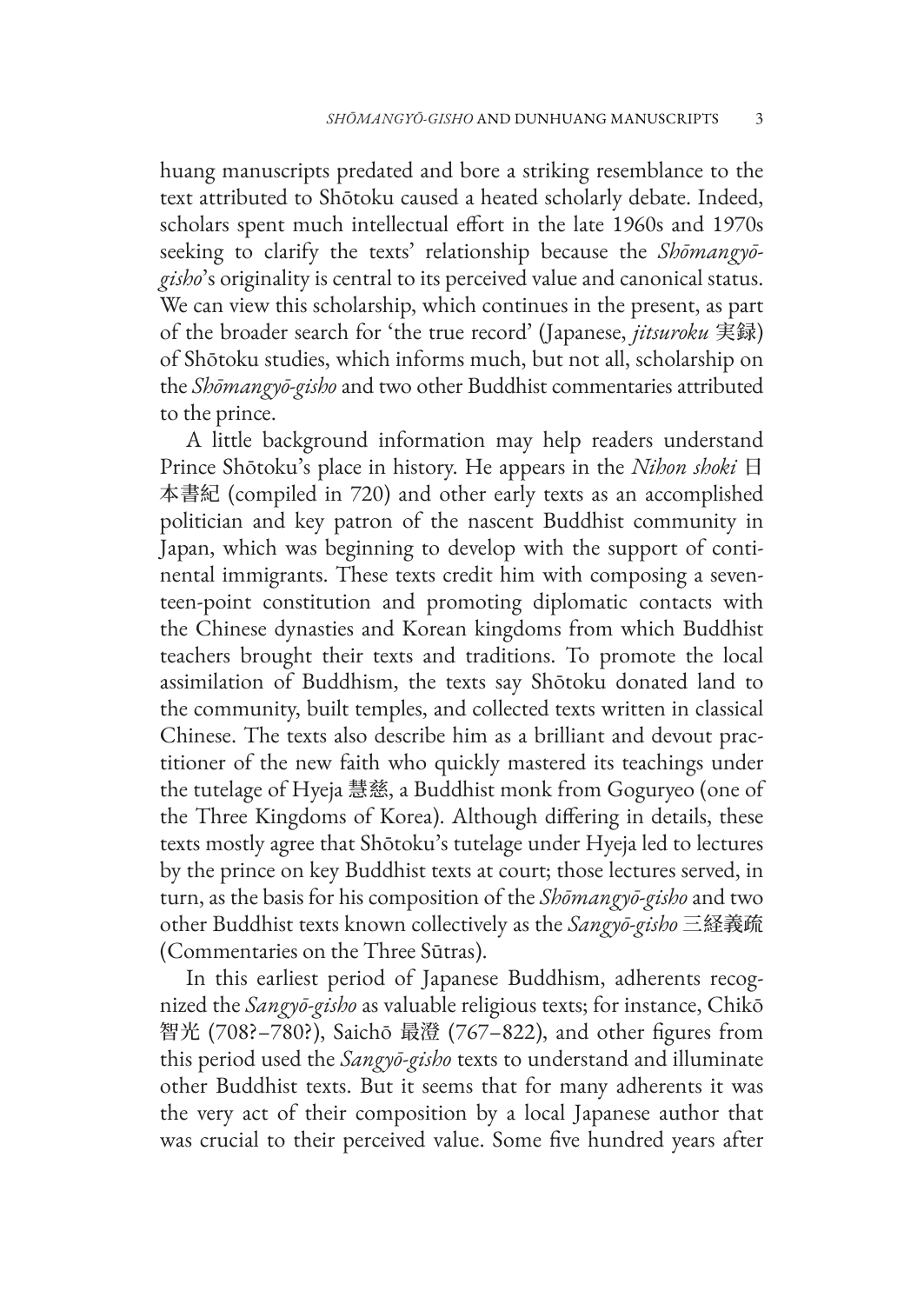Shōtoku's death, Gyōnen 凝然 (1240–1321), a Kamakura-era Buddhist monk of the Kegon school, wrote the first detailed treatises on each of the *Sangyō-gisho* texts, thereby inaugurating an exegetical tradition that survives into the present day as one key element of Shōtoku studies.

# The Search for the 'True Record'

A key point in the modern period of Shōtoku studies is marked by the 1905 publication of Kume Kunitake's 久米邦武 *Jōgū Taishi Jitsuroku* 上宮太子実録 (The True Record of Prince Jōgū).2 Since its publication, scholars, artists, novelists, and others have produced a massive body of Shōtoku-related materials, including highly technical scholarly studies, *manga*, television dramas, and online blogs that depict, discuss, and debate key events from Shōtoku's life, such as his patronage of Buddhism and study of Buddhist teachings with Hyeja.<sup>3</sup>

Many of these studies sought to recover the 'true record' of Shōtoku by sifting historical fact from rhetorical embellishment. This goal also sharply defined *Sangyō-gisho* scholarship, a subdiscipline within Shōtoku studies, wherein most scholars fall into one of two main camps known as the true-composition hypothesis and the false-composition hypothesis.4 Proponents of the former posi-

<sup>2</sup> Jōgū Taishi is one of Shōtoku's names. After publishing *Jōgū Taishi Jitsuroku* 上宮太子実録 [The True Record of Prince Jōgū] in 1905, Kume published *Shōtoku Taishi Jitsuroku* 聖徳太子実録 [The True Record of Prince Shōtoku] in 1919; it was reprinted in 1942.

<sup>3</sup> Examples include a three-hour NHK drama titled *Shōtoku Taishi* that was broadcast in 2001 and a large number of *manga* either dedicated to the prince or discussing his contribution to, for example, the history of Japanese Buddhism. There are also Shōtoku Taishi T-shirts, figurines, and jigsaw puzzles, among other such items of popular culture.

There is a third position that posits joint authorship in which Shōtoku played some sort of meaningful role in their composition.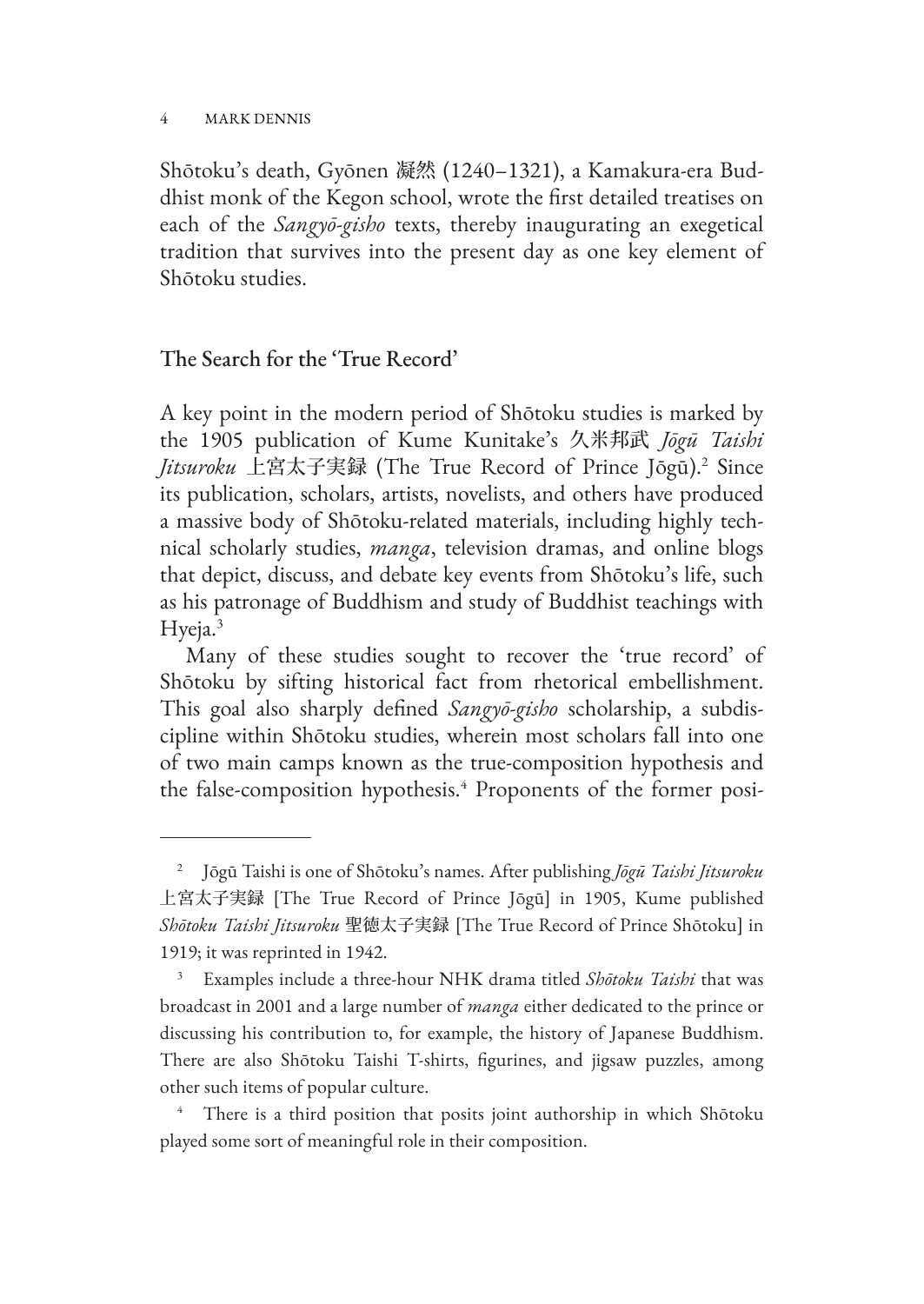tion expended great intellectual effort trying to prove not only that Shōtoku authored the three *Sangyō-gisho* texts, but that they are also original works of a brilliant Japanese mind, certainly deserving of their valued canonical status. Hanayama Shinshō 花山信勝, Kanaji Isamu 金治勇, and other scholars from this camp tried to defend the texts' canonical status by revealing their uniqueness, lucidity, and profundity, which requires, in part, detailing their distinctiveness from intellectual models and predecessors. In the case of the *Shōmangyō-gisho*, for instance, these scholars scrutinized the relationship between Shōtoku's *Shōmangyō-gisho* and a text it refers to regularly as the *hongi* 本義, or 'model text', as well as its relationship to a group of texts it refers to as 'other commentaries'.

Many true-composition hypothesis scholars devoted their energies to responding to the assertions of Tsuda Sōkichi 津田左右吉 (1873–1961) and his false-composition hypothesis successors who reject Shōtoku's authorship of the three *Sangyō-gisho* commentaries. Their scholarship represents one part of a broader attack on the received narrative of Shōtoku as a pivotal figure of early Japanese history. Tsuda and other proponents of this position offer evidence they claim proves Shōtoku could not possibly have written the *Sangyō-gisho* texts, arguing instead that they were likely written by a continental author (or authors) and brought to Japan, or were composed solely or jointly by an immigrant monk (or monks) from the Korean peninsula residing in Japan, after which they were falsely attributed to Shōtoku. Since the publication of Tsuda's scholarship in the 1930s and 1940s, Fujieda Akira, Koizumi Enjun, and other false-composition hypothesis scholars have elaborated upon and refined his assertions.

### The Discovery of the Dunhuang Manuscripts

While rejecting Shōtoku's authorship of the *Sangyō-gisho* texts, Fujieda and Koizumi also challenged the *Shōmangyō-gisho*'s originality by revealing its high degree of correspondence with *Nai 93* and *Tama 24*—the two Dunhuang manuscripts mentioned above, which, scholars agree, pre-date Shōtoku's text.<sup>5</sup> Yang Yufei 楊玉飛 notes that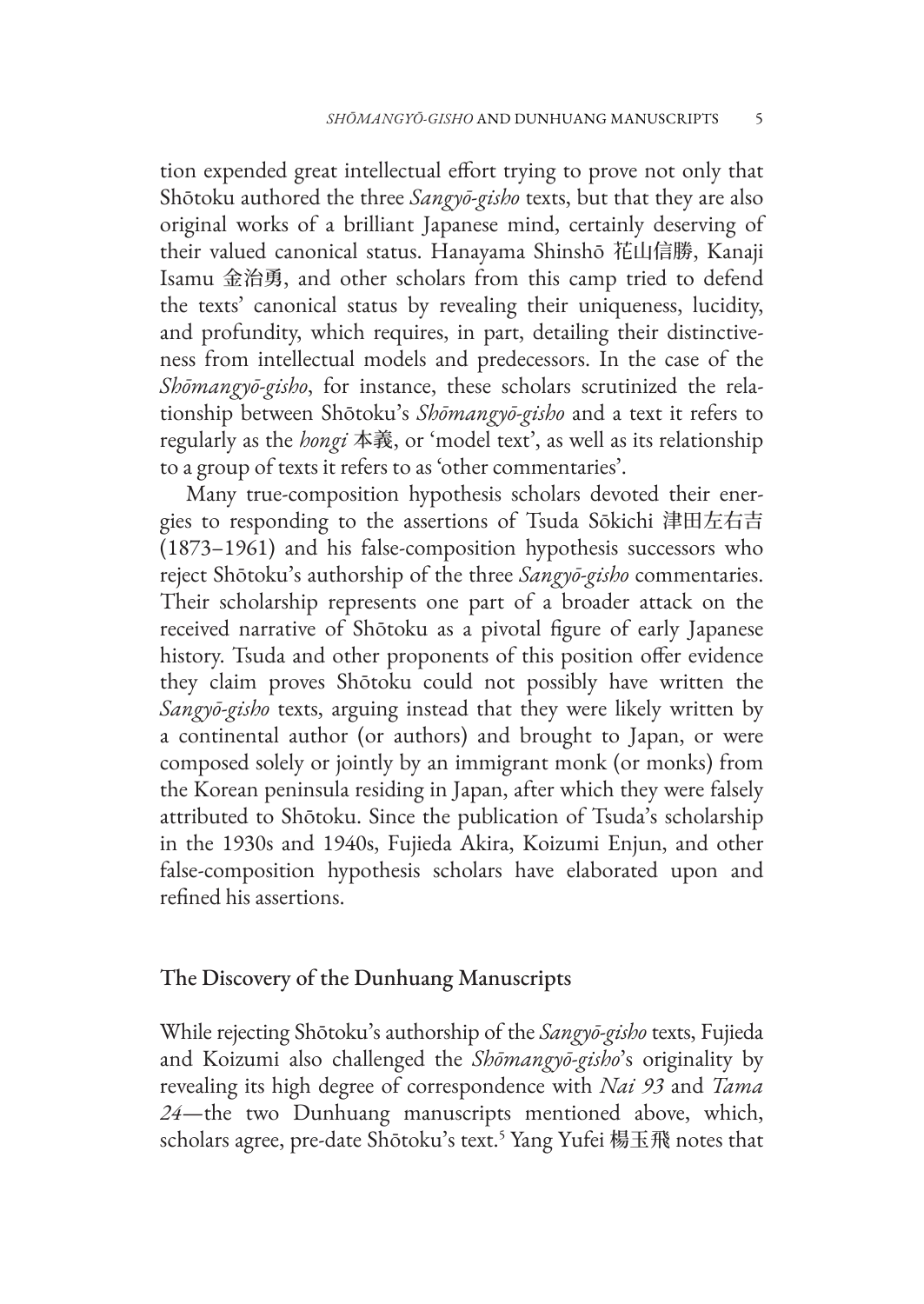*Nai 93* is thirty-six pages in length but is missing material that would have appeared at the beginning of the manuscript, while *Tama 24* is thirteen pages and corresponds to material from the last section of *Nai 93*. He describes both manuscripts as being skillfully brushed in *gyōsho* 行書, a semi-cursive script.6

Scholars consider the revelation of this high degree of correspondence between the *Shōmangyō-gisho* and these Dunhuang manuscripts to be one of the most important modern discoveries in *Sangyō-gisho* studies.7 Its significance is attested to by the flurry of subsequent scholarly activity seeking to determine the precise relationship between these manuscripts and the *Shōmangyō-gisho*.

In their initial findings, Fujieda and Koizumi identified the Dunhuang manuscripts as the *hongi* of the *Shōmangyō-gisho*, and thus referred to them as the '*Shōmangyō-gisho hongi*' 勝鬘経義疏本義 (the model text of the *Shōmangyō-gisho*).8 But further study revealed

<sup>5</sup> For a discussion of these findings, see Fujieda, 'Hokuchō ni okeru', 325– 49; Fujieda, '*Shōmangyō-gisho*', 484–544; Fujieda and Koizumi, 'Sankō E hon', 429–62; and Koizumi, 'Tonkōhon', 59–141. For a discussion of the relationship between the *Shōmangyō-gisho*, the Dunhuang manuscripts, and the *hongi* from the perspective of the true-composition hypothesis, see Kanaji, 'Tonkō hakken no *Shōmangyōsho*', 835–41; Kanaji, '*Shōmangyō-gisho* to *Shōmangyōsho*', 270– 73; Kanaji, '*Shōmangyō-gisho* no "*hongi*"', 25–38; Hirakawa, '*Shōmangyō-gisho* to *Nai 93*', 207–30; and Fujii, '*Shōmangyō-gisho hongi*', 142–43.

<sup>6</sup> See Yang, 'Chūgoku Nanbokuchō Jidai', 153–54.

Its importance is evident in other ways: for example, Kanaji Isamu notes that these findings were reported in the August 28, 1968 edition of the *Yomiuri Shimbun*, one of the main Japanese daily newspapers. And the preface to one of the critical editions of the *Shōmangyō-gisho* notes that its production was motivated, in part, because none of the previous editions had been produced after the publication of Fujieda's and Koizumi's research. See Kanaji, *Shōmangyō-gisho no shisōteki kenkyū*, 23.

<sup>8</sup> Koizumi's reconstruction of *Nai 93* can be found in 'Tonkōhon *Shōmangisho hongi*', 59–141. Fujieda notes that although *Shōman-gisho* 勝鬘義疏 would have been a more appropriate title, since other commentaries were already known by that name, the former was selected (Fujieda, '*Shōmangyō-gisho*',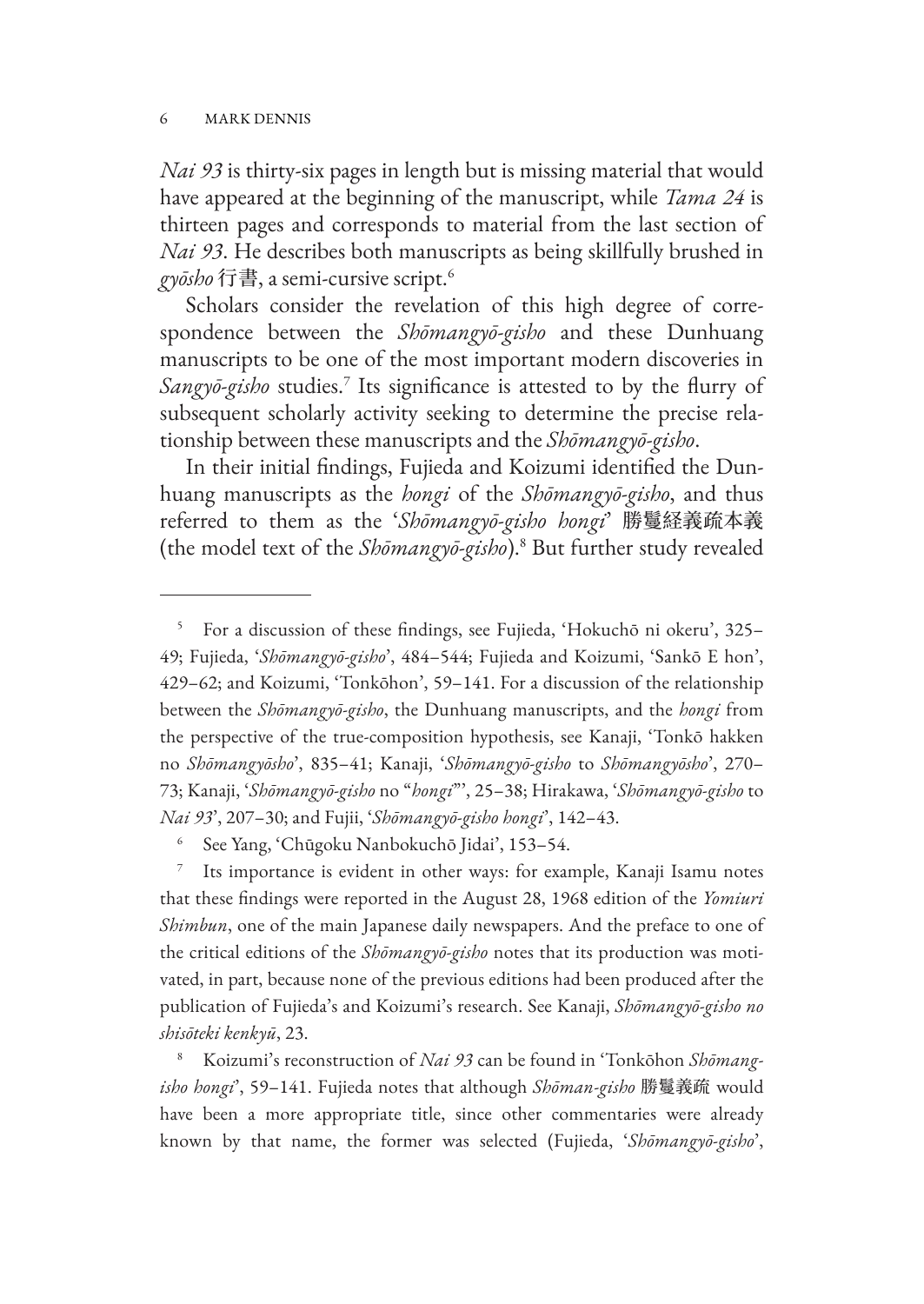the existence of material in the *Shōmangyō-gisho* that differed from *Nai 93*–*Tama 24*, and thus seemed to point to a different *hongi* pre-dating the Dunhuang manuscripts. These differences led them to conclude that *Nai 93*–*Tama 24* and the *Shōmangyō-gisho* were composed based on the same *hongi*, which Koizumi labels the 'hongi genpon' 本義原本 (source text of the model text).<sup>9</sup>

Based on his reconstruction of *Nai 93*, the more complete of the two manuscripts, Koizumi estimates that of the *Shōmangyō-gisho*'s roughly 1,400 lines, only about three hundred differ from these manuscripts, and thus over three-quarters of the *Shōmangyō-gisho* came directly from the *hongi*. 10 He and Fujieda thus argue that because the *Shōmangyō-gisho* relies so heavily on this earlier text, it exhibits very little originality regardless of the latter's identity and their precise relationship. This high degree of correspondence between the Dunhuang manuscripts and the *Shōmangyō-gisho* leads Fujieda to conclude that scholars should understand the latter as no more than a 'revised text'.11 These sorts of texts, he notes, are not uncommon in

- <sup>9</sup> Koizumi, 'Tonkōhon', 69.
- <sup>10</sup> Koizumi, 'Tonkōhon', 67.

<sup>11</sup> Fujieda, '*Shōmangyō-gisho*', 504. In a similar way, Watanabe Shōkō describes the three commentaries as 'notebooks', which could have been written by a student studying with a Chinese master. See Watanabe, '*Sangyō-gisho* no sakusha mondai', 154. In assessing the originality of the *Sangyō-gisho*, Hirai Shun'ei writes: 'Because the *Sangyō-gisho* relies on the *hongi* for over two-thirds of its interpretations, and also draws on the [thought of scholars cited in the] work of Jizang, [these commentaries] should be considered patchworks. And because there are so few quotations of the *sūtra*s and other commentaries, they

<sup>487).</sup> Based on the brush work, Koizumi concludes that both manuscripts are sixth-century texts from the Northern Dynasties period, but concedes that while it is possible they were transmitted from the south, they were, at a minimum, copied and read in the north. Although there are differences between *Nai 93* and *Tama 24*, Koizumi notes that the meaning of the text is not significantly altered by them and that they are clearly copies of the same text. Most of these differences are related to specific characters: variants that have the same sound or the omission of characters in one or the other manuscript. Koizumi, 'Tonkōhon', 69.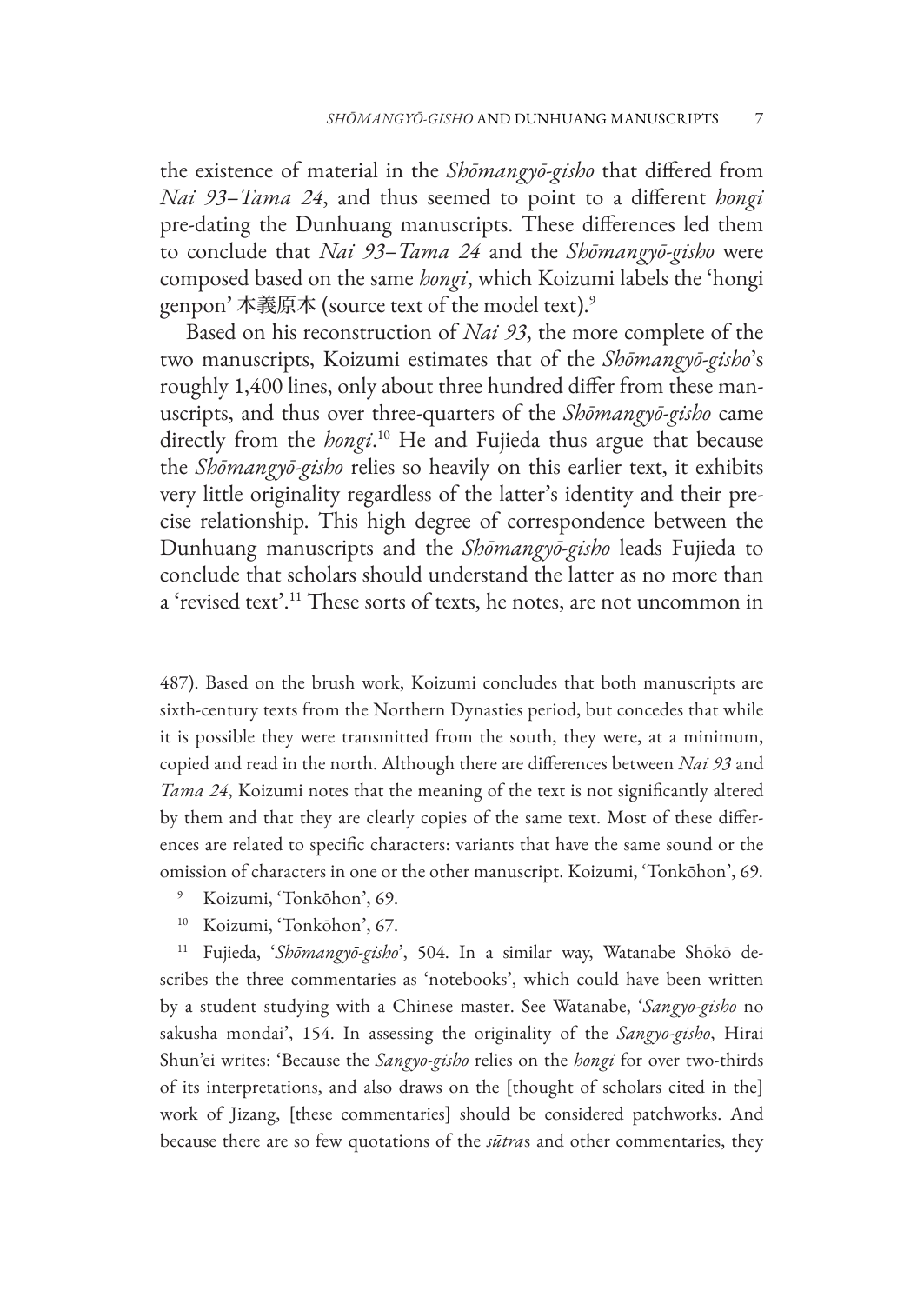the East Asian commentarial tradition and function mainly 'to supplement, correct, and abbreviate their root texts'.12 Fujieda further questions the originality of the *Shōmangyō-gisho* by noting that over half its differences with *Nai 93*–*Tama 24* occur in short summaries of the succeeding section that appear at the beginning of section breaks in the *Shōmangyō-gisho*, but which do not appear in the Dunhuang manuscripts.<sup>13</sup>

# The True-Composition Hypothesis Response to the Dunhuang Manuscripts

While Hanayama, Kanaji, and other true-composition hypothesis scholars acknowledge these relationships and the *Shōmangyōgisho*'s reliance on its intellectual predecessors, they sought with great effort to prove that it is not, as Fujieda and Koizumi argue, simply a rehashing of the Dunhuang manuscripts and the *hongi*, but rather a valuable religious work in its own right. These scholars see the *Shōmangyō-gisho*'s reclassification as an unoriginal copy as a crucial blow to the large corpus of scholarship extolling Shōtoku's great intellect and position as first patriarch of the nascent Japanese Buddhist tradition. Moreover, this proof is, naturally, crucial to maintaining the text's value because even if scholars proved Shōtoku

are basic texts that are rather unsophisticated. In this way, as is pointed out by Ōno [Tatsunosuke], it would not be unusual if they were produced in the Asuka period. But in that case, just as is asserted by the false-composition-hypothesis, it is with the assumption that they were not the work of *Shōtoku Taishi* alone'. Hirai, '*Sangyō-gisho* no seiritsu', 533.

<sup>12</sup> Fujieda, '*Shōmangyō-gisho*', 504.

<sup>13</sup> Fujieda, '*Shōmangyō-gisho*', 501–4. For example, the text uses the combination *raii* 來意 six times to summarize a chapter or a longer passage. For instance, *T* no. 2185, 56: 0016b08–9 reads: 'The central subject of this chapter is that sentient beings, having heard [the teachings] on the tathāgatagarbha described in Chapter 2, are encouraged to have faith in the Eight Noble Truths' 此章來意者. 物聞上第二如來藏章勸信八聖諦.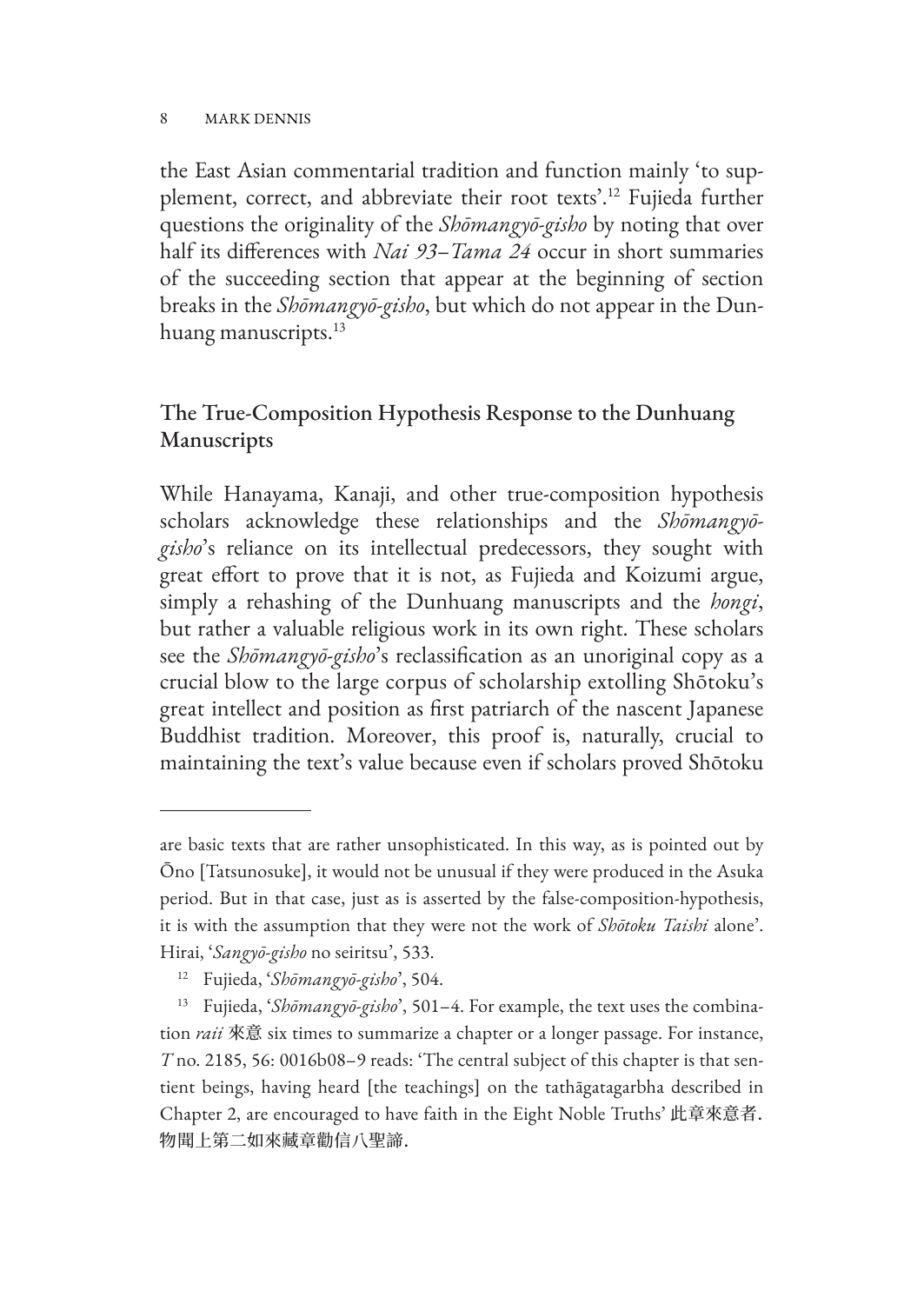composed it, if it is little more than a restatement of the *hongi* and other commentaries, its value would diminish significantly. To this end, they stress that although the *Shōmangyō-gisho* is similar in some ways to *Nai 93*–*Tama 24*, and possibly to an even earlier *hongi*, a number of its passages do not agree with these manuscripts. Indeed, some appear to address the work of Chinese Buddhist exegetes whose work is lacking in the Dunhuang manuscripts, while still others are unique to the *Shōmangyō-gisho*.

Hanayama argues that while Shōtoku relies on the *hongi*, he does not 'follow it blindly',<sup>14</sup> and that although the prince accepts some of the interpretations of his Chinese predecessors, he criticizes them at other times, and thus exhibits a 'critical attitude' toward the work of these exegetes. He writes: 'Based on my research into the thought, sentences, language, and so forth of the entire *Shōmangyō-gisho*, and on comparisons to other extant commentaries [on the *Śrīmālā-sūtra* 勝鬘経], I estimate there to be approximately one hundred eighty passages that reveal the author's own interpretations'.15 Thus, for Hanayama, although the text attributed to Shōtoku participates in and transmits the Chinese exegetical tradition, it represents a crucial, locally produced interpretive development. Accordingly, Hanayama justifies it as an object of value and reverence that is worthy of detailed exegesis in the model established in the Kamakura era by Gyōnen.

While Kanaji also acknowledges that the *Shōmangyō-gisho* relies on this body of previous scholarship, he too argues that it exhibits unique interpretations, $16$  writing:

<sup>14</sup> Hanayama, *Jōgūōsen*, 405. In this regard, he cites Shōtoku's use of phrases such as, 'I believe that these views are insufficient', among others, as proof of Shōtoku's 'critical attitude'. Hanayama, *Jōgūōsen*, 313.

<sup>15</sup> Hanayama, *Jōgūōsen*, 408.

<sup>16</sup> Kanaji discusses what he describes as the *Sangyō-gisho*'s 'special characteristics' in a number of articles and books, including *Shōtoku Taishi kyōgaku no kenkyū*, 27–52, 194–217. See also Kanaji, *Sangyō-gisho no Shomondai*, 75–94. See also Watanabe, '*Shōmangyō-gisho* no tokuchō', 126–32.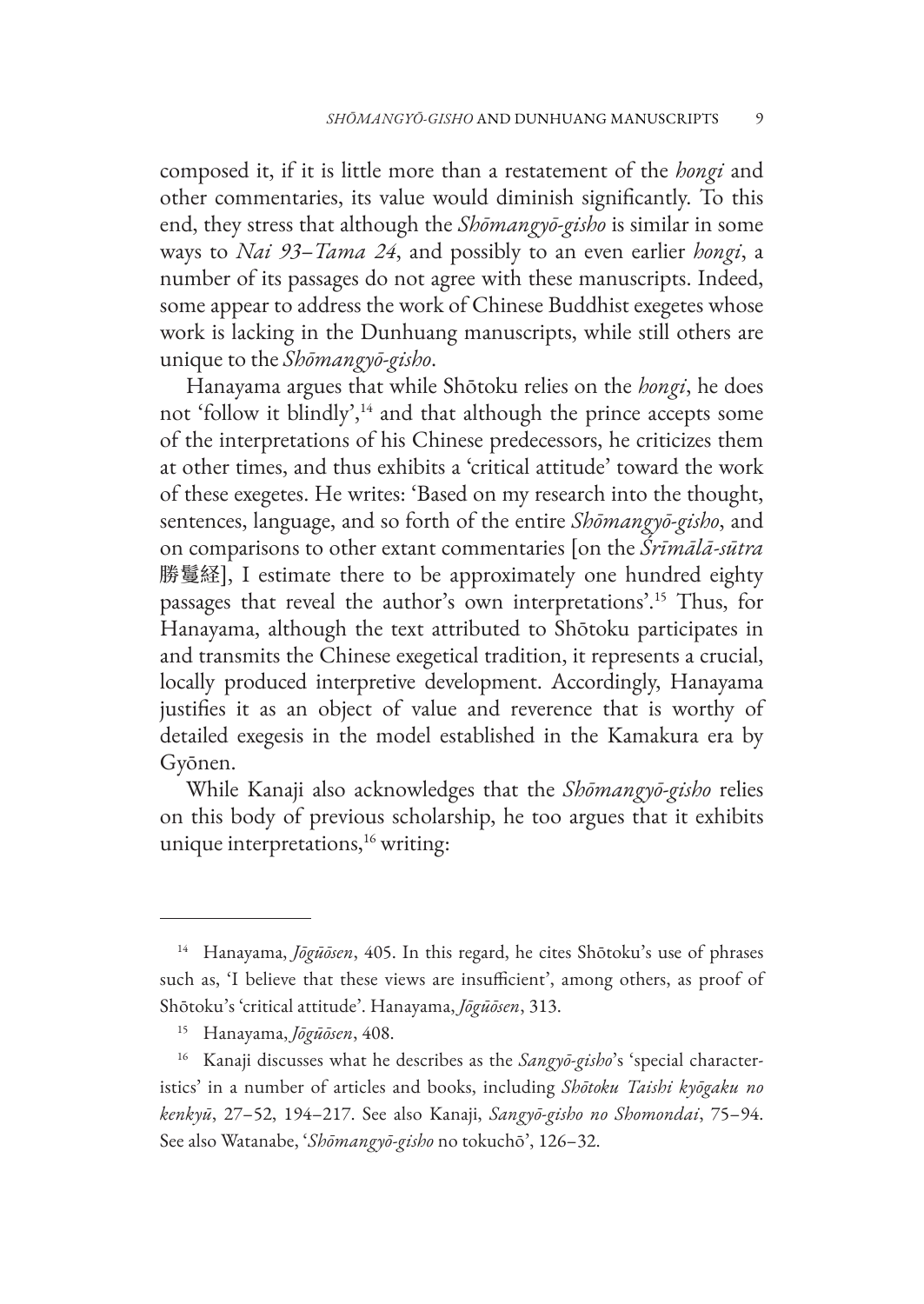When we think in these terms, it is not then so important [to determine] to what extent the interpretations of the *hongi* [appear] in the *Shōmangyō-gisho* and to what degree they are the individual [ideas] of [Shōtoku] Taishi. Since there is no meaning to the *gisho* 義疏 apart from the *hongi*, a more important concern is how the *gisho* was composed based on [Shōtoku's] interpretation of the *Śrīmālā-sūtra*. If we search too deeply in this way, we will not only lose the vitality of the *gisho*, it is also possible that our understanding of the *sūtra* itself will become muddied. We must seek, therefore, to understand how, based on the *hongi*, Shōtoku read and interpreted the *sūtra*, and then to make his way of reading and accepting it our own as we too taste again the *sūtra* itself. If we do not, we have not truly read the *gisho*. And in this way, there are no obstacles to taking the *gisho* as a whole as the work of [Shōtoku] Taishi. That is, [while it is true] he used the *hongi* to understand the *sūtra*, it is still his own work because it is not simply [the repetition of the *hongi*'s ideas]; rather, [Shōtoku's commentary] surpasses the *hongi* by putting forth such new interpretations.17

In this way, the *Shōmangyō-gisho* participates in the East Asian commentarial tradition but exhibits a 'progressive, interpretive step forward'.18 Even though Kanaji argues it is not so important to separate the interpretations of the *hongi* from those of the *Shōmangyō-gisho*, the great intellectual effort that he, Hanayama, and others made to prove the latter's uniqueness seems to belie this claim. Kanaji also observes that determining the text's authorship is a complex project, and he writes: 'Even if we knew that a single individual wrote the *Sangyō-gisho*, proving conclusively that it was Shōtoku Taishi is difficult. Thus, even Hanayama's work must be understood as a hypothesis'.<sup>19</sup>

These comments raise the following questions that I plan to pursue as part of a broader project on the intellectual history and

<sup>17</sup> Kanaji, *Shōmangyō-gisho no shisōteki kenkyū*, 24.

<sup>18</sup> Kanaji, *Shōmangyō-gisho no shisōteki kenkyū*, 23.

<sup>19</sup> Kanaji, *Sangyō-gisho no Shomondai*, 64.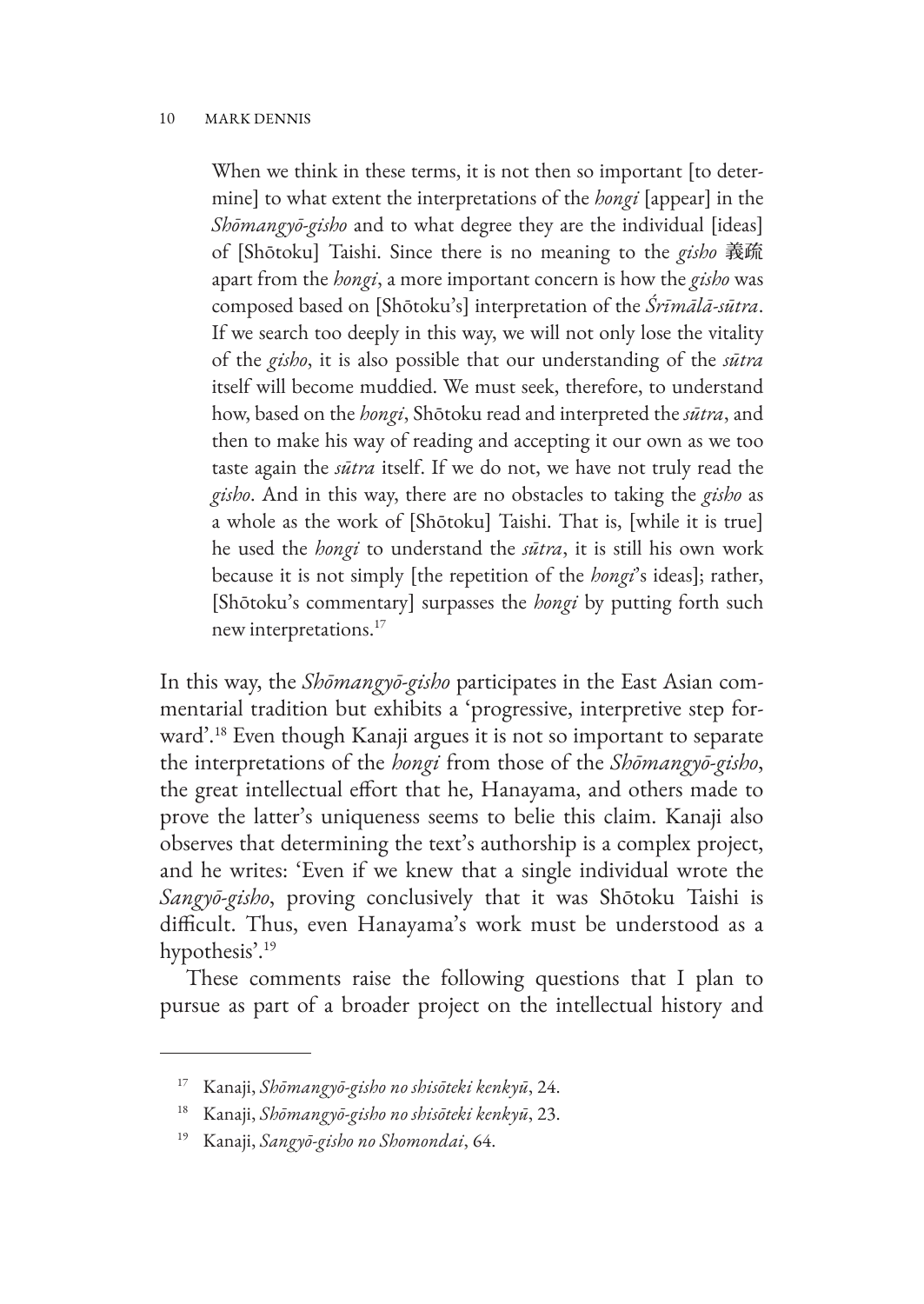exegetical tradition of *Sangyō-gisho* studies. Given this complexity and these seemingly inconclusive results, why have these and other scholars persisted in searching for the true record? What are the key assumptions regarding textuality, authorship, and canon formation that undergird that search? Furthermore, in focusing so intently on proving or disproving Shōtoku's authorship of the text and its inherent originality in pursuit of the 'true record', what intellectual roads have they foreclosed?

The rest of this article sketches out some preliminary answers to the second and third questions by first taking up the text's authorship through a broad lens. Having done so, we will then examine how this issue was addressed in six modern editions of the *Shōmangyō-gisho* in light of Fujieda's discovery. Here, we will consider these editions' responses to the Dunhuang evidence by focusing on how each one presents and interprets the text's initial declaration of authorship, which Fujieda and other scholars agree is an interpolation. Our investigation of these passages in the six editions will provide the material for the article's final section outlining an alternative way to understand the *Shōmangyō-gisho* that is unbound by the binaries—true-false, Japanese-Chinese, and so on—that undergird received scholarship. The term *unbound* gestures toward an 'unbinding' of the text from its 'original' form that is narrowly tied to a particular time, place, and person; this process will, in turn, 'unbind', or open up, other angles of critical vision on the *Shōmangyō-gisho* that will be articulated in the final section.

### Buddhist Scriptural Self-sufficiency

To better understand the significance of the Dunhuang discovery, we can place that declaration of Shōtoku's authorship in the context of efforts to create an authoritative local Buddhist tradition based on models brought to the archipelago in the prince's era by immigrant groups from the Chinese dynasties and the Korean kingdoms. Through a broad lens, we can identify helpful similarities among these attempts to assimilate Buddhism on the archipelago and attempts to do so in China, Korea, Tibet, and elsewhere, wherein local pro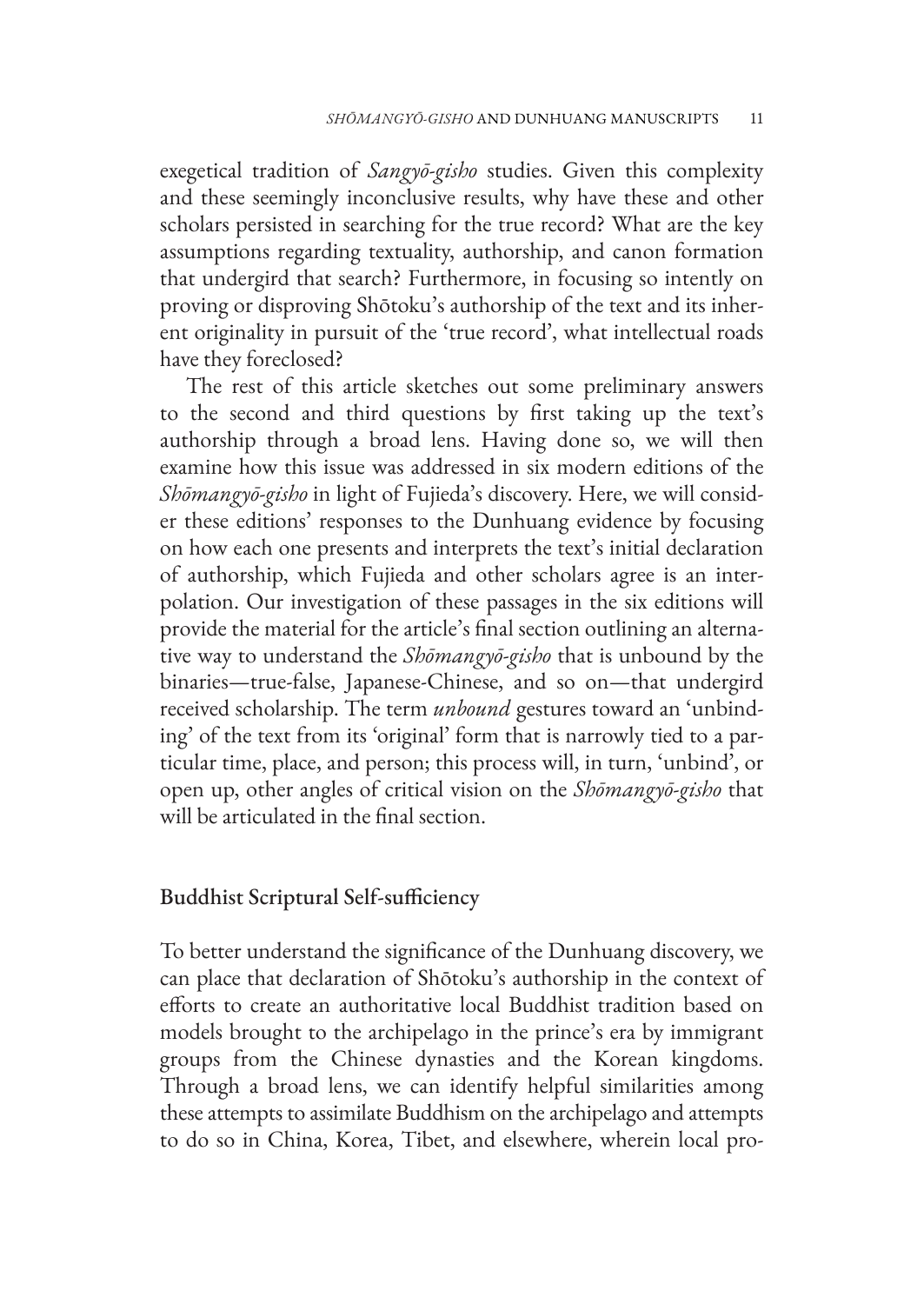ponents of Buddhism sought to create, using diverse means, what Robert Buswell describes as scriptural and 'cultural self-sufficiency'.20 For instance, he and other scholars have shown how the composition of falsely attributed Buddhist texts in China fit this pattern. Buswell argues in this regard that 'the composition of Chinese Buddhist apocrypha is but one example of a complex process of cultural hermeneutics whereby foreign Indian concepts were transformed into familiar Chinese ideas'.21

In the case of Silla, one of the Korean kingdoms, he argues that the 'discovery' of the *Vajrasamādhi-sūtra* 金剛三昧経 beneath the sea off the Korean peninsula by a kingdom envoy was meant to prove Silla Buddhism's cultural and scriptural self-sufficiency relative to Chinese Buddhist models, as part of efforts to create legitimate local Korean Buddhist traditions.<sup>22</sup> That is, since the text was of local provenance, these indigenous Buddhist traditions no longer needed a constant influx of texts and interpreters from China. The process Buswell describes includes a complex negotiation between the legitimacy that Buddhists have sought in earlier or, preferably, the earliest forms of Buddhism, that often came from the west and across the sea or mountains, and what Charles Hallisey describes as the production of meaning in 'local circumstances rather than in the origins of the tradition'.23

In the case of Japan, Buddhists in Shōtoku's era and beyond often understood the legitimacy of Buddhist texts, teachings, and schools in relation to traditions that lay across the sea to the west. For instance, in the Kamakura era (1185–1333), a period of heightened interest in Shōtoku, major Buddhist thinkers like Gyōnen understood this relationship through the lens of the *sangoku* 三国, or 'three lands', paradigm, through which they saw Chinese Bud-

<sup>22</sup> Buswell, 'Imagining "Korean Buddhism"', 73–107.

<sup>20</sup> Buswell, *The Formation of Ch'an Ideology*, 58. Buswell identifies 'cultural self-sufficiency' as the phrase of Michael Rogers. He also uses this phrase in Buswell, *Cultivating Original Enlightenment*, 39.

<sup>21</sup> Buswell, ed. *Chinese Buddhist Apocrypha*, 13.

<sup>23</sup> Hallisey, 'Roads Taken', 50.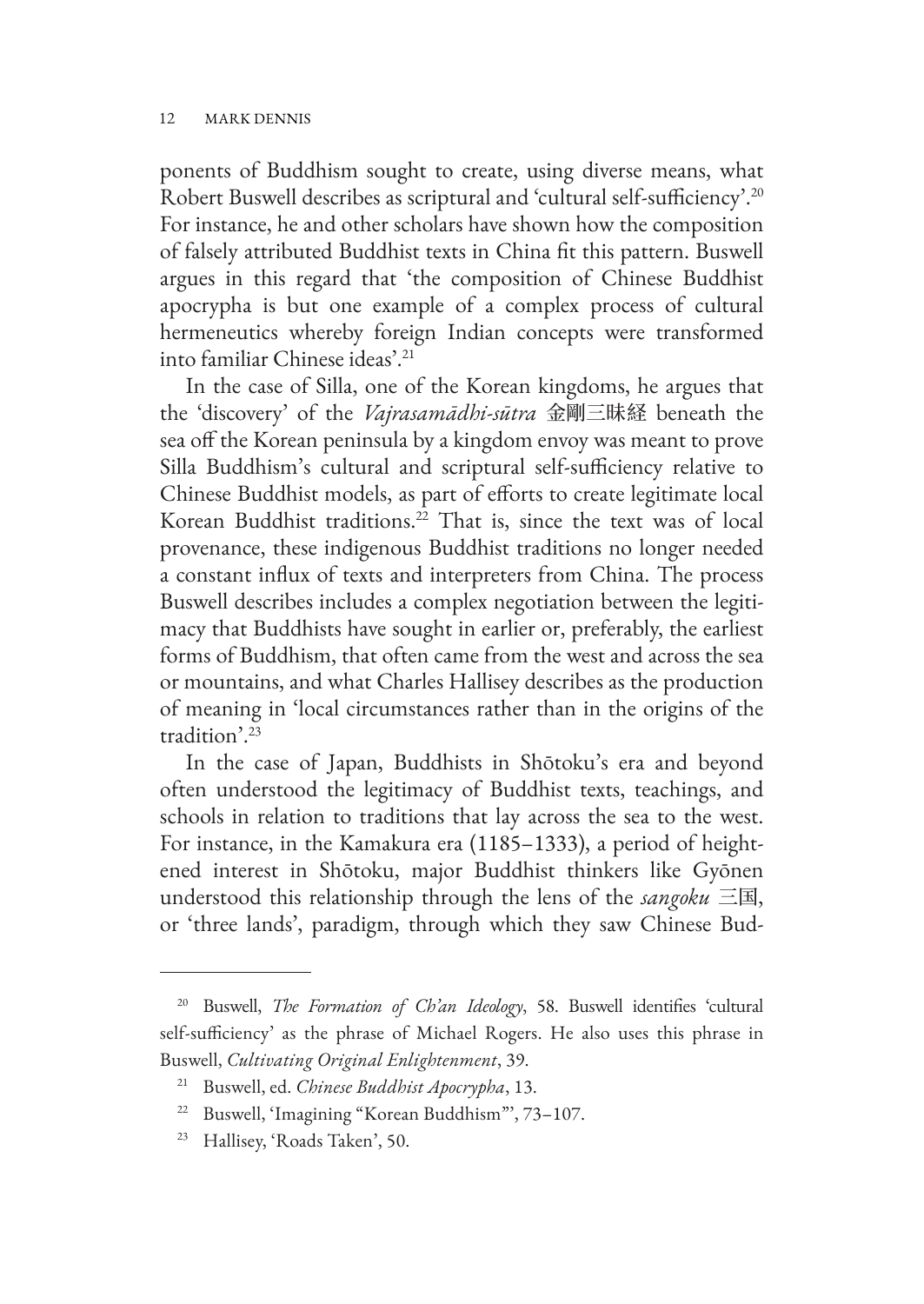dhist traditions as the proximate source of authoritative Buddhism, while Indian models provided legitimacy at further remove. Indeed, we can detect the earliest stage of this process of negotiation on the archipelago in the declaration itself, which asserts the prince's local authorship of the *Shōmangyō-gisho* but does so in what David Lurie describes as the 'transregional' Chinese language—we revisit Lurie's ideas on the development of writing and reading practices on the Japanese archipelago in the conclusion. Its ongoing negotiation plays out in relation to the text in several fascinating ways, including the production of a large body of scholarship written in Japan, but also through the transmission of Shōtoku's texts back across the sea as proof of Shōtoku's erudition and the assertion of Japanese Buddhism's cultural and scriptural self-sufficiency. As this process played out over the centuries, the *Shōmangyō-gisho* naturally diverged further from the Dunhuang manuscripts.

### Modern *Shōmangyō-gisho* Scholarship

Since the *Shōmangyō-gisho* served as just such a symbol of cultural and scriptural self-sufficiency, Fujieda and Koizumi's Dunhuang evidence struck at the very heart of the text's perceived value, which has, as noted above, depended not only on the veracity of the declaration of authorship itself but also on scholarly appraisals of its originality, its profundity, and even its inherent 'Japaneseness'. For instance, Nakamura Hajime 中村元 describes Shōtoku as 'one of the best and most benevolent of all the rulers of Japan and the real founder of Buddhism in Japan', claiming Shōtoku's spirit served as the foundation for the later development of 'Japanese thought'.<sup>24</sup> He contends, moreover, that the composition of the *Sangyō-gisho* was crucial to establishing Japanese Buddhism and that the prince's choice of the three texts was 'entirely based on the Japanese way of thinking'.25 He argues that Shōtoku's text compares favorably to Jizang's 吉蔵 (549–623)

<sup>24</sup> Nakamura, *Japanese Thought*, 3.

<sup>25</sup> Nakamura, *Japanese Thought*, 17.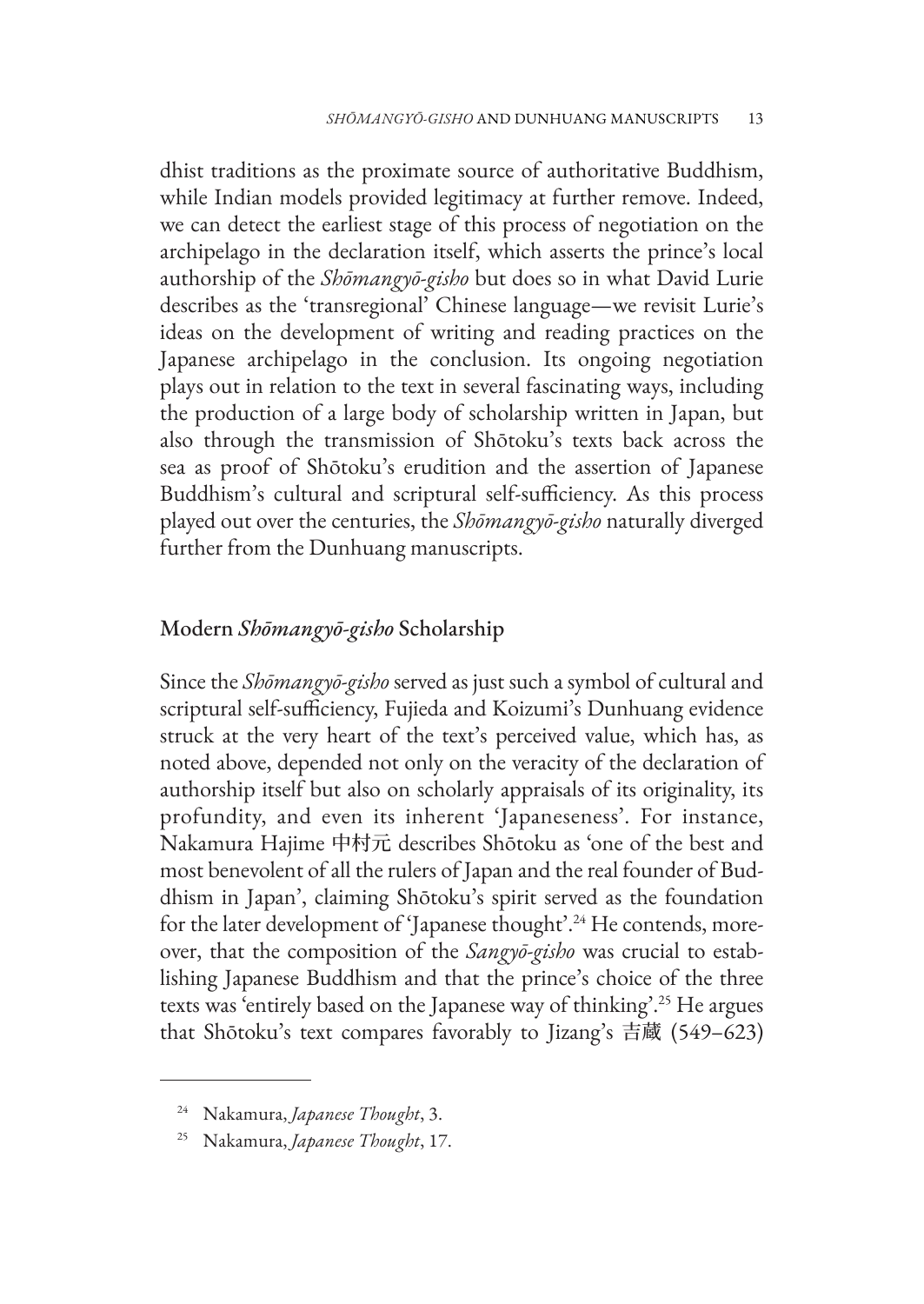commentary on the *Śrīmālā-sūtra*, asserting that while the work of the Chinese exegete is exhaustive, it represents a lifeless formalism and scholasticism, concurring with the assessment of the Japanese Buddhist monk Fujaku 普寂 (1707–1781). On the other hand, Shōtoku's text is concise and reveals the root *sūtra*'s central meaning.

In a particularly vitriolic defense of the *Sangyō-gisho* from Tsuda's scholarship of the 1930s and 1940s, Umehara Takeshi 梅原猛, a well-known proponent of *Nihonjin ron* 日本人論 (the theory of Japaneseness), attacked Tsuda for not reading the commentaries in any depth and relying mainly on 'external' evidence. Tsuda, writes Umehara, consequently 'brings Shōtoku down to his own level as he rejects the achievements of the prince because he cannot comprehend them based on his own limited capacity'.26 Umehara inveighs against Tsuda's methods, writing:

Having barely even read someone's work, to then reject that person's authorship of it is extremely rude. This is the very height of rudeness toward an author. But Tsuda lacks any sense of this. That is, having read very little of the *Sangyō-gisho*, he inverts the very tradition that has respected them as the work of [Shōtoku] Taishi. But tradition is correct. Rather than rejecting Shōtoku's authorship of the text without reading it thoroughly, would it not be more scientific and ethical to admit that even though one had not read it, one does not believe [these accounts]. Lacking any understanding of this, Tsuda has done something that is very unethical and very unscientific.<sup>27</sup>

Although these statements of Umehara represent the more vitriolic end of the scholarly spectrum, the debates over Shōtoku's authorship of the *Sangyō-gisho* and their place in the canon have been atypically emotional in the generally staid world of Japanese Buddhist Studies. Indeed, similar, but more muted, sentiments about the important role Shōtoku played in establishing Buddhism on the archipelago inform much, but not all, of post-war *Shōmangyō-gisho*

<sup>26</sup> Umehara, *Shōtoku Taishi*, 389.

<sup>27</sup> Umehara, *Shōtoku Taishi*, 393.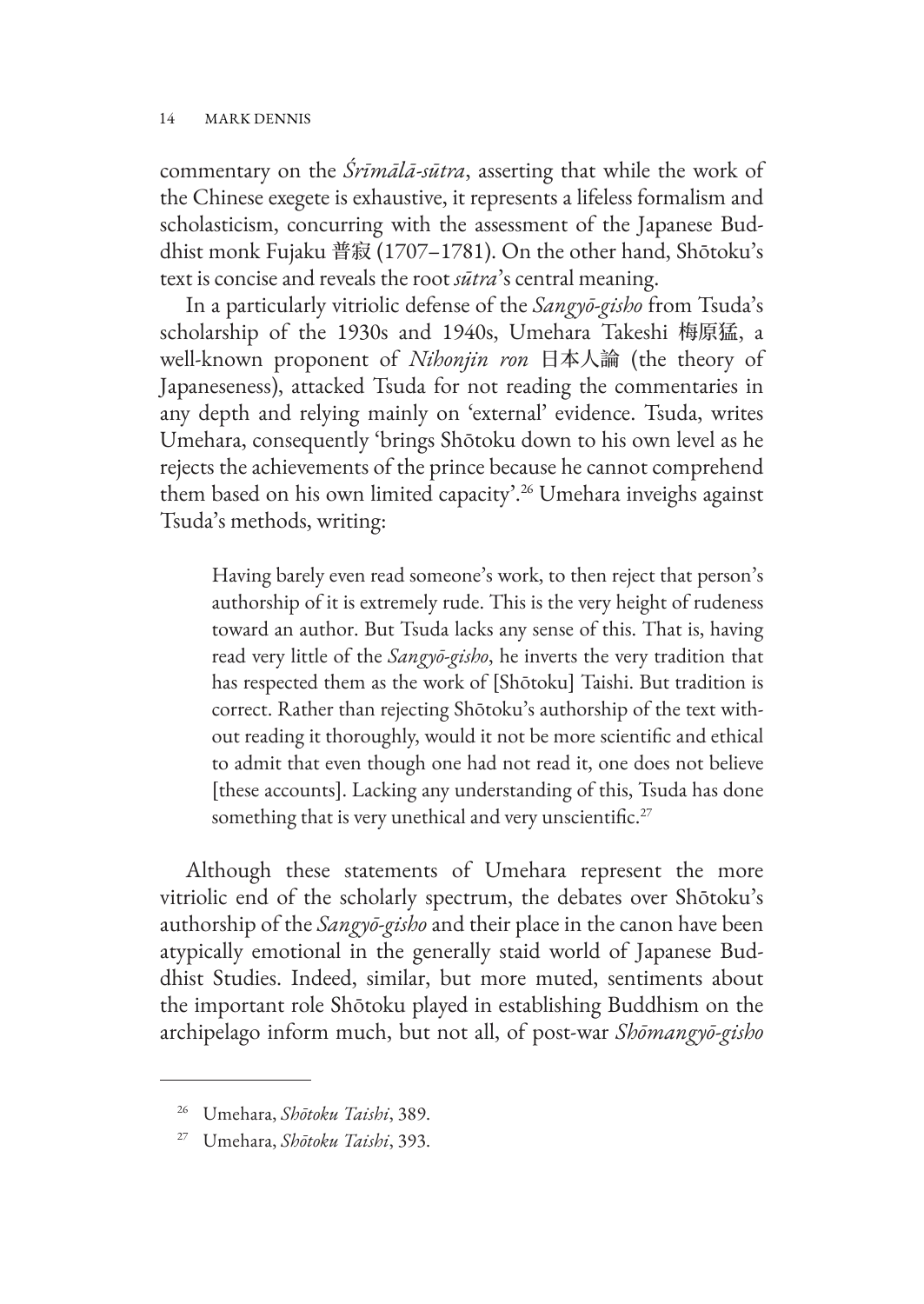scholarship, including the post-Dunhuang versions of the text examined below, produced by scholars, temples, and Shōtoku-related associations who affirmed the declaration of authorship. Before doing so, however, we look briefly at key early editions of the *Shōmangyō-gisho* and at the interpolated declaration of authorship to provide helpful context to those modern *Shōmangyō-gisho* editions.

### Premodern *Shōmangyō-gisho* Editions

Hōryūji 法隆寺, one of the temples closely associated with Prince Shōtoku, is the site of the first printing of the *Sangyō-gisho*. This printing, executed in 1247, served as the model for all future prints, and is, in the case of the *Shōmangyō-gisho* printing, the oldest extant version of the commentary. The colophon of the *Hokke-gisho* notes that the printing was produced in the first year of the Hōji era 宝治 (1247), and is thus referred to as the 'Hōji printing', and that 'the original text of Prince Jōgū, which is extant in Hōryūji, was used as the model for this engraving'.28 Since the prints of the *Shōmangyōgisho* and the *Yuimagyō-gisho* 維摩経義疏 lack colophons, however, their dates are uncertain. Some scholars believe that because the commentaries were printed as a set, a postscript was added only to the *Hokke-gisho*, which they believe, following the traditional ordering of Shōtoku's composition of the commentaries, was the last of the three printed. Hanayama Shinshō thus concludes that the *Shōmangyōgisho* and the *Yuimagyō-gisho* were likely printed before this date.29 He also notes that the wood blocks used in the Hōji printing added markings to the text to aid in reading. Hanayama observes that this

<sup>28</sup> Quoted in Hanayama, *Jōgūōsen*, 35.

<sup>29</sup> Since the Hōji print of the *Shōmangyō-gisho* lacks a colophon, however, it is unclear what manuscript was used as a model. Based on a comparison of the style of the characters found in the Kamakura prints of the *Shōmangyō-gisho* and the *Hokke-gisho*, Hanayama concludes that even if the Kamakura print of the *Shōmangyō-gisho* was not based on the original, it was, at a minimum, based on a very early manuscript. See Hanayama, *Jōgūōsen*, 127.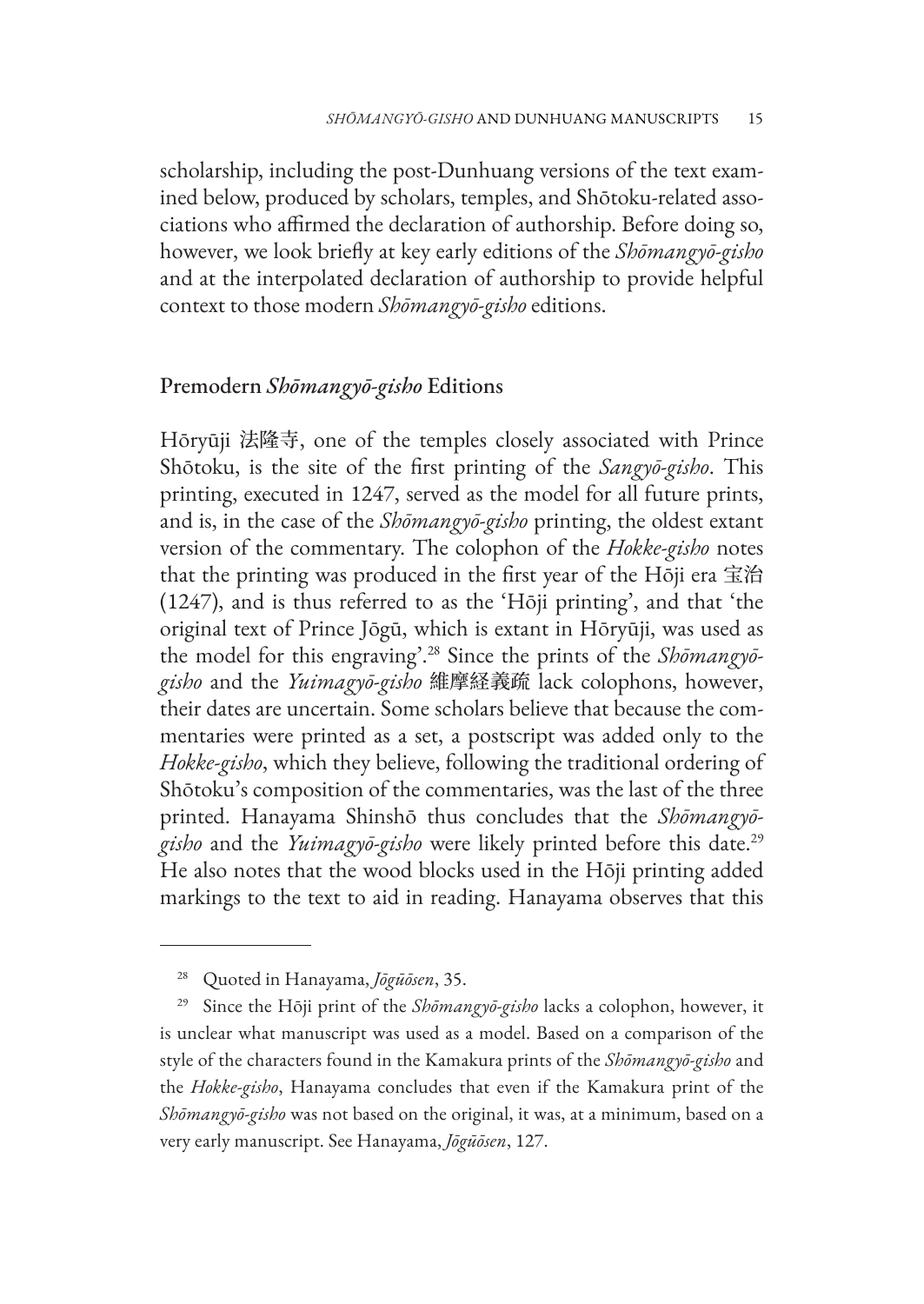first printing did not, however, interpolate passages from other texts, such as the *Śrīmālā-sūtra* or Mingkong's 明空 (dates unknown) *Shengmanjing shuyi sichao* 勝鬘経疏義私鈔, as was done in later printed *ehon* editions.

Just as significant in this regard, Fujieda Akira points out that marginalia from the extant manuscript of the *Hokke-gisho*, claimed to be in Shōtoku's hand, were omitted when the wood blocks for the Hōji printing were engraved, and that the 'original text' was thereby altered in this and other significant ways.30 He observes that although this manuscript exhibits two distinct styles of writing separated by over one-hundred years, this distinction was lost once the text was cut onto woodblocks. He also points out that these marginalia which include red markings as well as paper pasted onto the text were also lost in this printing.

Based on this high degree of fidelity between the extant original of the *Hokke-gisho* and the Kamakura print, Kanaji Isamu, Hanayama, and Fujieda believe the Kamakura prints of the *Shōmangyō-gisho* and the *Yuimagyō-gisho* likely exhibit a similar degree of fidelity to the manuscripts that were available at the time.<sup>31</sup> Since the original manuscripts of the *Shōmangyō-gisho* and the *Yuimagyō-gisho* are no longer extant, however, no one can confirm this point.<sup>32</sup>

<sup>32</sup> Kanaji was able, however, to offer a degree of support to this hypothesis by comparing the *Yuimagyō-gisho* print with two extant, but incomplete, man-

<sup>30</sup> Fujieda, '*Shōmangyō-gisho*', 491.

<sup>&</sup>lt;sup>31</sup> Hanayama discusses other similarities between the Kamakura prints of the *Shōmangyō-gisho* and *Hokke-gisho*, noting, for example, that their characters are the same style, they have nineteen characters per line and seven lines per page, and both lack *kaeriten*, *okurigana*, or other types of markings that were added to later prints. He believes, moreover, that the high degree of fidelity between the Kamakura print of the *Hokke-gisho* and the extant 'original' suggests that it was engraved by a skilled artist who was knowledgeable about the text and was possibly a follower of Shōtoku. He adds that although there is no conclusive proof that the same individual engraved the blocks for the *Shōmangyō-gisho* print, the style of the characters suggests this to be a reasonable assumption. See Hanayama, *Jōgūōsen*, 97 and 128.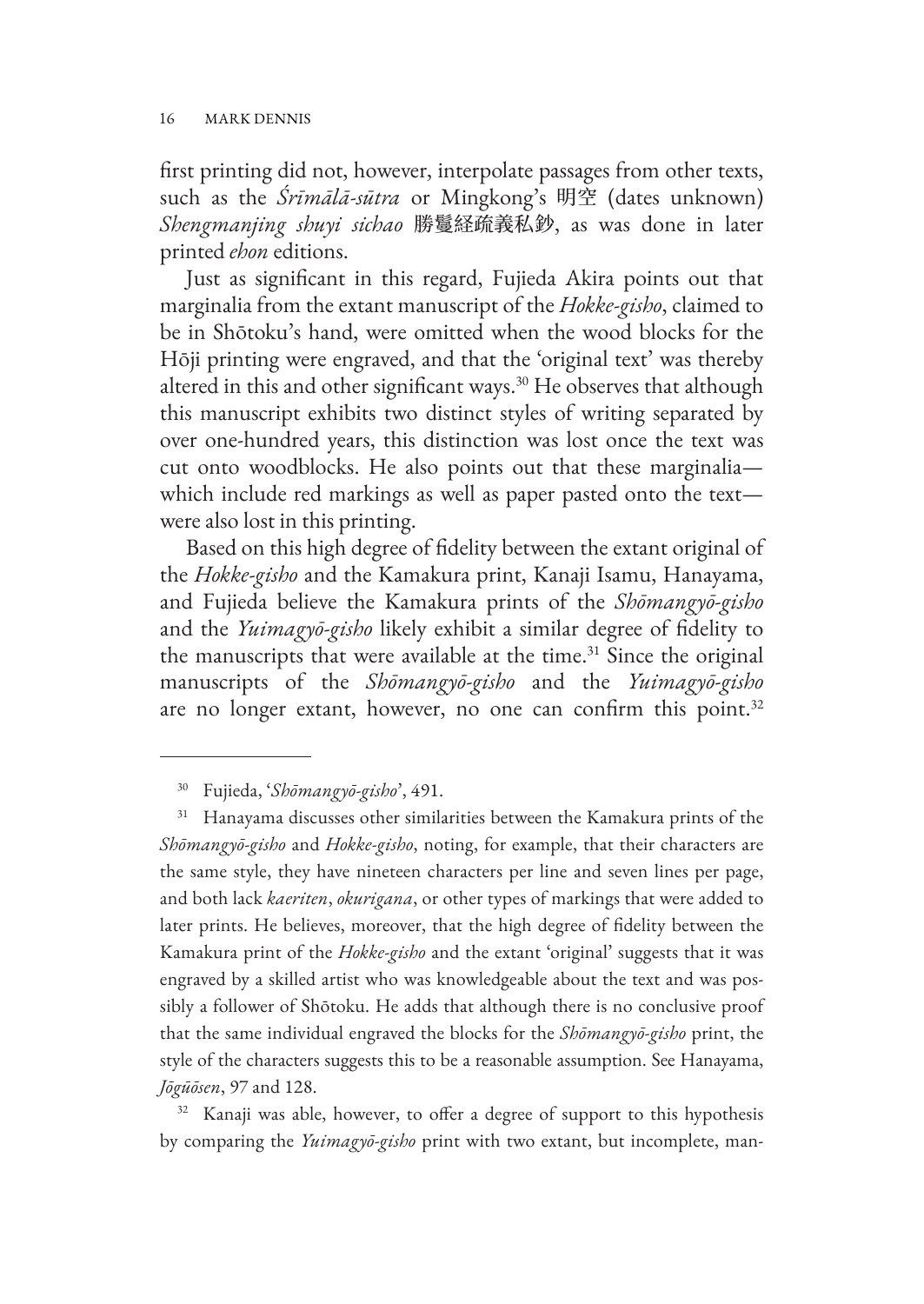Although it is unclear how many printings and copies were made, Hanayama notes that extant copies of the Kamakura printing of the *Shōmangyō-gisho* prove that the blocks were corrected and reprinted at least once.33

Fujieda also argues that a series of such alterations in the presentation of the *Shōmangyō-gisho* on the printed page transformed the reader's contact with the text. He cites, among other examples, the Kan'ei 寛永 edition of 1637, which added *kaeriten* 返り点 and *furigana* 振り仮名. Although meant to make the text more accessible to the reader, these and other changes, he argues, actually took it further from its original form.<sup>34</sup> Fujieda reminds us that although the Kan'ei print added *kaeriten* and *furigana*, 'In the time of Shōtoku

By comparing the copies held in the collections of Ishii Kōyū and Hōryūji, Hanayama produces evidence for multiple printings by noting examples of these corrections that appear in one but not both prints; these corrections include the interpolation or elimination of characters that do not appear in Guṇabhadra's 求 那跋陀羅 Chinese translation of the *Śrīmālā-sūtra*. The Ishii print, for example, includes a passage reading 無異所攝受正法者 ('is not different from the acceptance of the True Dharma') for which the corresponding passage in the Hōryūji print omits the character 所, and thus reads 無異「」攝受正法者. By creating a space between the characters 異 and 攝, and by deleting the character 所, the passage is altered so that it agrees with Guṇabhadra's translation. The passage, appearing at *T* no. 353, 12: 218b28, reads: 無異正法. 無異攝受正法. 正法即是攝受正法. See Hanayama, *Jōgūōsen*, 128.

<sup>34</sup> Fujieda, '*Shōmangyō-gisho*', 493.

uscripts: one housed in the collection of Hōryūji, dating to the Eiman era 永万 (1165–1166), and another at Ōtani University, dating to the Kangen era 寛元 (1243–1247). Based on these comparisons, Kanaji discovered that the Kamakura print of the *Yuimagyō-gisho*—just as was evident in a comparison of the *Hokke-gisho* original manuscript and Kamakura print—mixes the characters 身子 (forty-one times) and 真子 (seventeen times) to translate the name Śariputra. Since the appearance of these character combinations in the printed edition of the *Yuimagyō-gisho* matches their locations in the two manuscripts, Kanaji is able to offer limited proof for the claim that the three prints were all faithful to their models. See Kanaji, *Sangyō-gisho no Shomondai*, 59.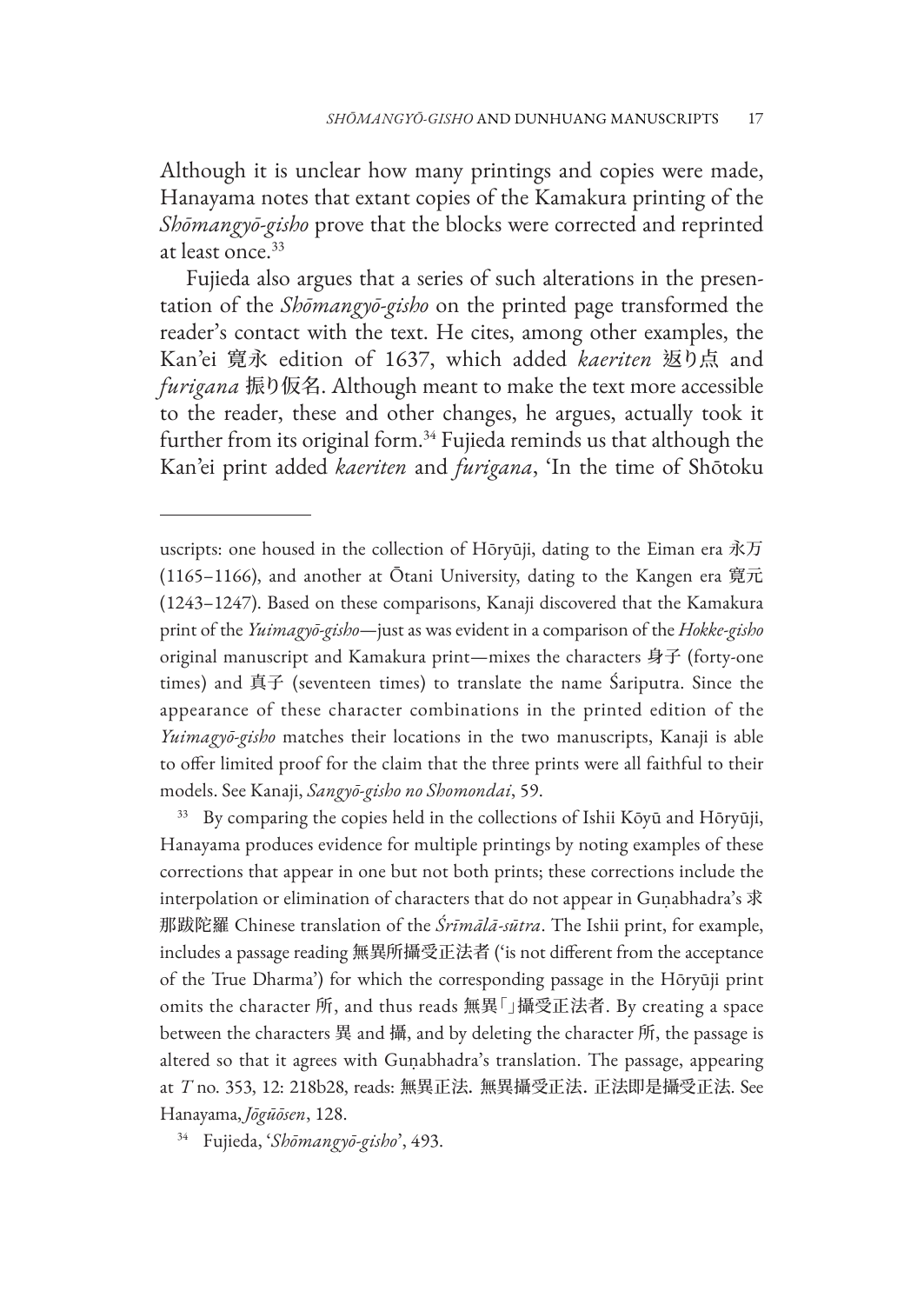and Empress Suiko, such markings were unavailable', and 'although the early reader would have memorized the *sūtra* and its reproduction was thus unnecessary, this is not the case with the modern reader'.35 Fujieda cites, for example, the interpolation of a text map in the Meiji period's 明治時代 *Shimada Bankon* 島田蕃根 printed edition (1895) of the text. He adds that in some cases these changes inadvertently shifted the reader's focus back to the root text because the Chinese translation of the *Śrīmālā-sūtra*, divided to match the corresponding sections of the *Shōmangyō-gisho*, appear in the *ehon* as bold characters.

One of the key changes in the modern era that Fujieda highlights is the declaration of authorship, which in some editions became indistinguishable as an interpolation. That declaration, which also appears in the *Hokke-gisho* 法華義疏 (one of the two other *Sangyōgisho* commentaries), reads: 'This is from the private collection of King Jōgū of the Land of Yamato, it is not a text from across the sea' 此是大倭國上宮王私集非海彼本. 36 As Fujieda observes, the interpolated declaration represents one of many important additions to the *Shōmangyō-gisho*, which has been altered in the modern era as it was reproduced in printed editions at temples associated with Shōtoku, as *ehon* 絵本 (also written as 會本) that combine the *Shōmangyōgisho* with the *Śrīmālā-sūtra* and other related texts, and, finally, as modern translations, appearing in both print and digital formats. These additions, which Gérard Genette calls 'paratexts', include title pages and introductions, footnotes and endnotes, tables of contents and indexes, diacritic markings and text maps, and many other sorts of materials. In his description of the paratext, Genette observes that a text is rarely presented to the world in a 'raw' or 'unadorned' state since these and other sorts of 'verbal productions' generally accompany it.37

<sup>35</sup> Fujieda, '*Shōmangyō-gisho*', 493.

<sup>&</sup>lt;sup>36</sup> Hanayama Shinshō notes that the interpolations into the two texts differ slightly: while the *Shōmangyō-gisho* uses 委 and 国 for 'Yamato' and 'country', the *Hokke-gisho* uses 倭 and 國. See Hanayama, 'Gyobutsu *Hokkeso*', 397–422.

<sup>37</sup> Genette, *Paratexts*, 1.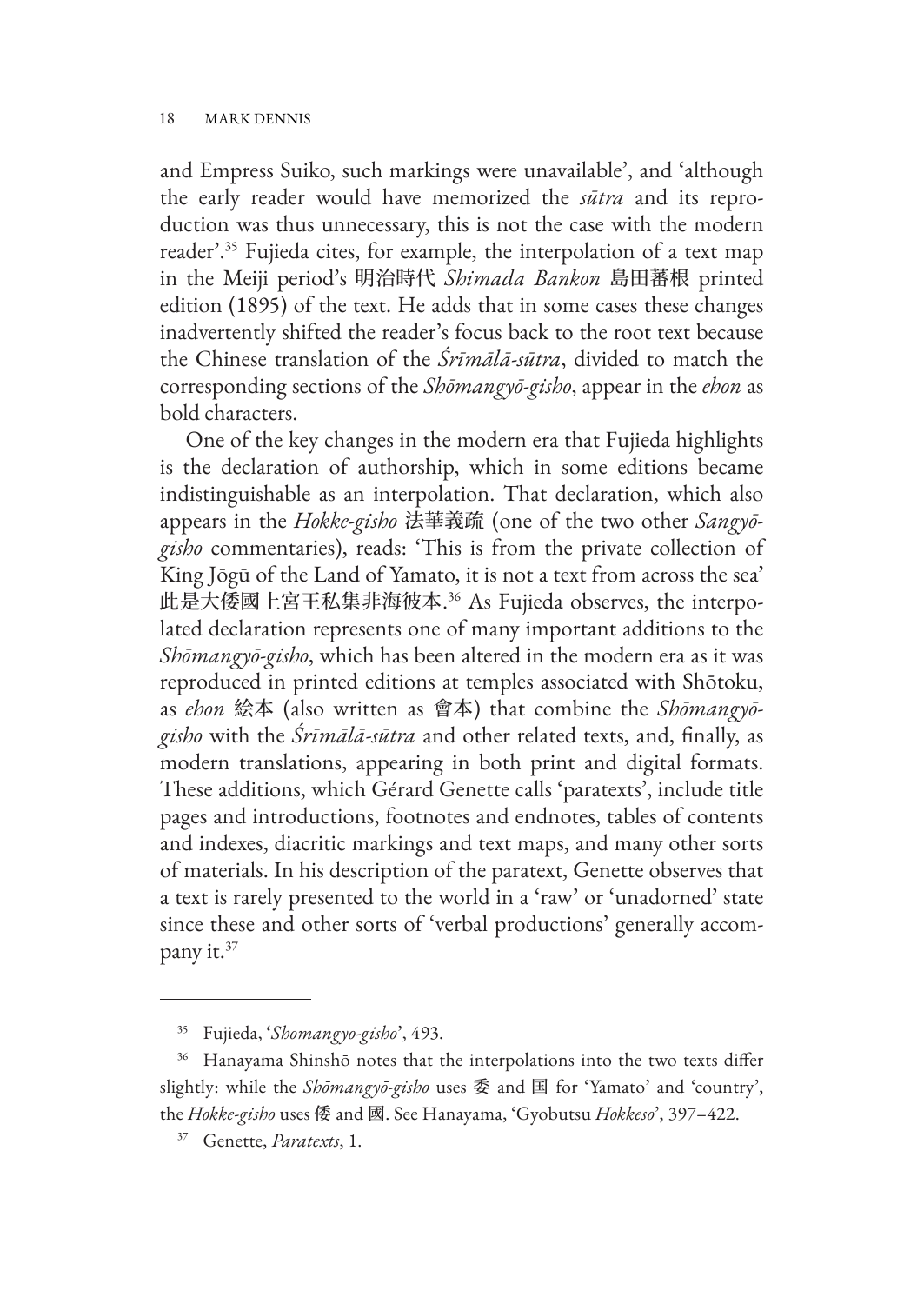### Modern Versions of the *Shōmangyō-gisho*

The modern editions of the text produced before the discovery of the Dunhuang manuscripts include the *Dai Nihon bukkyō zensho* 大日本佛 教全書 (1912) and the *Nihon Daizōkyō* 日本大蔵経 (1917), which combines the *Shōmangyō-gisho* with Fujaku's *Shōman shishikukyō shūshō* 勝鬘獅子吼經宗鈔 in the form of an *ehon*. In 1929, the three *Sangyōgisho* commentaries were included in Volume 56 of the *Taishō Shinshū Daizōkyō* 大正新脩大蔵経, the most recent printing of the Chinese Buddhist canon and Japanese commentaries, digitized in 2005 as part of the SAT Daizōkyō Database project (SAT 大正新脩大藏經テキストデー タベース), making the *Shōmangyō-gisho* freely available online.38

As reference for the following section and the conclusion, I reproduce below the first few lines of the Taishō edition of the *Shōmangyō-gisho* with my own translation.<sup>39</sup> The iit icon serves as a hyperlink that brings up a copy of the printed text in the left-hand column of the screen, while o and o are footnotes: the first lists the Hōji and other earlier printed editions of the *Shōmangyō-gisho* and the second indicates the different ways that those versions present the declaration of authorship.

*T* no. 2185, 56: 0001a01: *T* no. 2185, 56: 0001a02: no. 2185 [cf. no. 353] *T* no. 2185, 56: 0001a03: ○勝鬘經義疏 *T* no. 2185, 56: 0001a04: *T* no. 2185, 56: 0001a05: 2此是  $\frac{1}{\text{A}}$ *T* no. 2185, 56: 0001a06: 夫勝鬘者。本是不可思議。

Translation:

*T* no. 2185, 56: 0001a03: *Shōmangyō-gisho T* no. 2185, 56: 0001a05: This is from the private collection of

King Jōgū of the Great Land of Yamato. It is not a text from across the sea.

<sup>38</sup> The database is available at: http://21dzk.l.u-tokyo.ac.jp/SAT/index\_en.html. See also, Takakusu and Watanabe, eds., *Taishō shinshū Daizōkyō*.

<sup>39</sup> Dennis, *Shōmangyō-gisho*, 2011.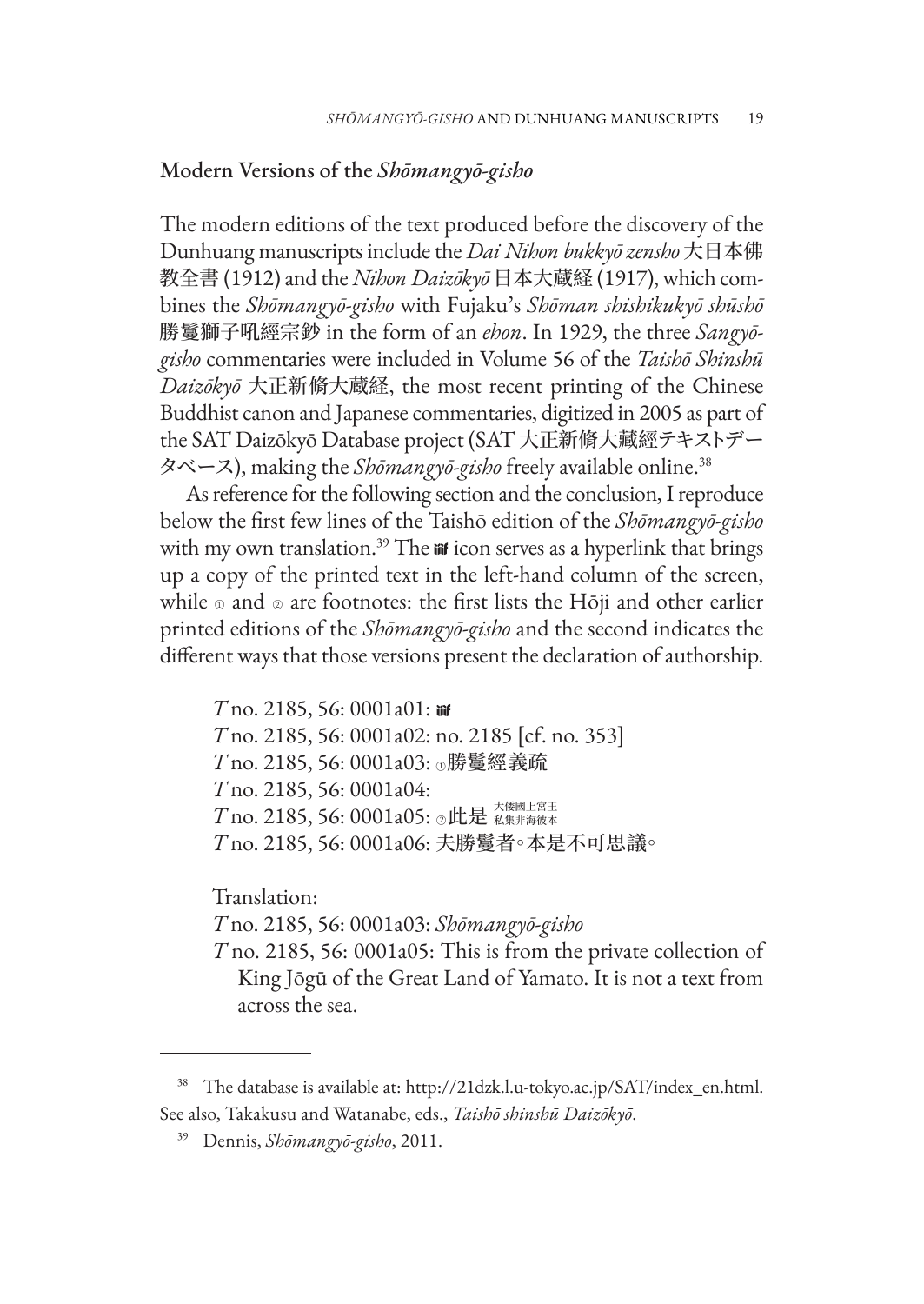*T* no. 2185, 56: 0001a06: As for [Queen] Śrīmālā, she was originally inconceivable.

### Six Post-Dunhuang Editions of the *Shōmangyō-gisho*

In this section, we examine the presentation and interpretation of the declaration of authorship in six modern editions of the *Shōmangyōgisho* presented in chronological order. We will compare those editions, each produced after the discovery of the Dunhuang manuscripts, to the Taishō edition's presentation of the *Shōmangyō-gisho* and consider how each deals with the Dunhuang evidence. For each edition, I list the information appearing on the title page and the presentation of both the declaration of authorship and the first sentence of the *Shōmangyō-gisho* (*T* no. 2185, 56: 0001a06). I also offer a one-paragraph summary of the edition, focusing on its treatment of the Dunhuang evidence.<sup>40</sup> Although those summaries offer just a cursory treatment of this crucial issue, they provide useful material for constructing an alternative understanding in the conclusion of the fascinating process by which the Dunhuang manuscripts and the *Shōmangyō-gisho* diverged.

Example I. Shitennōji *ehon* 四天王寺會本 (1971)<sup>41</sup>

i. Title page:

聖徳太子御撰 – [honorific] Composed by Prince Shōtoku 四天王寺 – Shitennōji 會本 – *ehon* 勝鬘経義疏 – *Shōmangyō-gisho*

<sup>&</sup>lt;sup>40</sup> I made several minor modifications to how this material is presented. For instance, I changed all vertical text to horizontal text to conserve space and modified some of the markings. I also added '[honorific]' to indicate the use of the character 御.

<sup>41</sup> *Shitennōji ehon*, 1971.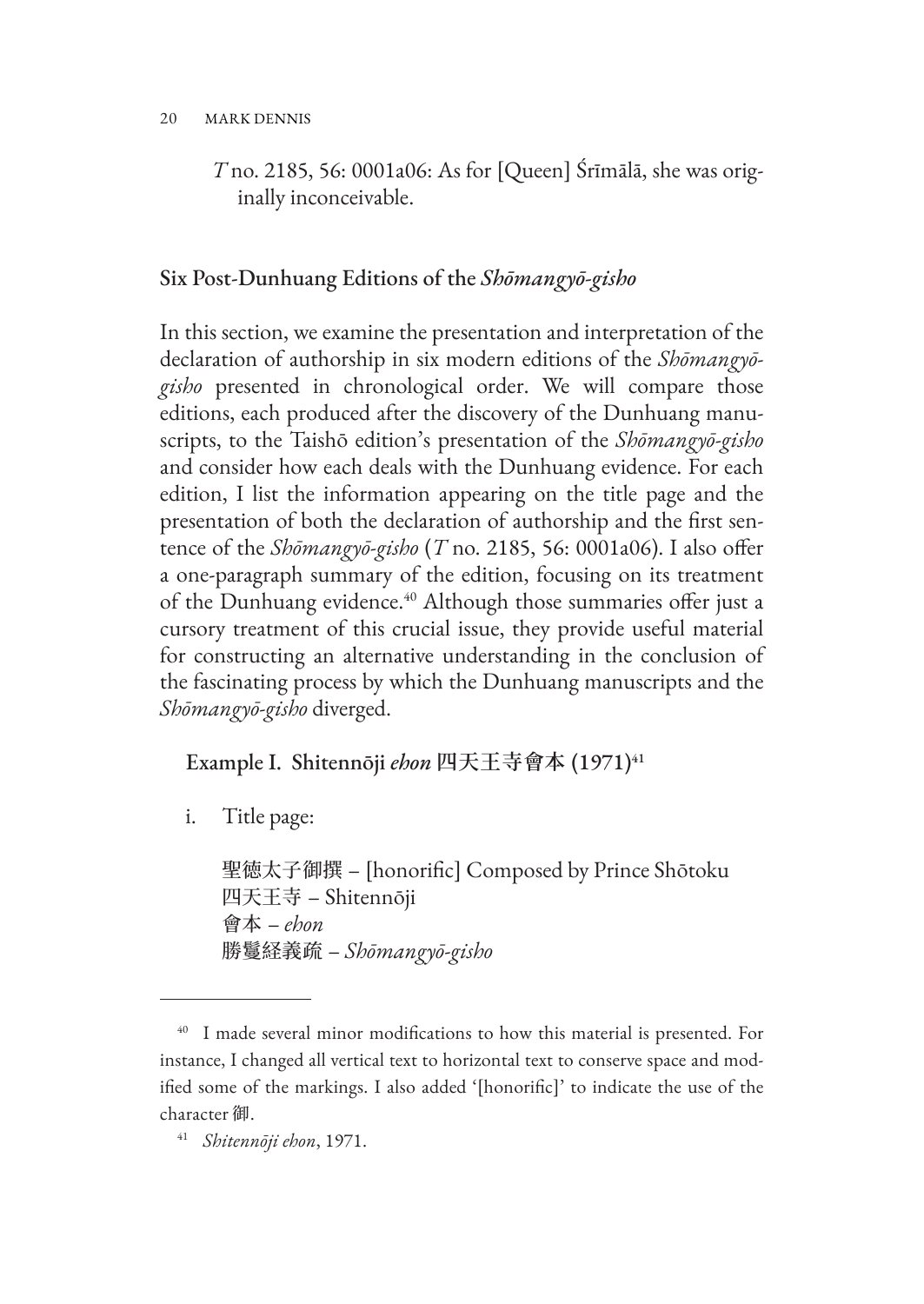四天王寺蔵版 – Shitennōji printing

ii. Declaration of authorship:

<u>。</u><br>此い是レ大倭國上宮王ノ私集ニシテ非<mark>ス海彼本</mark>

'This is from the private collection of King Jōgū of the Great Land of Yamato. It is not a text from across the sea'. The declaration matches the Taishō text although the editors inserted *katakana* to indicate Japanese syntax.

iii. Footnote from Declaration of authorship:

◎ナシ◎®大倭國上宮奉詔撰◎上宮皇太子御製◎

This footnote offers the same information as the Taishō edition about how the declaration of authorship appears in different printed editions.  $\circ$  refers to the An'ei 安永 printed edition executed in 1779, which renders the declaration as: 'Written upon imperial decree by [King] Jōgū of the Land of Yamato' 大倭國上宮奉詔撰.<del>''</del> ⊕ points to the 1895 Meiji edition, referred to above as the *Shimada Bankon* edition, and renders the declaration: '[honorific] Written by Prince Jōgū'  $\pm$ 宮皇太子御製. $^{43}$ 

iv. First sentence:

夫ル勝鬘ハ者、本、是レ不可思議.

'As for [Queen] Śrīmālā, she was originally inconceivable'. The first sentence matches the Taishō text although the editors inserted *katakana* to indicate Japanese readings.

<sup>42</sup> *Shitennōji ehon*, 1.

<sup>43</sup> *Shitennōji ehon*, 1.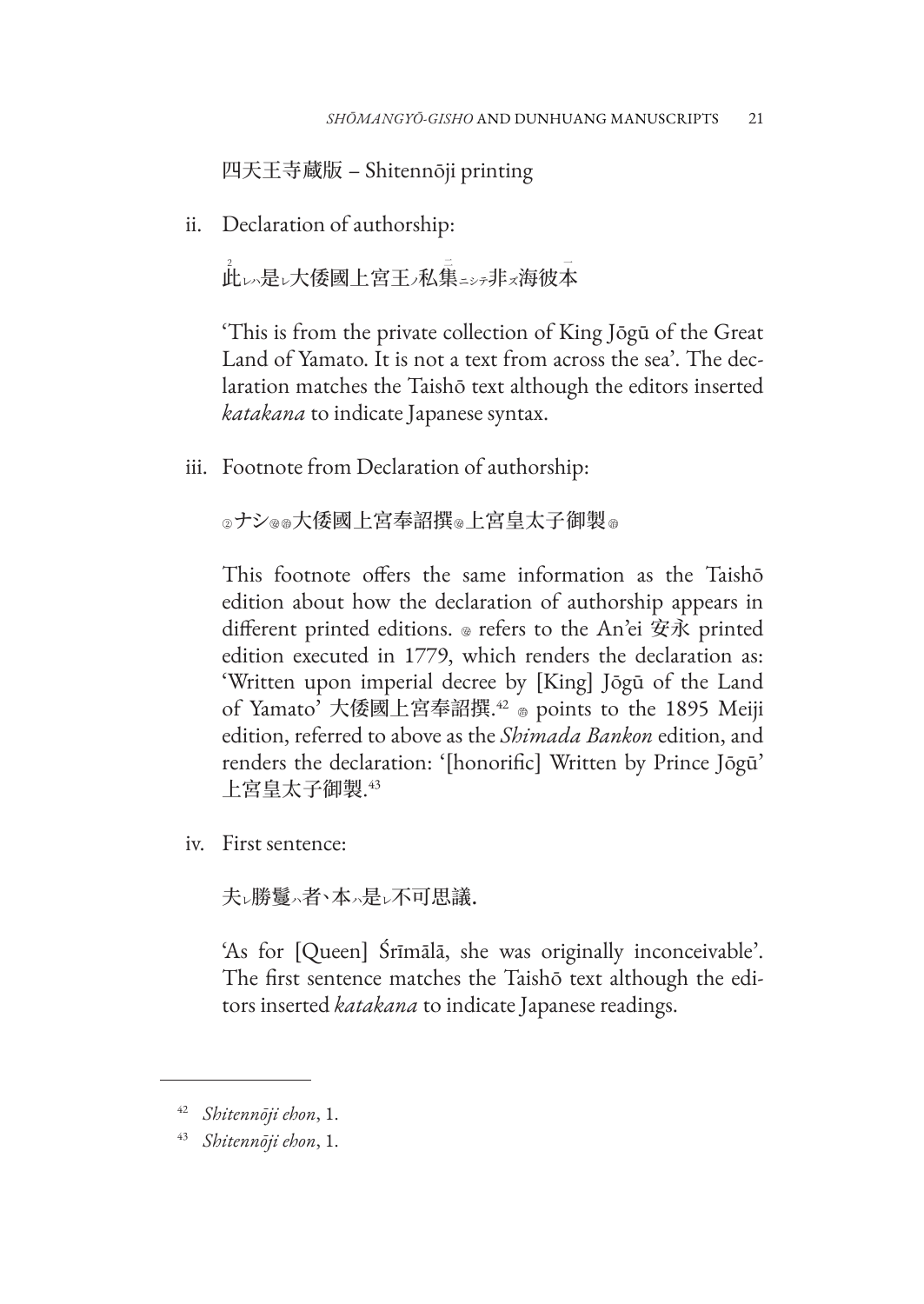### v. Summary:

The editors state that they published the Shitennōji *ehon* to commemorate the 1,350-year anniversary of Prince Shōtoku's death, for which the temple had planned several activities. This edition includes a table of contents, introductory material, an afterword, index, and a text map divided into three foldout sections. The afterword describes Shōtoku as the 'Preceptor of Yamato' 和国の教主, <sup>44</sup> an epithet found in the hymns of Shinran 親鸞 (1173–1263), the founder of Jōdo Shinshū 浄 土真宗. In explaining their decision to produce the *ehon*, the editors mention the value of Shōtoku's teaching of 'harmony' in the turbulence of the present age that threatens humanity itself. Their decision was also due, in part, to *Shōmangyō-gisho* research entering a new phase because of the discovery of the Dunhuang manuscripts, although they do not examine the significance of the discovery. They do offer thanks to Fujieda Akira for his assistance with the Dunhuang texts, which they consulted in preparing their edition.

### Example II. *Nihon Shisō Taikei* 日本思想大系 (1975)<sup>45</sup>

i. Title page:

勝鬘経義疏 – *Shōmangyō-gisho* 早島鏡正 – Hayashima Kyōshō 築島裕 – Tsukishima Hiroshi 校注 – editors

ii. Declaration of authorship-right hand page:

此是大倭国上宮王私集非海彼本

<sup>44</sup> *Shitennōji ehon*, 172.

<sup>45</sup> Hayashima and Tsukishima, *Shōmangyō-gisho*.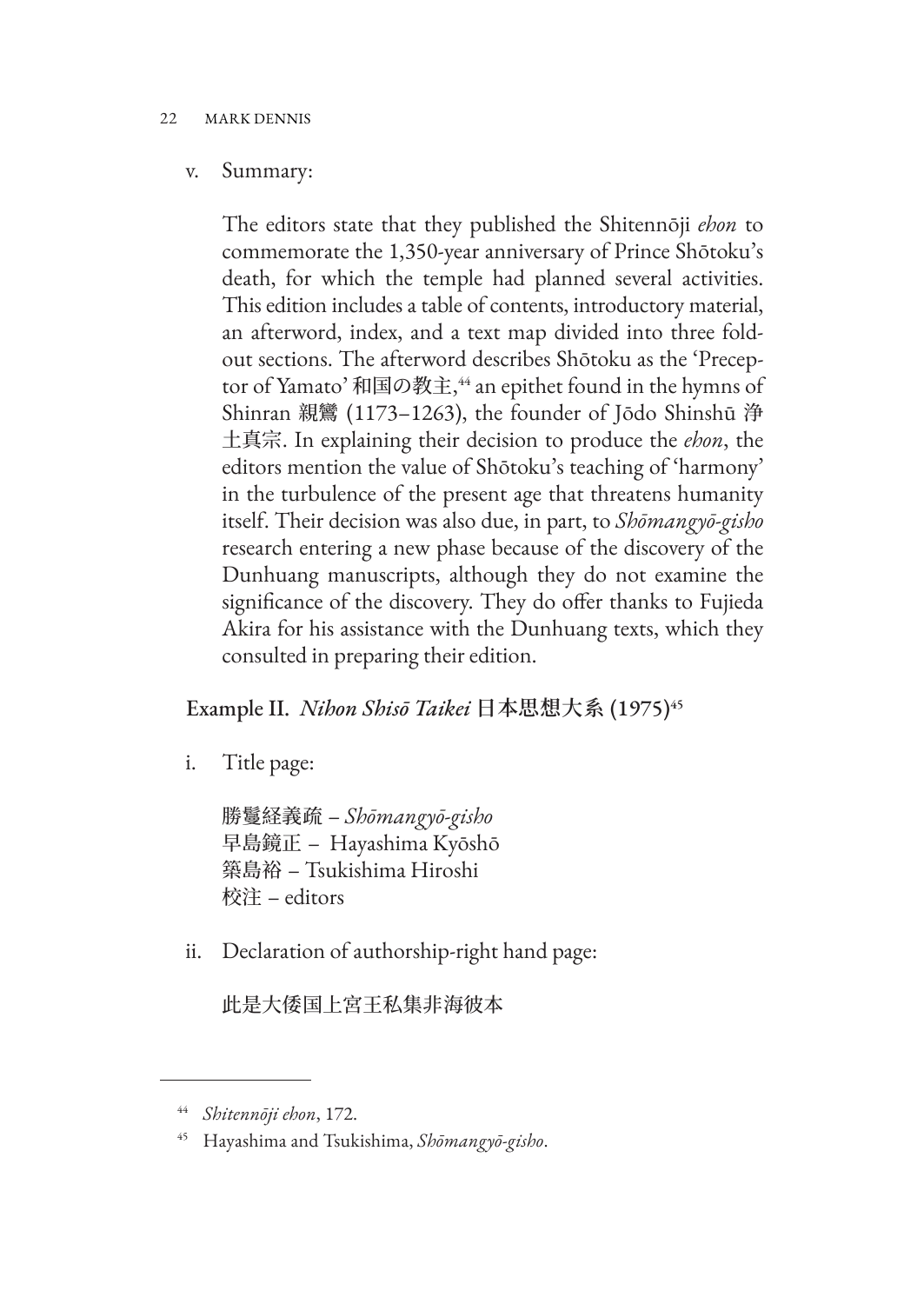'This is from the private collection of King Jōgū of the Great Land of Yamato. It is not a text from across the sea'. This matches the *kanbun* of the Taishō text.

iii. Declaration of authorship-left hand page:

.<br>此(は)是(れ)大倭国上宮王ノ私ノ集(にして)海彼の本(に)非(ず)

'This is from the private collection of King Jōgū of the Great Land of Yamato. It is not a text from across the sea'. This rendering offers an interesting combination of *hiragana* inside parentheses to indicate Japanese readings but also *katakana* to indicate the possessive.

iv. First sentence-right hand page:

夫勝鬘者本是不可思議.

'As for [Queen] Śrīmālā, she was originally inconceivable'. This version matches the Taishō text.

v. First sentence-left hand page:

ッ。<br>夫レ勝鬘(は)[者]本は是れ不可思議なり.

'As for [Queen] Śrīmālā, she was originally inconceivable'. *Kundoku* 訓読 version.

vi. Summary:

This edition reproduces the classical Chinese on the righthand page and the corresponding *kundoku* version on the left-hand page. The asterisk appearing above the character 此 in the declaration of authorship in the *kundoku* version points to a note in the upper column of the page that reads: 'It is believed that these two lines of the declaration were added by someone else. See the endnotes'.46 That endnote states the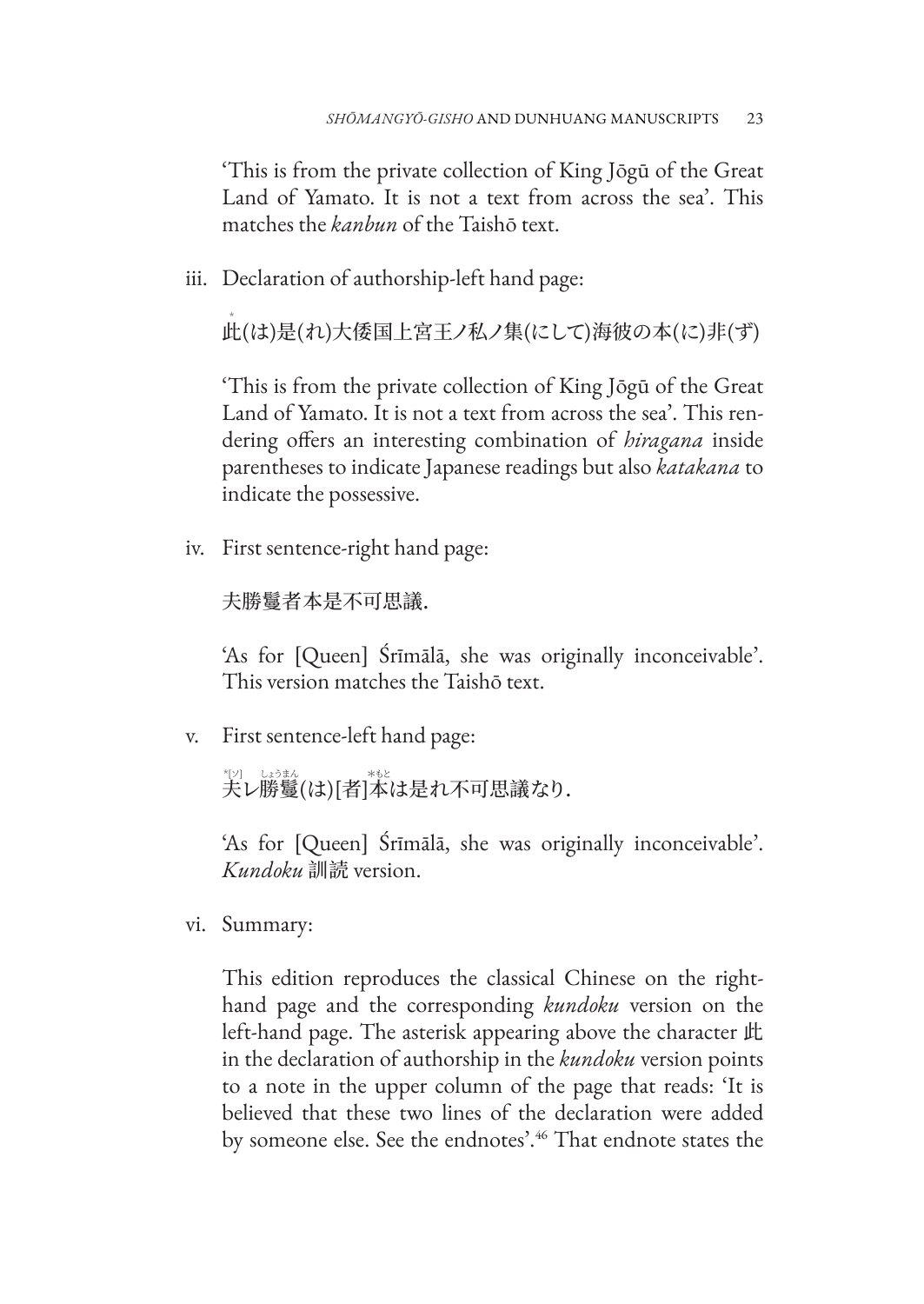declaration of authorship was added to both the *Shōmangyōgisho* and the *Hokke-gisho* some time after 753, possibly to assert the legitimacy of the Japanese Buddhist tradition and mentions the arrival of the Chinese Buddhist monk Jianzhen 鑑真 (688–763) on the archipelago in 754. The translators then refer readers to the work of Fujieda Akira and Hanayama Shinshō that I described above. Additional endnotes take up the Dunhuang manuscripts, noting how, for instance, the *Shōmangyō-gisho* differs from those manuscripts in its division of the *sūtra*, and offers an extensive comparison of the differences found among the *Śrīmālā-sūtra*, the *Shōmangyō-gisho*, the Dunhuang manuscripts, and other commentaries addressing the root text.

# Example III. Hanayama Shinshō **花山信勝** (1977)47

i. Title page:

花山信勝校訳 – Hanayama Shinshō revised translation 勝鬘経義疏 – *Shōmangyō-gisho* 付解説宝治板勝鬘経義疏 (影印) – includes commentary and a facsimile of the Hōji edition of the *Shōmangyō-gisho* 吉川弘文館刊行 – Publication of Yoshikawa Kōbunkan

ii. Declaration of authorship:

<sub>Sta</sub><br>此は是れ、大倭国 上 宮 王の 私 集、 わたのあなた ほん あら 海 彼 の本には非ず(撰号は後人加筆)

'This is from the private collection of King Jōgū of the Great Land of Yamato. It is not a text from across the sea'. *Kundoku* version.

<sup>46</sup> Hayashima and Tsukishima, *Shōmangyō-gisho*, 26.

<sup>47</sup> Hanayama, *Shōmangyō-gisho kōyaku*.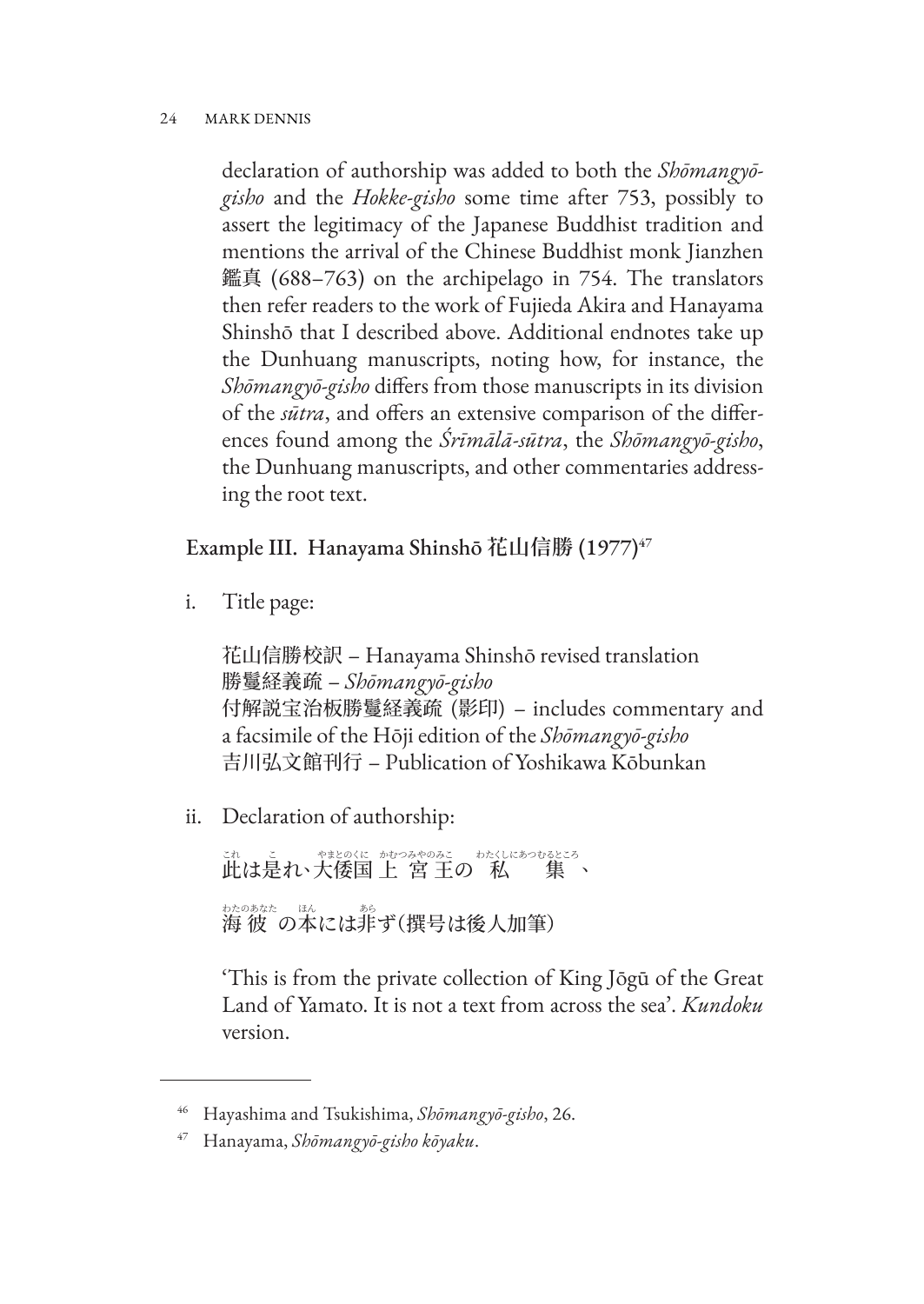iii. First sentence:

[総序] 夫れ勝 鬘(夫人)は、\*\*(本体)は不可思議なり.

'As for [Queen] Śrīmālā, she was originally inconceivable'. *Kundoku* version.

iv. Summary:

This edition includes a table of contents, the text rendered in *kundoku*, commentary, a complete copy of the Hōji print, and an index. Among the nine notes Hanayama includes in the introduction, the last reads: 'For the purpose of having as many people as possible read [this revised translation], I have attached many *rubi* ルビ markings, which do not necessarily represent the readings from ancient times'.<sup>48</sup> Hanayama mentions that he had started working on his earlier translation of the *Shōmangyō-gisho*, which he describes as 'our country's first literary work',<sup>49</sup> the day after World War II ended as the country turned from military might to humanistic endeavors. He produced this revised edition some thirty years later because of important changes in the modern Japanese language but also because of the discovery of the Dunhuang manuscripts, which he describes as quite valuable. In the commentary, while Hanayama admits the close connection between the *Shōmangyō-gisho* and the Dunhuang texts, he argues that Shōtoku's text differs in key ways, offering important critiques and unique interpretations of the *Śrīmālā-sūtra*. 50

<sup>48</sup> Hanayama, *Shōmangyō-gisho kōyaku*, 7.

<sup>49</sup> Hanayama, *Shōmangyō-gisho kōyaku*, 1.

<sup>50</sup> Hanayama, *Shōmangyō-gisho kōyaku*, 273.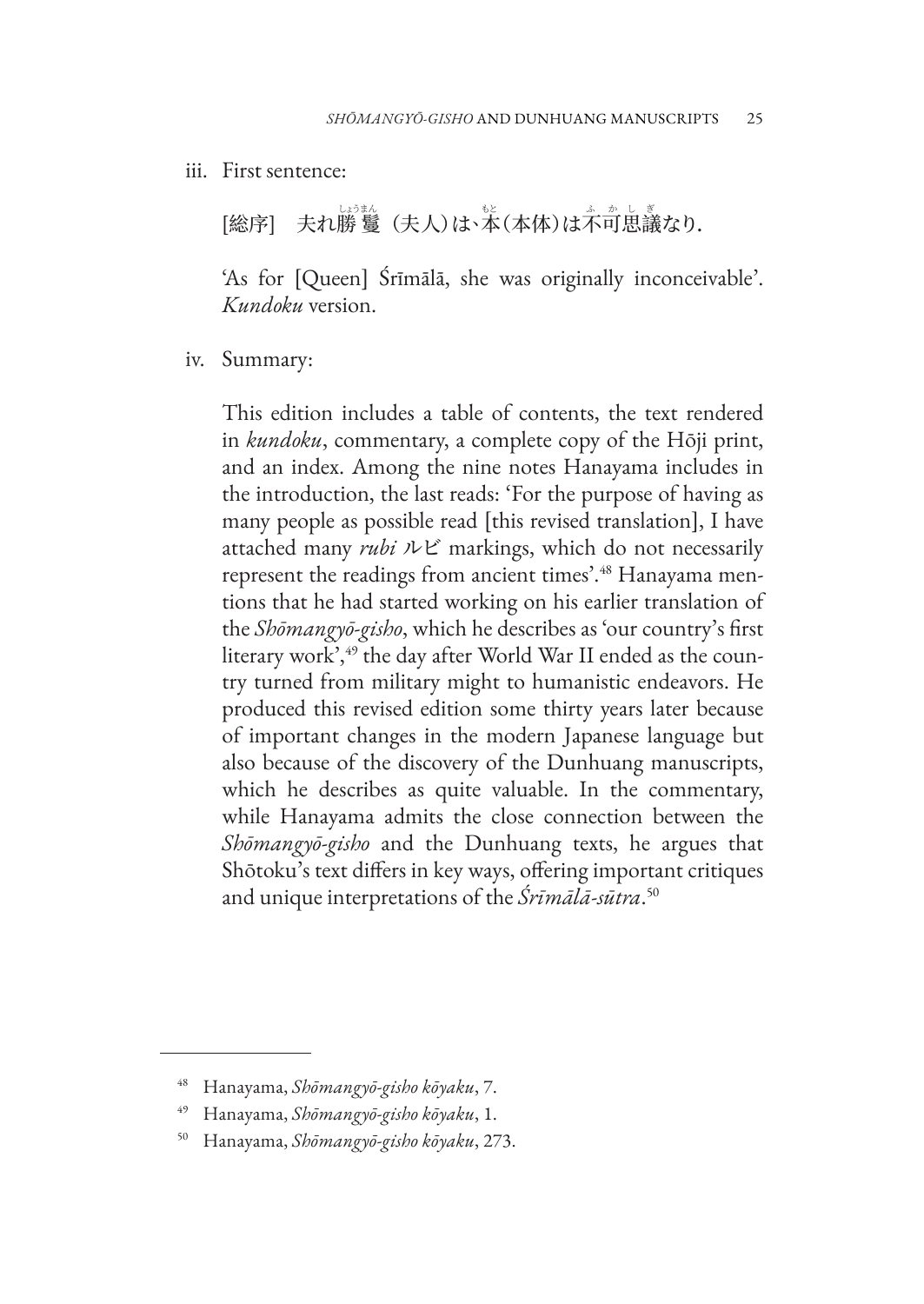Example IV. Inazu Kizō 稲津紀三 (1983)<sup>51</sup>

i. Title page:

上宮・聖徳太子撰 – Composed by Jōgū-Prince Shōtoku 改訂新版:勝鬘経義疏 (漢訳文 勝鬘経対照) – Newly revised edition-*Shōmangyō-gisho* (Translation of Chinese text with comparison to *Śrīmālā-sūtra*) 稲津紀三 釈注 – Translator Inazu Kizō

ii. Declaration of authorship:

<u>…</u><br>此は是れ、大倭国上宮王の私集にして、海の 彼 の本に非ず

'This is from the private collection of King Jōgū of the Great Land of Yamato. It is not a text from across the sea'. *Kundoku* version. This edition offers no notes explaining the declaration.

iii. First sentence:

 そうじょ 総序

<u>、</u><br>夫れ勝 鬘 は<sup>、</sup>本 はこれ不可思議なり.

'As for [Queen] Śrīmālā, she was originally inconceivable'. *Kundoku* version.

iv. Summary:

In his introduction, Inazu invokes Shinran's description of Shōtoku as the 'Preceptor of Yamato' and includes copies of Shinran's hymns to Shōtoku as an appendix. He writes: 'The most important goal of this publication is to enable people to

<sup>51</sup> Inazu Kizō, *Shōmangyō-gisho kaitei shinpan*.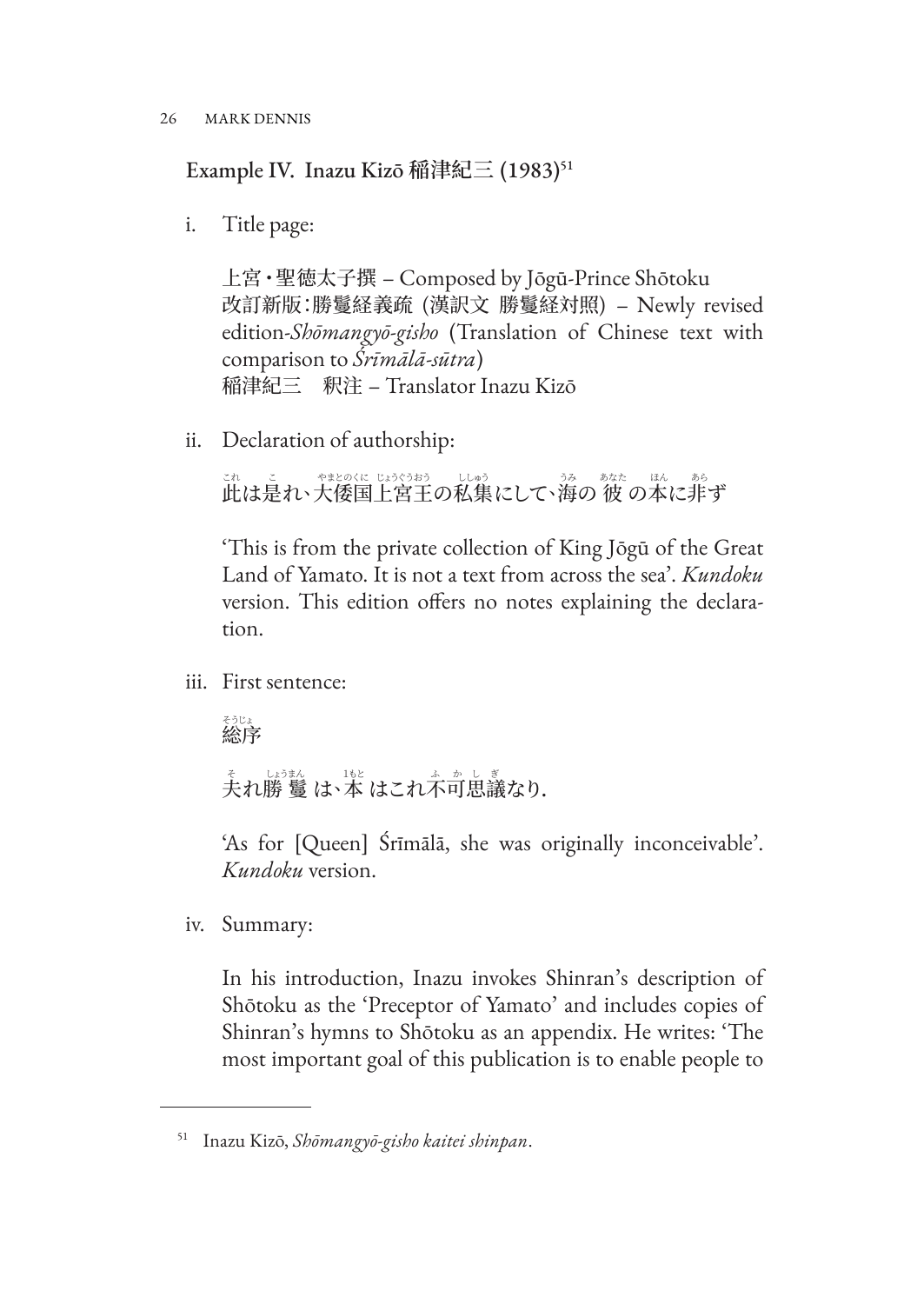become directly familiar with Shōtoku Taishi's *Shōmangyōgisho*'.52 He also describes the discovery of the two Dunhuang manuscripts by Fujieda Akira as a valuable contribution to Shōtoku studies. Although he acknowledges that a comparison of Shōtoku's *Shōmangyō-gisho* to these manuscripts reveals many similarities, he, like Hanayama, highlights the differences, including Shōtoku's reinterpretation of the ten stages of the bodhisattva. He concludes that the discovery of the Dunhuang manuscripts 'does not diminish the original value of the prince's text since it was given expression through the remarkable individuality of Prince Shōtoku himself. Therefore, regardless of whatever other materials may be discovered, my interpretation of the [*Shōmangyō-*]*gisho* will not change'.53

# Example V. Shōtoku Taishi Research Association **聖徳太子研 究會** (1988)54

i. Title page:

国民文化研究會聖徳太子研究會著 – Produced by the National Culture Research Association-Prince Shōtoku Research Association 聖徳太子佛典講説 – Explication of Prince Shōtoku's Buddhist Texts 勝鬘経義疏の現代語訳と研究 (上巻) – Modern Translation and Research of the *Shōmangyō-gisho* (first volume) 大明堂發行 – Publication of Taimeidō

ii. Declaration of authorship:

'This is from the private collection of King Jōgū of the Great

<sup>52</sup> Inazu, *Shōmangyō-gisho kaitei shinpan*, 8.

<sup>53</sup> Inazu, *Shōmangyō-gisho kaitei shinpan*, 24.

<sup>54</sup> Shōtoku Taishi Kenkyūkai, *Shōmangyō-gisho no gendaigoyaku*.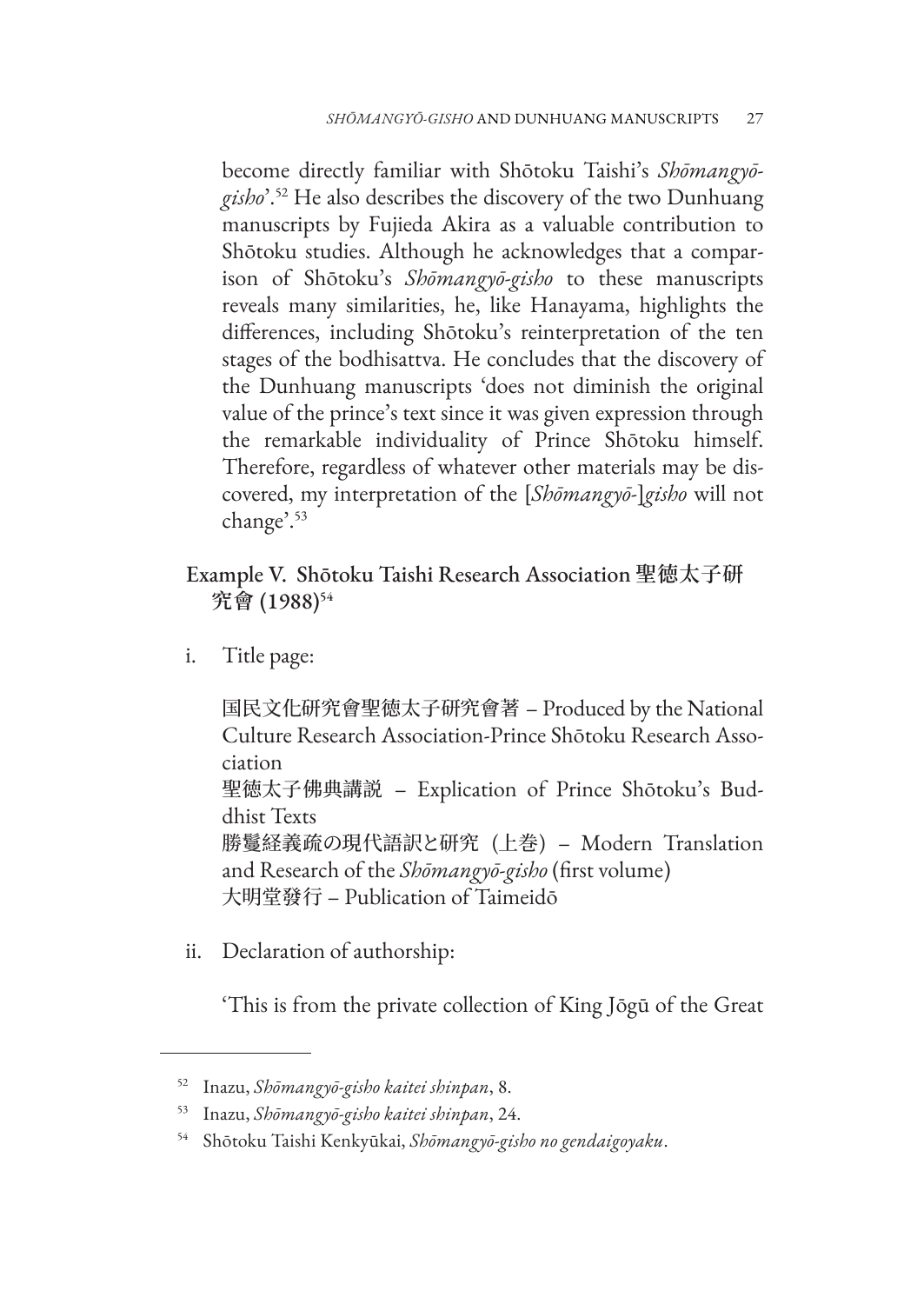Land of Yamato. It is not a text from across the sea'. This translation omits the declaration of authorship.

iii. First sentence:

[総序 その一『勝鬘経』の大意とその題名の御解釋](現代語譯) [Preface-Number 1-The central meaning of the *Śrīmālā-sūtra* and the (honorific) interpretation of its title] (modern translation)

そもそも、この經典の主役として登場する勝鬘という方は、その 。。。<br>本 は靈 妙不可思議であって、

'Originally, the person known as [Queen] Śrīmālā, who appears as the *sūtra*'s protagonist, is miraculously inconceivable….'

iv. Summary:

The Shōtoku Taishi Research Association comprised a group of nine men (two were deceased by the time the association published its translation) in their 60s and 70s who met regularly for some twenty years to study Shōtoku's texts. After performing an exhaustive study of the *Shōmangyō-gisho* in which they read the text together multiple times, they produced a modern Japanese translation that is the most accessible of all these editions. Its ease of use is evident in the translation of the first sentence above, which presents Shōtoku's text in modern Japanese and inserts helpful terms, adding '*sūtra*', 'protagonist', 'appears' and 'miraculously'. This two-volume edition, which includes a lengthy introduction, divides the *Shōmangyō-gisho* into short sections, with each section having three parts: a modern Japanese translation accompanied by endnotes; a *kundoku* version of the *Shōmangyō-gisho* with *furigana* and additional endnotes; and a research section that includes short explanations of key points not covered in the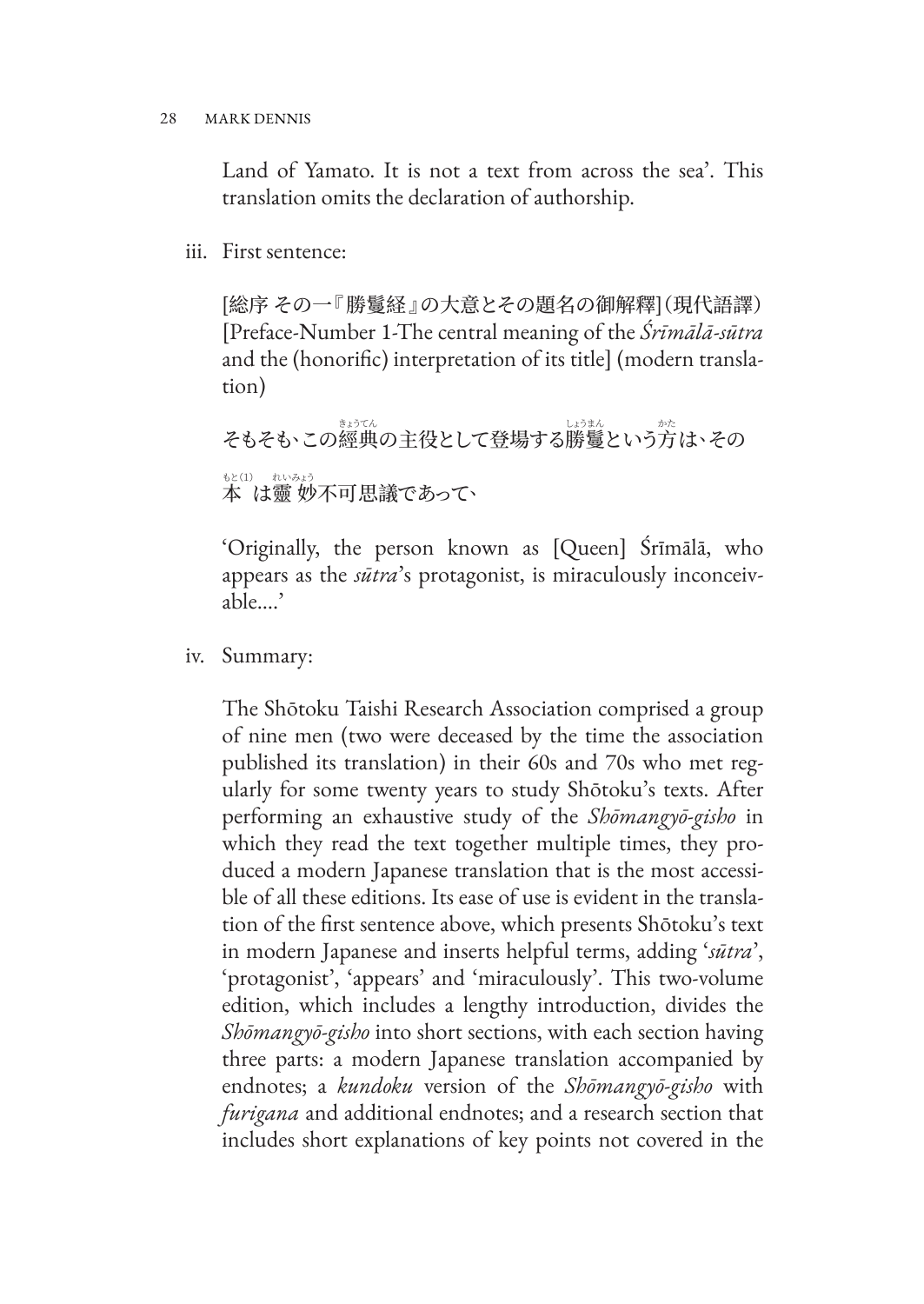notes. Unlike all the other editions, this translation omits the declaration of authorship but acknowledges the controversy over the text's authorship. Even so, the translators assert: 'The more we have studied [the *Shōmangyō-gisho*], the more we have developed faith that Shōtoku authored it. While it may cause discomfort for those holding the contrary position, we ask that they kindly substitute "the author of the *Sangyōgisho*" in the spots in our research where it says "Prince Shōtoku"'.<sup>55</sup> They also acknowledge the claim made by such contrarians that the Dunhuang manuscripts were the source of the *Shōmangyō-gisho*. In response, they assert that those texts offer a 'superficial' reading of the *Śrīmālā-sūtra*, while Shōtoku's text penetrates to its very essence.<sup>56</sup>

Example VI. Hayashima Kyōshō **早島鏡正** (1999)57

i. Title page:

早島鏡正 – Hayashima Kyōshō 勝鬘経-勝鬘経義疏 – *Śrīmālā-sūtra*-*Shōmangyō-gisho* 世界聖典刊行協会 – Association for the Publication of the World's Scriptures

ii. Declaration of authorship:

この注釈書は大和国の上宮王聖徳太子がみずから撰述

したもので、海のかなたの書物ではない.

'This commentary was written by King Jōgū-Prince Shōtoku of the Land of Yamato himself; it is not a book from across the sea'.

<sup>55</sup> Shōtoku Taishi Kenkyūkai, *Shōmangyō-gisho no gendaigoyaku*, 19.

<sup>56</sup> Shōtoku Taishi Kenkyūkai, *Shōmangyō-gisho no gendaigoyaku*, 21.

<sup>57</sup> Hayashima Kyōshō, *Shōmangyō: Shōmangyō-gisho*.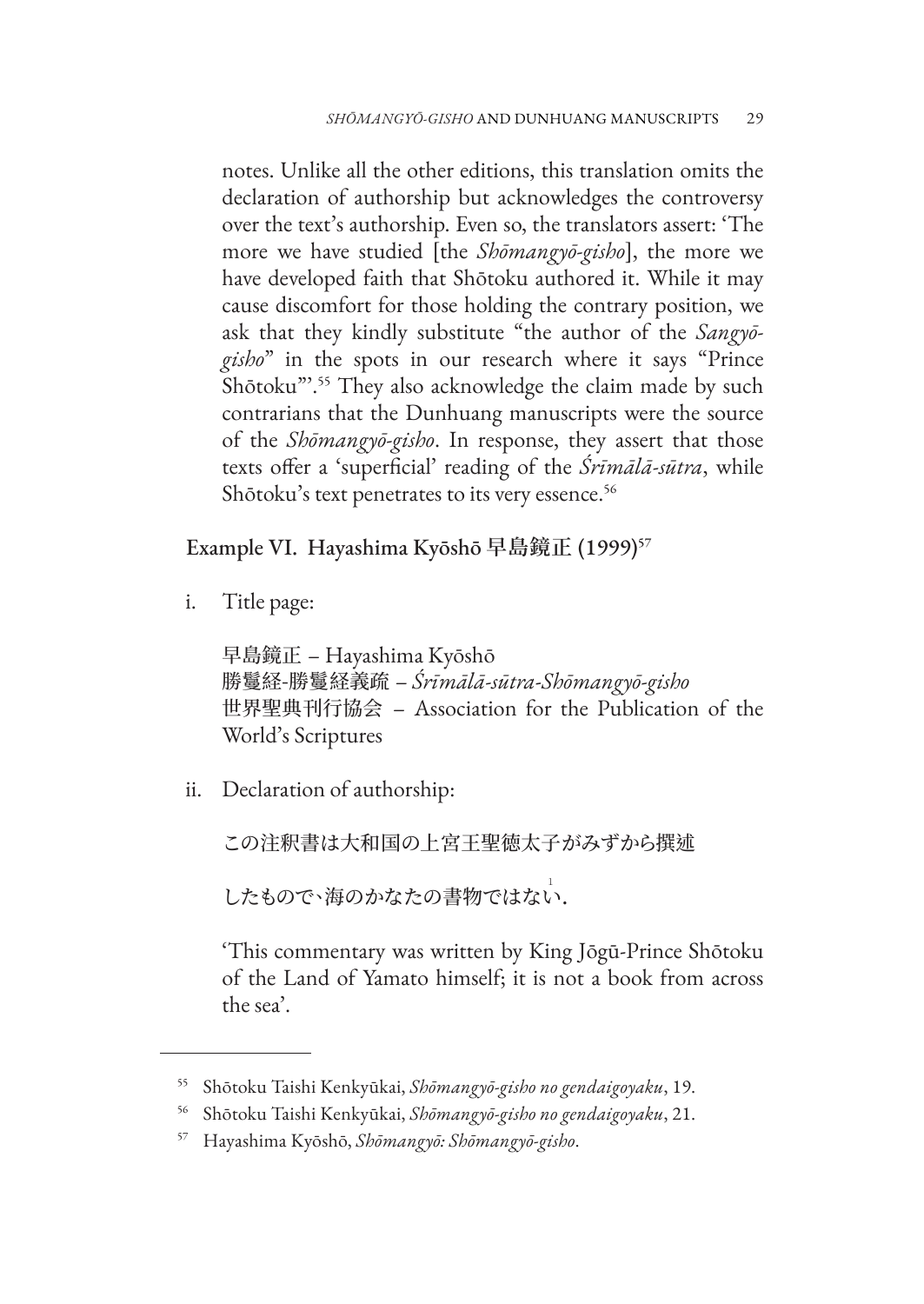### iii. First sentence:

総序 – Preface 釈尊と勝鬘夫人 – Śākyamuni and Queen Śrīmālā

 しょうまん そもそも勝鬘夫人(『勝鬘経』の主人公)の、本来の姿は、われわ れの想像を超えた存在者である.

'From the start, Queen Śrīmālā (the protagonist of the *Śrīmālā-sūtra*) was one whose original form surpasses our imagination'.

### iv. Summary:

Describing his work as a modern translation, Hayashima offers a lengthy introduction to the text that includes an examination of the *Śrīmālā-sūtra* in the history of Mahāyāna Buddhist texts, chapter-by-chapter summaries, and Shōtoku's method of dividing the *sūtra*. Hayashima's edition offers a translation of a small section of the *Shōmangyō-gisho* with *furigana*, footnotes, and explanatory notes inserted into his translation, as seen above, with the following interpolation: '(the protagonist of the *Śrīmālā-sūtra*)'. At the end of each section of the *Shōmangyō-gisho*, he inserts a separate section surrounded by a border that contains the relevant passage from the *Śrīmālā-sūtra*. In footnote one at the end of the declaration of authorship, he repeats the information that appears in his joint translation with Hiroshi Tsukishima in the *Nihon Shisō Taikei* edition described above. In the afterword, Hayashima mentions being introduced to Shōtoku's teachings in 1942 in a seminar at Tokyo University with Hanayama Shinshō, and describes the significant changes that occurred in Shōtoku Studies since the end of World War II, mentioning that although some questioned Shōtoku's authorship of the *Shōmangyō-gisho*, there was, at the time, no consensus.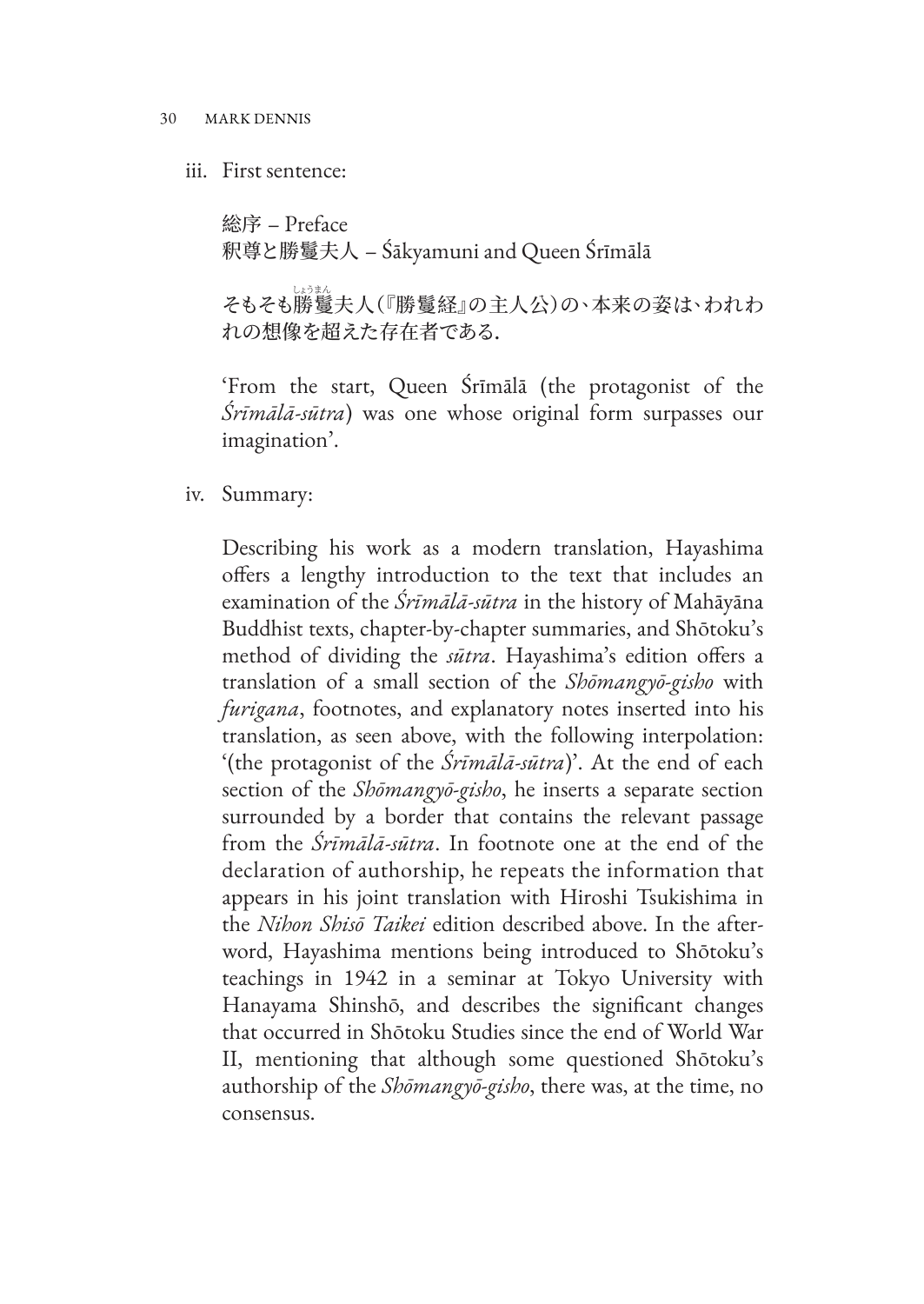### Reflections on the Scholarly Field

Although the *Shōmangyō-gisho* and the Dunhuang manuscripts have come down to us in the present day, their histories of preservation and reception are distinct, thereby offering us a fascinating case study of authorship, textuality, and canon formation. That is, someone in China clearly valued those manuscripts since they attempted to preserve them for posterity. Even so, Japanese *Shōmangyō-gisho* scholarship offers no evidence that they became foundational to the development of Chinese Buddhist traditions more broadly, unlike the *Shōmangyō-gisho*, which played just such a role in the development of Japanese Buddhism. Its valued status is evident in, for example, the effort scholars made to study, translate, and preserve it and the two other *Sangyō-gisho* texts, beginning with the treatises of Chikō, Saichō, and others. That value is also evident in the modern scholarship examined above, which has, in pursuing the 'true record', been forced to respond to Fujieda's Dunhuang evidence.

As we have seen, the editors of the six editions mentioned different goals for producing them: for instance, Hanayama points to important changes in the Japanese language since he produced a translation immediately after the war. Publication of the Shitennōji *ehon* marked the 1,350th anniversary of Shōtoku's death, while the Shōtoku Taishi Research Association intended its two-volume work to honor the memory of their teacher, Kurokami Masaichirō 黒上 正一郎 (1900–1930). Despite these differences, each edition seeks to help readers recover and understand Shōtoku's thought and, in so doing, show why the *Shōmangyō-gisho* has rightly been considered a classic, canonical text worthy of ongoing study and reflection.

The editors of these six editions also responded, in their own ways, to the uncomfortable questions about authorship and originality raised by Fujieda, Koizumi, and others because of the discovery of the Dunhuang manuscripts. Some scholars highlighted minor differences as the basis for maintaining the text's valued, canonical status. As noted above, Hanayama Shinshō, for instance, identifies some one-hundred eighty distinct passages as evidence for the text's distinctiveness and has, with other scholars, pointed to characteristically 'Japanese' word choice, suggesting the *Shōmangyō-gisho* could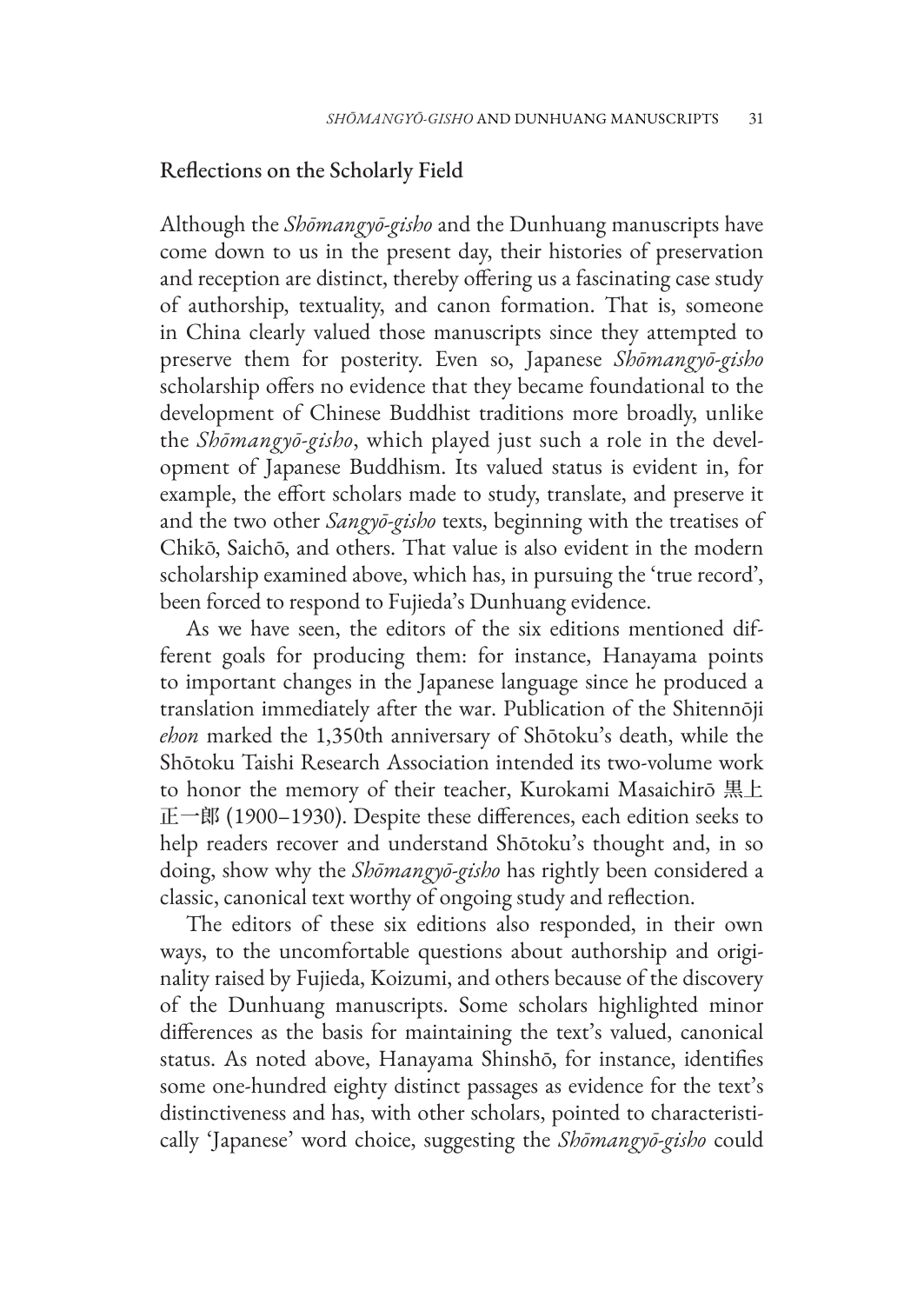not have been written, as Fujieda and other critics asserted, in China. The Prince Shōtoku Association acknowledges this evidence but maintains its belief that Shōtoku authored the text, inviting skeptical readers to simply substitute 'author of the *Shōmangyō-gisho*' for their references to Shōtoku as author when reading their two-volume translation. Others have obliquely acknowledged the Dunhuang evidence. For instance, the afterword to the Shitennōji *ehon* mentions the Dunhuang discoveries and notes that the editors consulted with Fujieda Akira in compiling the *ehon*, but it does not make any sort of statement about the significance of the Dunhuang evidence relative to the *Shōmangyō-gisho*.

These responses to Fujieda's findings are instructive because they reveal contours of the scholarly field that has focused on recovering the 'true record' of Shōtoku as an author and the *Shōmangyō-gisho* as a text. In this approach, scholarship serves mainly an instrumental purpose for recovering facts about the past, whether those facts pertain to the question of authorship or to the qualities seen by many to abide in the text itself and to be the basis of its perceived value: originality, profundity, independent thought, Japaneseness, and so on. While the Dunhuang evidence put proponents of the true-composition hypothesis on the defensive, critics seem to have taken disproving Shōtoku's authorship as the ultimate end of their scholarship.<sup>58</sup>

<sup>58</sup> In Shōtoku studies more broadly, Ōyama Seiichi produced a number of provocative studies claiming that Prince Shōtoku was a fictitious figure created during the compilation of the *Nihon Shoki*, distinguishing Shōtoku Taishi from Umayato no miko (see, for example, *Shōtoku Taishi no shinjitsu*). Ōyama asserts that unlike the former, the latter is an actual historical figure about whom we can recover just a small number of details. In 'The Thesis That Prince Shōtoku Did Not Exist', Kazuhiko Yoshida, citing Ōyama's work, writes about the early records like the *Nihon Shoki* that describe Shōtoku and asks: 'What is one to make of these various episodes? Do they convey historical facts or are they mere fiction? More than one hundred years have elapsed since the birth of modern historiography in Japan, and during this time historians, basing themselves on the spirit of rationality and on positivism, have overturned past historical perceptions and rewritten history through the determination of facts. On the subject of Prince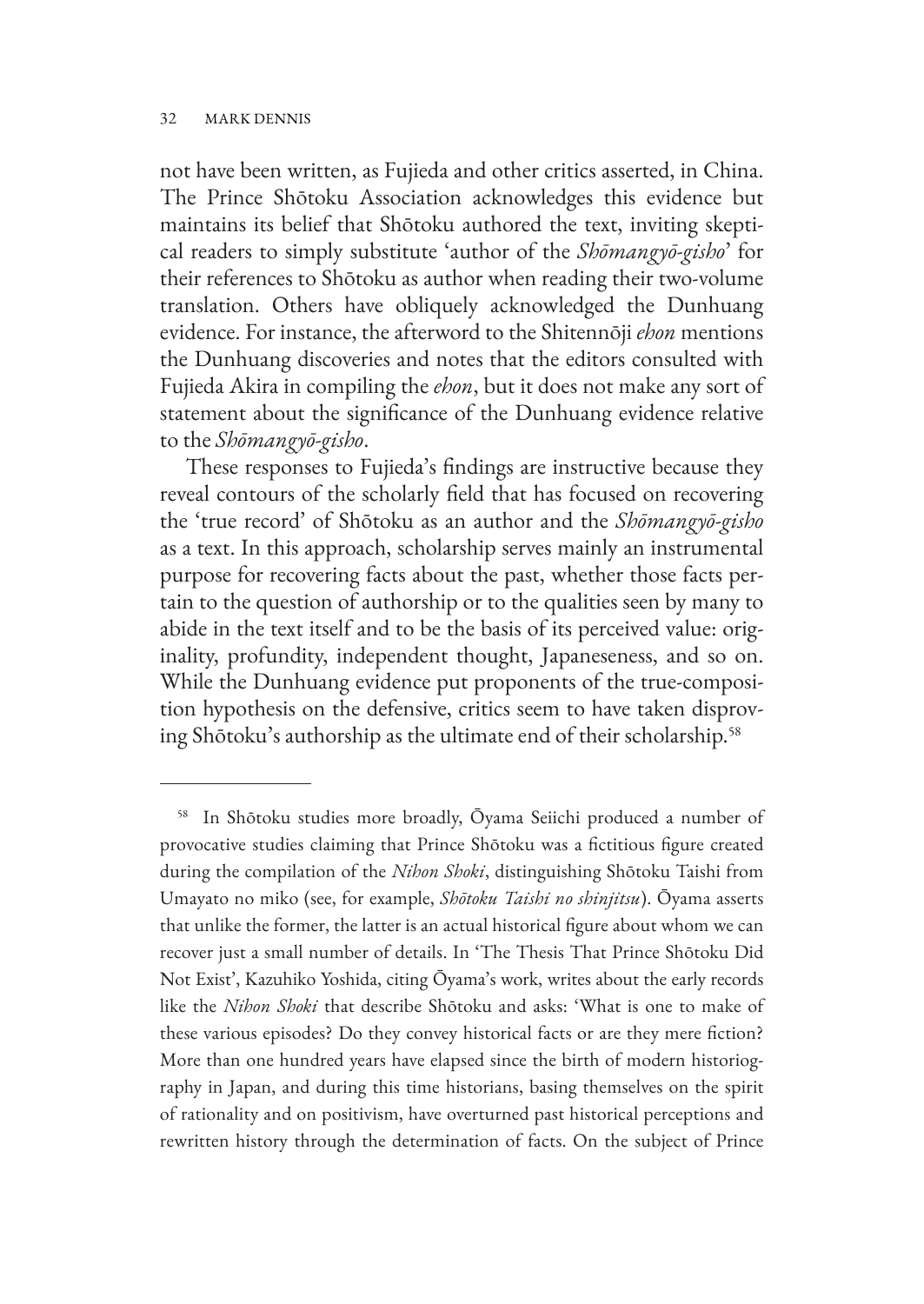Although this persistent focus on the question of authorship represents one form of valid historical inquiry, it seems to have foreclosed other productive and, for me, more interesting avenues, or 'roads', of scholarly study related to this long history of transmission and reception, whereby the text attributed to Prince Shōtoku has diverged from these manuscripts from 'across the sea'. Indeed, if we view this question of authorship and the search for the 'true record' as simply one small part of *Shōmangyō-gisho* studies and adopt different assumptions about text and author, then other sorts of fascinating avenues of inquiry open up in relation to the Dunhuang discovery. By way of conclusion, I outline just a few of those avenues.

### Conclusion

To separate this debate over authorship from the subsequent 1,500 year history of the *Shōmangyō-gisho*'s reception and use in Shōtoku's name, we can draw on the scholarship of Alexander Nehamas who makes the useful distinction between the *writer*/*text* and the *author*/ *work*. In the former pair, the *writer* represents a historical person who acts as the 'efficient cause of the text's production', and exists outside the *text* which he or she precedes 'in truth and appearance'.59 A *writer* does not have 'interpretive authority' over a *text*, even if it is her legal property. If a *text* were taken from a *writer*, she would not change as an individual. Nehamas writes: 'Precisely for this reason,

Shōtoku too historians have been unsparing in their evidential research and have been steadily clarifying the relevant facts' (3). He also observes: 'In school education too one finds, for instance, that in a history textbook used in many high schools, Prince Shōtoku has come to be referred to as "Prince Umayato (Prince Shōtoku)" and there is no longer any mention of his having been crown prince or regent, nor is there any reference to the commentaries on three Buddhist *sūtra*s traditionally attributed to him. It would appear that the authors of this textbook have decided that these aspects of his career cannot be regarded as historical facts' (1).

<sup>59</sup> Nehamas, 'Writer, Text, Work, Author', 272.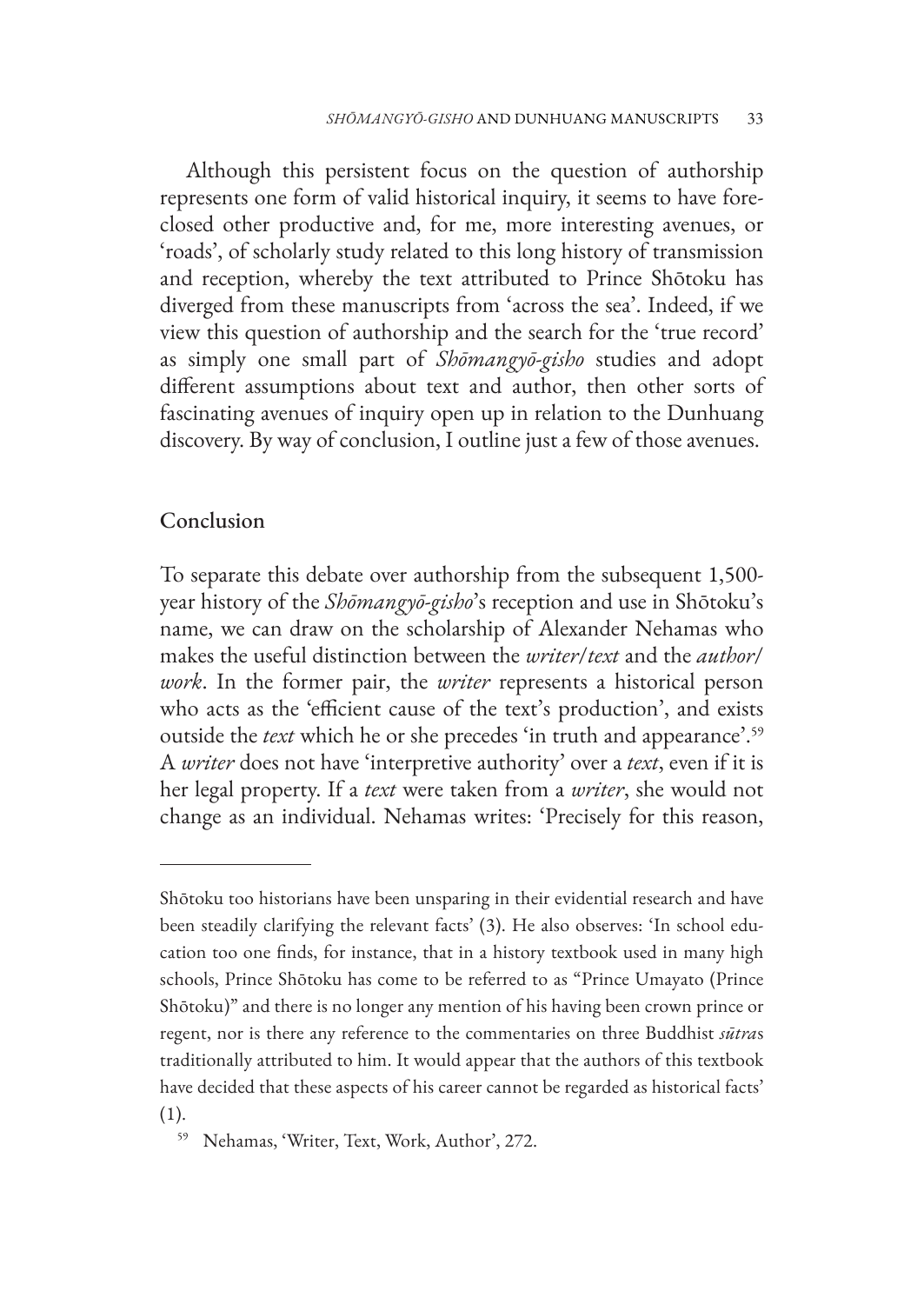writers are not in a position of interpretive authority over their writings, even if these are, by law, their property. We must keep the legal version of ownership…clearly apart from what we might well call its "hermeneutical" aspect'.60 The *text* is, then, the written material produced by a *writer* and put out into the world. In *Shōmangyō-gisho* studies, scholars concerned themselves almost exclusively with the *writer* and the *text*, framing their search for the 'true record' like lawyers presenting their arguments in a courtroom drama.

By contrast, Nehamas treats an *author* mainly as a product rather than a producer of a *text*—that is, a figure who evolves as a *text* like the *Shōmangyō-gisho* undergoes study, interpretation, and reproduction. The *author* then is a role or figure emerging with, not preceding, textual interpretation. In the case of the *Shōmangyō-gisho*, then, scholars and critics have continually remade Shōtoku the *author* as they transmitted and transformed the *text* over the centuries, regardless of whether a historical figure known as Prince Shōtoku actually sat and composed it. Therefore, the *work* would include the *Shōmangyō-gisho* as others have studied, edited, and copied it since its appearance under Shōtoku's name, including its presentations in the editions examined above.

If we adopt this distinction, we are no longer beholden to the legalistic, true-false binary that defined the search for the 'true record', and have instead a workable set of concepts with which to investigate aspects of the distinct reception histories of the *Shōmangyō-gisho* and the Dunhuang manuscripts, which are, in Nehamas's language, similar *texts* but quite different *works*.

The following observation of Charles Hallisey is also helpful:

If the survival of any particular text is not self-explanatory, but in fact it is normally the case that texts fade in their significance as social change occurs, then we need to discover how those texts which do endure are maintained. In part, this will require us to look at the manner in which texts were circulated—the technology, practices, and institutions which made their survival possible—but espe-

<sup>60</sup> Nehamas, 'Writer, Text, Work, Author', 272.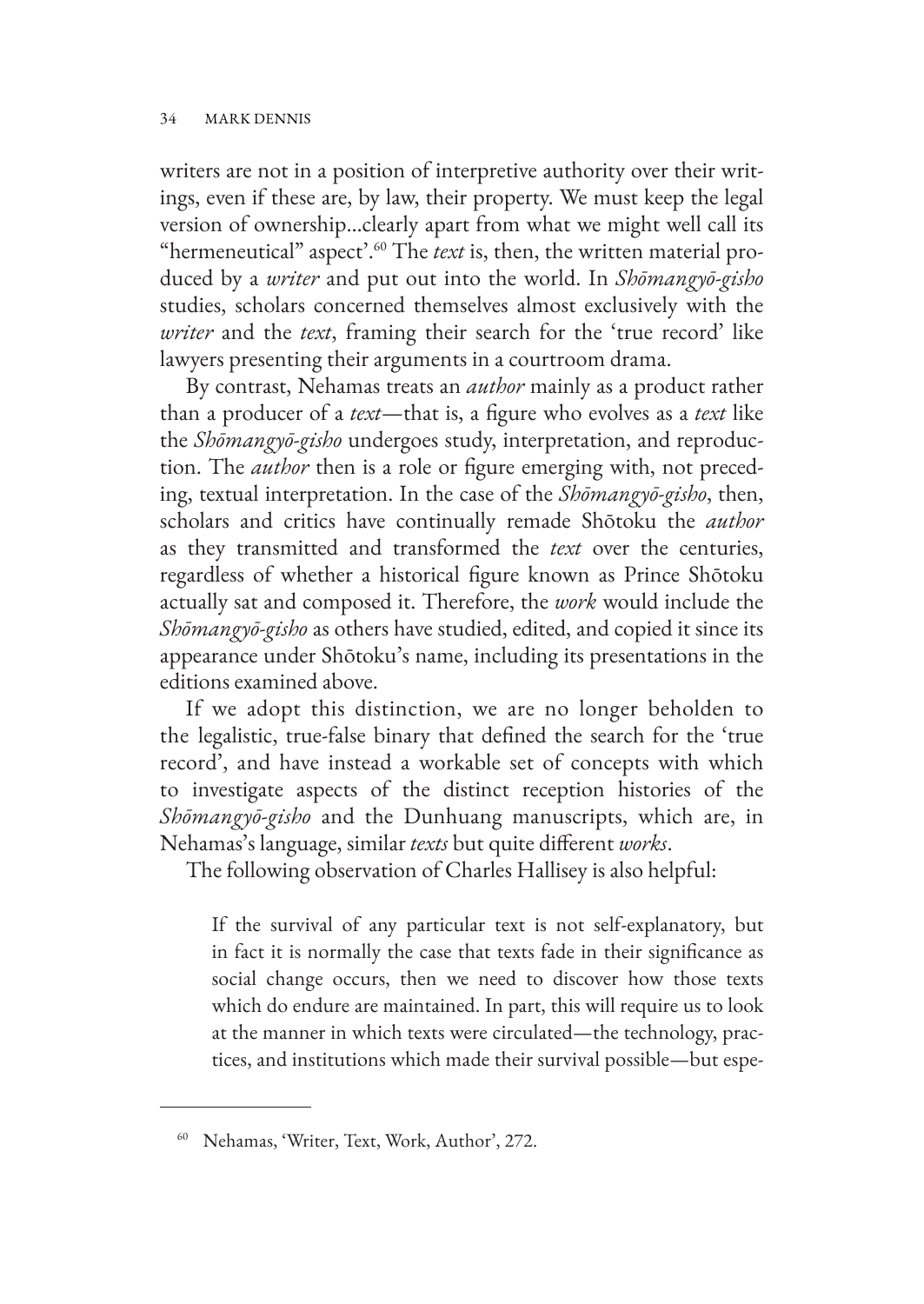cially the processes by which certain texts were singled out as worth preserving. Discovering answers to such questions will require investigations about the extent to which the production and survival of a text is both dependent and independent of the audiences which receive it.<sup>61</sup>

By reversing our temporal perspective in this way, we can compare how different interpretive communities engaged and remade the *Shōmangyō-gisho* as a *work*. Brian Stock calls these sorts of groups who orient themselves around a particular text a 'textual community', which he defines as 'a group that arises in the space between the written text and the formation of a particular form of social group: It is an interpretive community, but it is also a social entity'.<sup>62</sup> For example, I have written elsewhere about the quite different sorts of textual communities that developed in the Kamakura period at Tōdaiji around the figure of the polymath Gyōnen and in the modern period around the Shōtoku Taishi Association who produced the modern Japanese, two-volume edition of the *Shōmangyōgisho* examined above.63 A representative of the powerful Kegon school in the Kamakura era, Gyōnen defined his monastic identity in relation to the ability to interpret the *Sangyō-gisho* commentaries. The textual community that developed around him, and which transmitted his exegetical works, is distinct from the association's modern textual community that developed, notes Ishii Kōsei 石井公 成, out of a modern nationalist organization whose extremist forebears had organized attacks on Tsuda Sōkichi during the war for his contrarian views.64

<sup>64</sup> In 'Why Do Debates About Shōtoku Taishi Get So Heated?', Ishii Kōsei notes that students at 'Tokyo University formed the Tōdai Seishin Kagaku Kenkyūkai 東大精神科学研究会 (Tokyo University Research Association for the Promotion of the Japanese Spirit) and they would call on various other universities and eventually formed the Nihon Gakusei Kyōkai 日本学生協会 (Japan

<sup>61</sup> Hallisey, 'Roads Taken', 51.

<sup>62</sup> Stock, *Listening for the Text*, 150.

See Dennis, 'Serious Texts in Funny Places', 2011.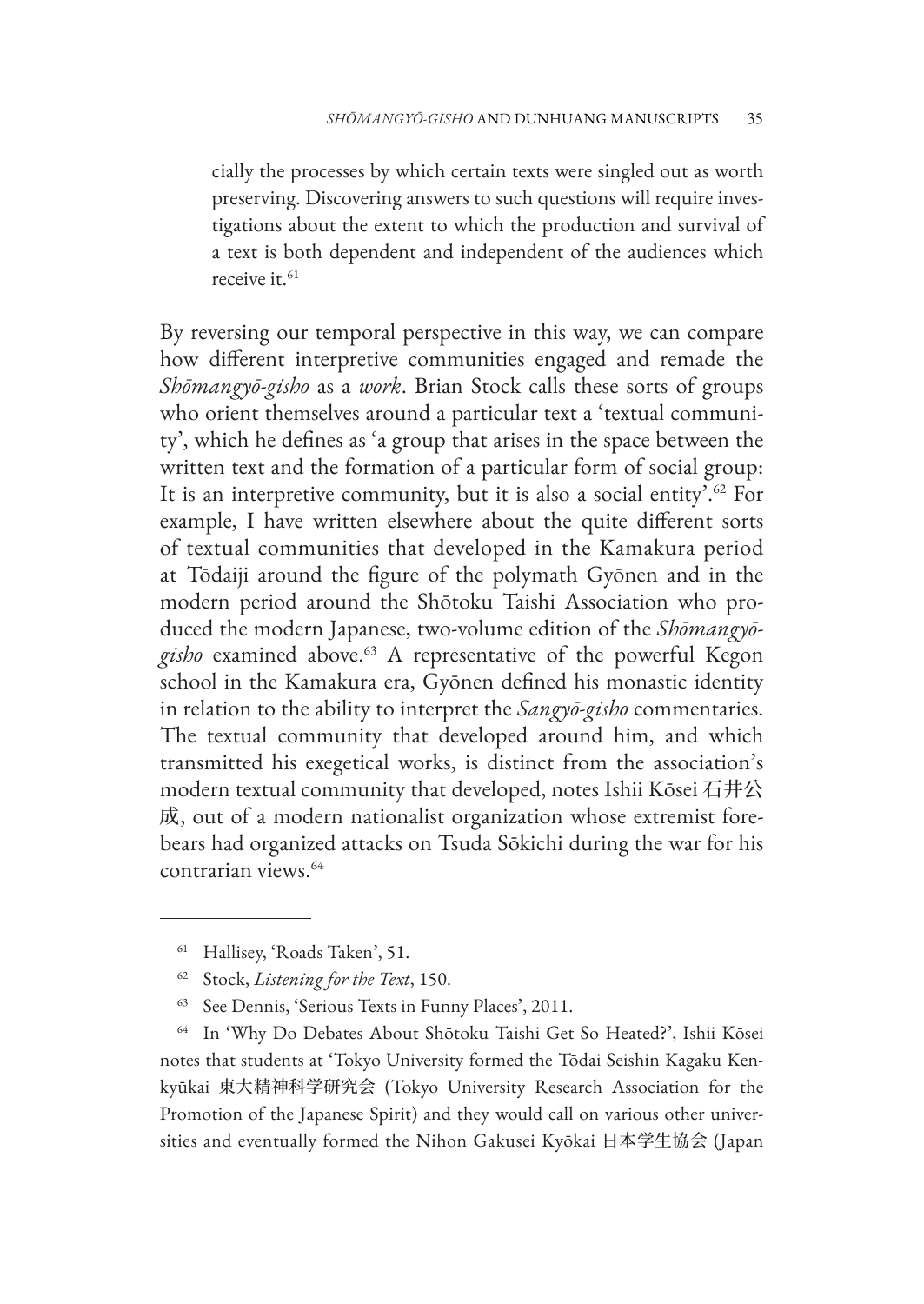However, we can compare these two communities in other ways. For instance, Gyōnen's detailed *kanbun* subcommentaries on the *Sangyō-gisho* became foundational to the exegetical tradition of the three texts and students still study them today, notes Mark Blum, as primers at Japanese universities. From the perspective of the *work*, Gyōnen's commentary on the *Shōmangyō-gisho* is also relevant because he remarks that he added markings to Shōtoku's texts to help his disciples better understand their meaning.<sup>65</sup> Those markings added to the Chinese text represent the early stages of a process that developed over the centuries, culminating in the paratextual markings we examined above, including those appearing in the association's modern translation. In this way, we can see how a *text* written in the transregional Chinese language has become available as a *work*, through the association's two-volume translation, to the public in highly accessible modern Japanese with extensive *furigana*, notes, and other sorts of paratextual material that made it possible today for someone proficient in college-level Japanese to make sense of the *Shōmangyō-gisho* with no facility in its original language.

As Fujieda suggests, these sorts of changes to the presentation of the *Shōmangyō-gisho* can reorient the reader in important ways and are

National Students Association). When Tsuda Sōkichi lectured at Tokyo University and was grilled by a mob of students it was mostly students from this organization. After the war the Tōdai Seishin Kagaku Kenkyūkai became the Kokumin Bunka Kenkyūkai 国民文化研究会 (National Culture Research Association). This organization continues to this day, and although they have calmed down considerably since the wartime they still conduct conservative "enlightenment campaigns" directed at students, publish the works and poetry of Kurokami, and even put together a research group that published a commentary on the *Shōmangyō-gisho*'. See Ishii, Public Lecture. The commentary referred to by Ishii is one of the six texts examined above.

<sup>65</sup> Gyōnen recorded this activity in the colophon of a copy of the Hōji print of the *Yuimagyō-gisho*, writing: 'I have added markings to the text and given it to [my disciple] Zenmyō. This [version] can be used to aid in the transmission of [Shōtoku] Taishi's three commentaries'. He signs it as 'Gyōnen, Scholar of the Three Commentaries of Shōtoku Taishi'. Quoted in Hanayama, *Jōgūōsen*, 102.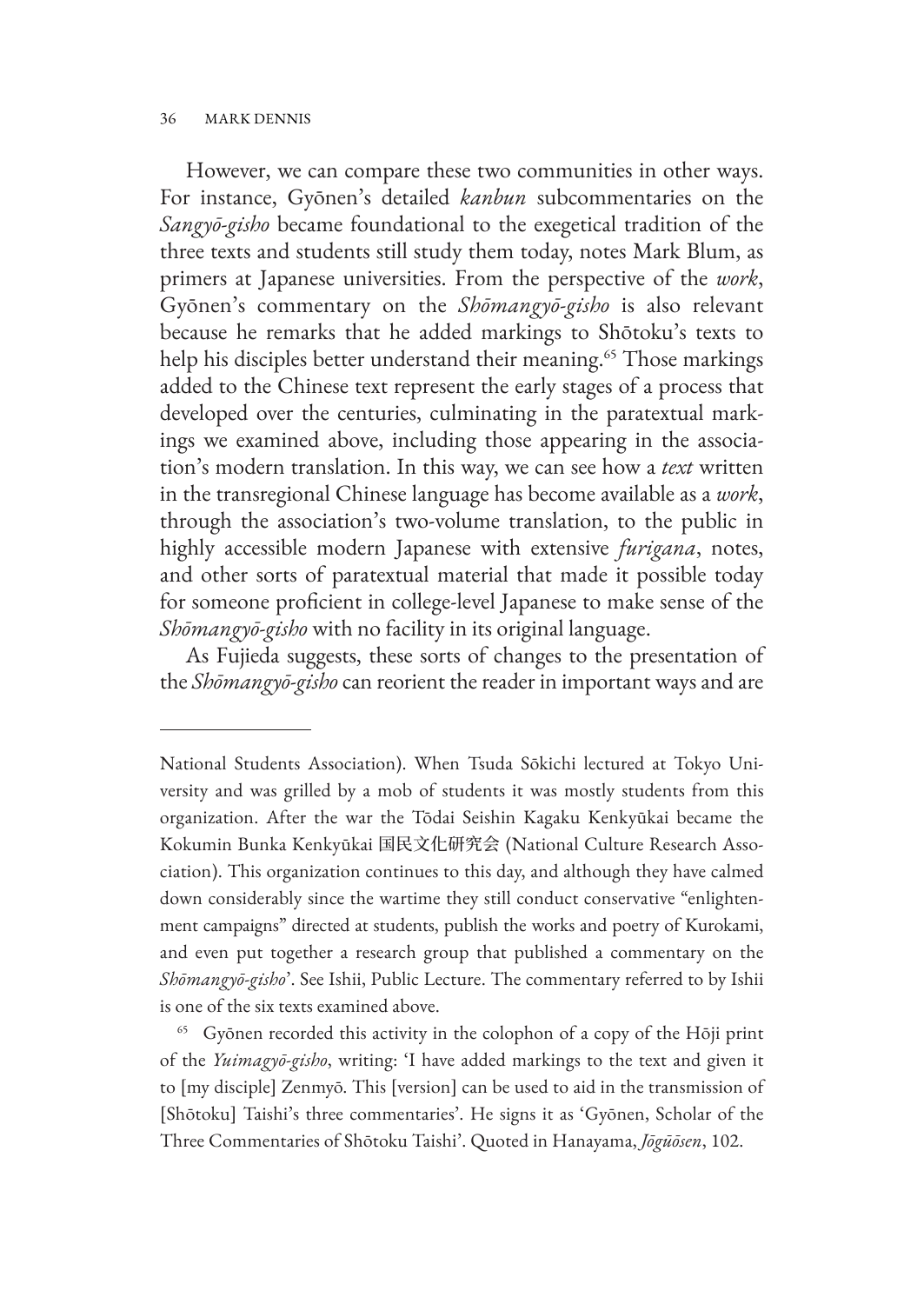thus worthy of scholarly attention, especially as we try to understand how these varied 'technolog[ies], practices, and institutions' influenced the process of textual divergence. We can also view these changes to the *Shōmangyō-gisho* as a *work* in light of broader linguistic and cultural changes that have taken place over the centuries since Gyōnen inserted paratextual markings to aid his students—indeed, Hanayama states that the revised edition he produced in 1977 was occasioned by such changes in the relatively short span of just over thirty years.

Future research that will build upon this material will consider these changes in light of the scholarship of David Lurie and others on the development of writing and reading practices on the archipelago. Lurie argues that reliance on the Chinese-Japanese binary discussed above is often misleading because it masks multiple, often complex, reading and writing practices and registers. In describing the development and uses of *kundoku*, which are crucial to understanding the broader Japanese Buddhist textual traditions of which the *Sangyō-gisho* are a part, he states that rather 'than phonographic transcription, it was this method of reading/writing that dominated all modes of literacy in early Japan, from at least the mid-seventh century on. This means that we cannot describe texts arranged in accordance with Chinese vocabulary and syntax as being written "in Chinese" (no matter what their origins), a conclusion that has profound implications for Japanese cultural history, which has been framed by a linguistic opposition between Chinese and Japanese'.<sup>66</sup> So too, naturally, for the study of Buddhist texts like the *Shōmangyōgisho* and the two other *Sangyō-gisho* commentaries.

Lurie argues, moreover, that scribes from the Korean peninsula likely brought the *kundoku* practices to the archipelago and that because they were so widespread, it is impossible to distinguish between Chinese and Japanese writing in early Japan because regardless 'of how thoroughly a text might conform to literary Chinese style and usage, it could potentially be read in Japanese (or Korean) rather than Chinese'.67 Lurie also mentions errors committed by Japanese

<sup>66</sup> Lurie, *Realms of Literacy*, 5.

<sup>67</sup> Lurie, *Realms of Literacy*, 11.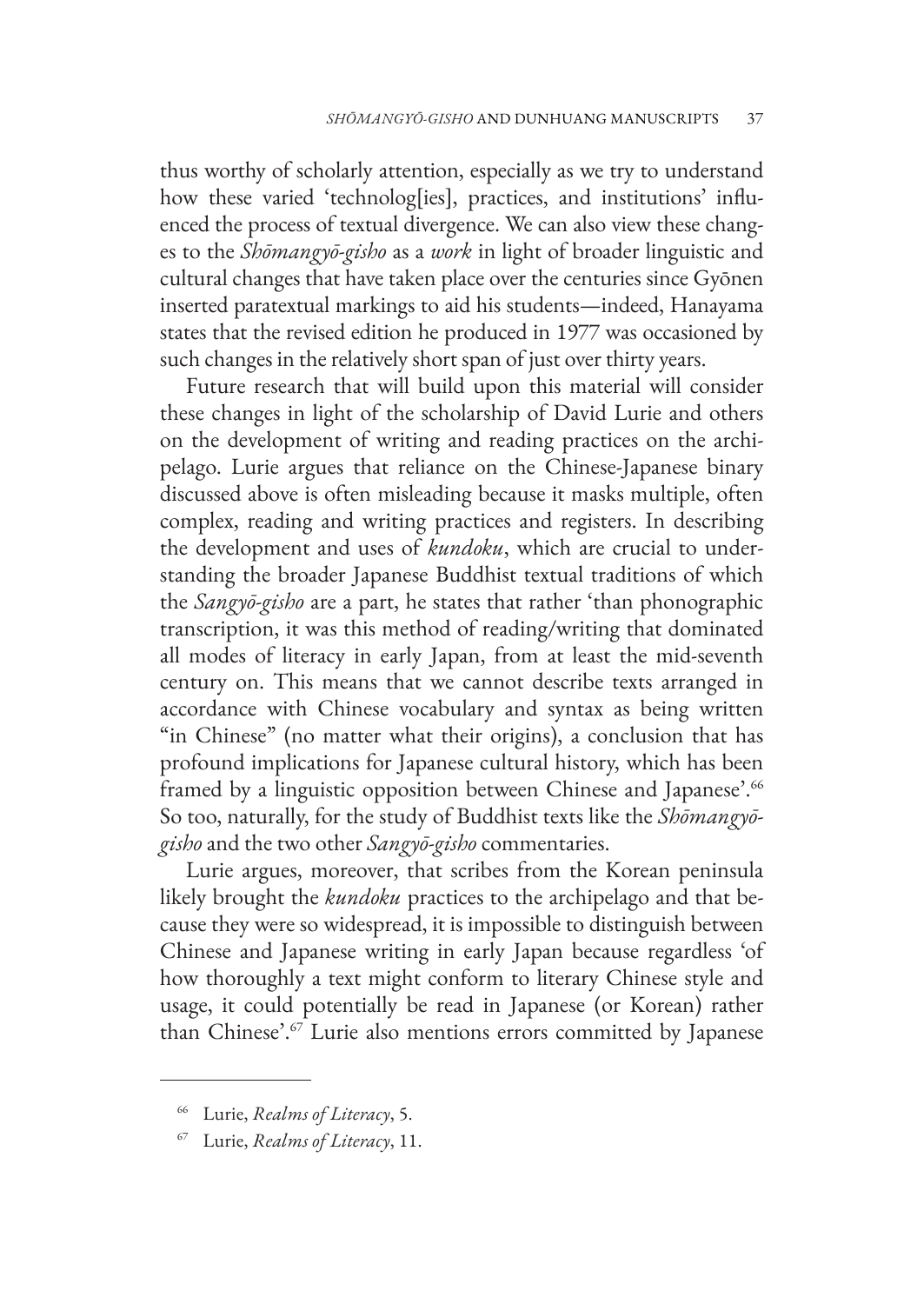authors when writing in a Chinese style that were 'traditionally stigmatized as *washū*, "Japanese practice" 和(倭)習, sometimes more pejoratively written as the "reek of Japanese" 和臭'.<sup>68</sup> Hanayama Shinshō, Kanaji Isamu, and others identified these sorts of errors in the *Sangyō-gisho* as proof of Japanese authorship and they have been studied extensively by Ishii Kōsei in more recent scholarship.<sup>69</sup>

<sup>68</sup> Lurie, *Realms of Literacy*, 181.

The debate generated by the Dunhuang evidence has spurred on additional inquiries into the language of the text itself. In his exhaustive studies of the *Shōmangyō-gisho* and *Hokke-gisho*, produced before Fujieda's discovery, Hanayama Shinshō identified passages in the two texts he describes as being clearly influenced by the Japanese language, suggesting that a native speaker of Chinese could not have written them. This assertion, repeated by others, was used to argue against the claim that the *Shōmangyō-gisho* was written in China, brought to Japan, and falsely attributed to Shōtoku, as Fujieda and others claimed. Although Ishii Kōsei 石井公成 recognizes Fujieda's research as 'epoch-making', he too argues against Fujieda's conclusion about the text's provenance. Ishii used N-gram searches of the SAT, CBETA, EBTC, and other textual databases to show clear commonalities in word choice across the three *Sangyō-gisho* texts, suggesting that the same author or group composed them. For instance, after listing the first several lines of the *Shōmangyō-gisho*, Ishii writes the following about one of the passages examined above: 'among these [passages], "[As for Queen Śrīmālā,] she was originally inconceivable", appears in the *Shōmangyō-gisho* twice, the *Hokke-gisho* once, and the *Yuimagyō-gisho* twice; it does not appear in any other literature. The following [passage], "[No one knows] whether she is a transformation body of the Tathāgata, or [the Great Dharma Cloud]", appears only in the [*Shōmangyō-gisho* and] once in the *Hokke-gisho*. If we consider just this [information], it becomes clear that the *Sangyō-gisho* was written by the same author or by those from the same academic lineage'. See Ishii, '*Sangyōgisho* no kyōtsū hyōgen', 390. Ishii also identifies a significant number of phrases found only in the *Sangyō-gisho*, or in the *Sangyō-gisho* and a small number of others texts. In support of Hanayama's assertion about Japanese-inspired turns of phrase, Ishii identifies a number of passages that seem to be influenced by the Japanese language, and criticizes Fujieda, writing: 'The research of Fujieda and the other members of the Dunhuang Research Group was groundbreaking for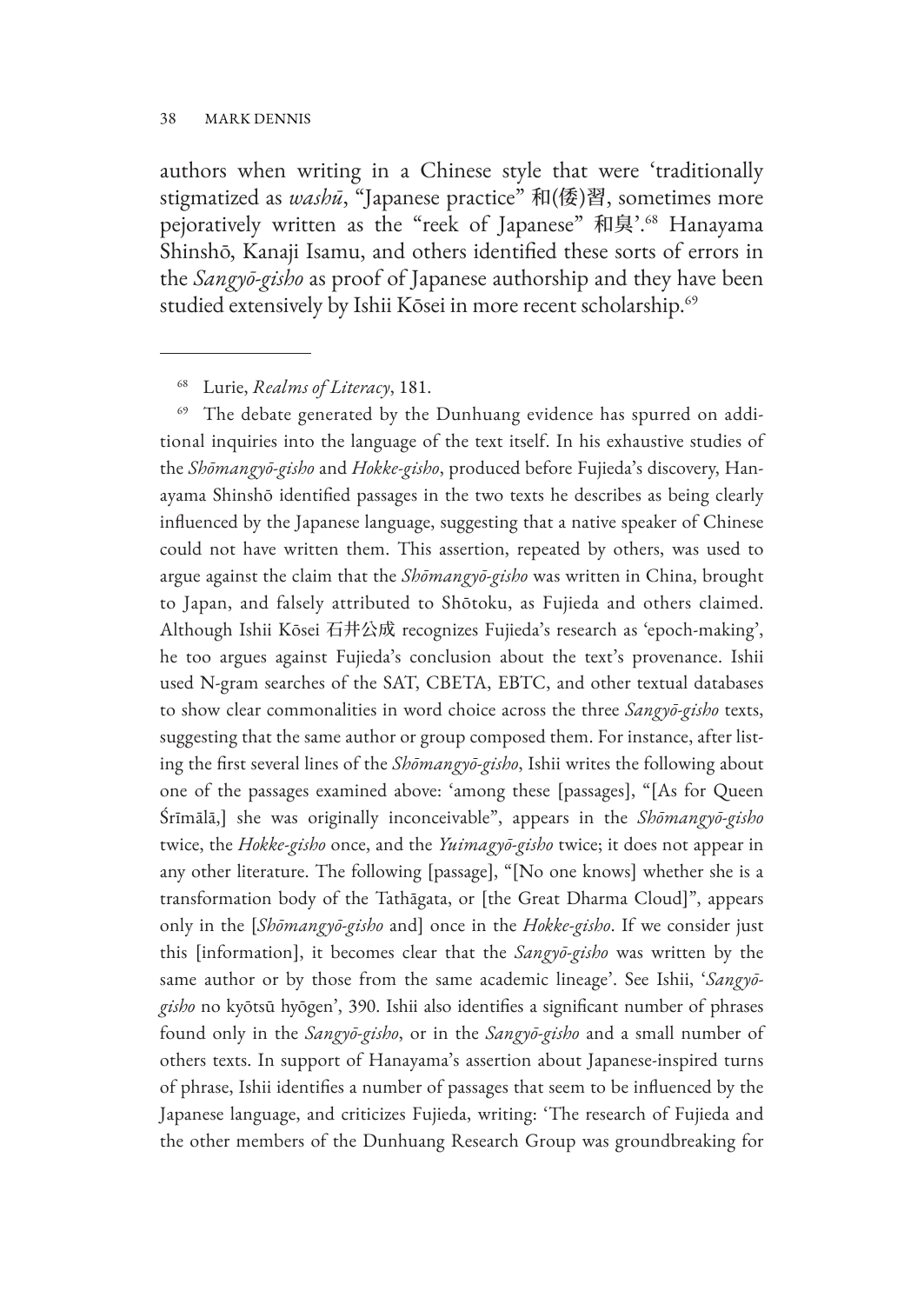Lurie describes the role ascribed by historians to Shōtoku as providing a native origin to the imported Buddhist religion and that 'Shōtoku guaranteed the domestication and naturalization of imported ideas and practices, among them various sacred (and secular) uses of writing'.70 The attribution of the *Shōmangyō-gisho* to Shōtoku that we examined in the declaration of authorship and the *work*'s subsequent divergence from the Dunhuang manuscripts can be viewed in this light. As I suggested above, the *Shōmangyō-gisho* played a key role in the early process of assimilating the translocal Buddhist traditions in the local conditions of the archipelago, offering interesting points of comparison and divergence from that process in other parts of East Asia. That process on the archipelago includes, as Michael Como's scholarship reveals, $71$  the often underappreciated, and even elided, roles played in this process by immigrants from the Korean kingdoms and Chinese dynasties. From this perspective, we can consider how the translations and critical editions noted above, as well as the many other sorts of textual engagements and transformations have, over many centuries, transmitted and embedded the *Shōmangyō-gisho* in a particularly local context distinct from that of the Dunhuang manuscripts, while working through a shifting sense of the debt owed to the cultures and Buddhist traditions from across the sea and to the west.

both research on the history of commentaries of Chinese translations of the *sūtra*s and on the *Sangyō-gisho*; even so, possibly because the discovery of the Dunhuang manuscripts was so shocking, we maybe can surmise that they did not pay attention whatsoever to the Japanese-influenced language and special characteristics found in the *Sangyō-gisho*, beginning with the [work here in this article on] the *Shōmangyō-gisho*'. See Ishii, '*Sangyō-gisho* no gohō', 524. Jamie Hubbard translated into English some of Ishii Kōsei's scholarship that can be found at: https://komazawa-u.academia.edu/ISHIIKosei. Ishii also maintains an online blog, titled, '*Shōtoku Taishi* Kenkyū no Saizensen' 聖徳太子研究の最前線 at: https://blog.goo.ne.jp/kosei-gooblog.

<sup>70</sup> Lurie, *Realms of Literacy*, 141.

<sup>71</sup> See Como, *Shōtoku*.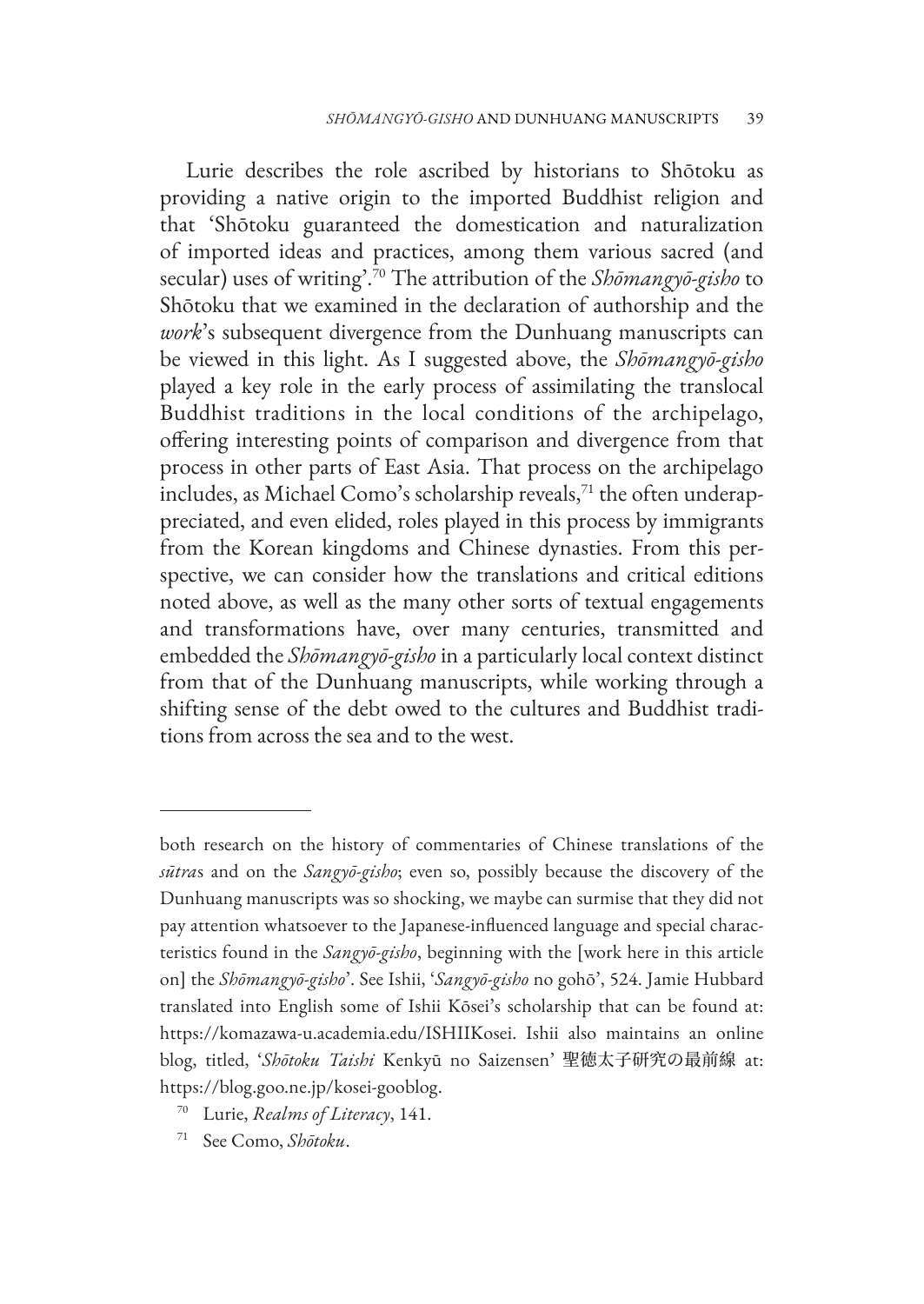# **Bibliography**

# Abbreviations

*T Taishō shinshū daizōkyō* 大正新修大藏經. See Bibliography, Secondary Sources, Takakusu and Watanabe, eds.

# Primary Sources

- *Hokke-gisho* 法華義疏 [Commentary on the *Lotus Sūtra*]. 4 *kan*. Attributed to Shōtoku Taishi 聖德太子 (574–622). *T* no. 2187, vol. 56.
- *Shōmangyō-gisho* 勝鬘経義疏 [Commentary on the *Śrīmālādevīsiṃhanāda-sūtra*]. 1 *kan*. Attributed to Shōtoku Taishi 聖德太子 (574–622). *T* no. 2185, vol. 56.

*Yuimagyō-gisho* 維摩経義疏 [Commentary on the *Vimalakīrtinirdeśa-sūtra*]. 5 *kan*. Attributed to Shōtoku Taishi 聖德太子 (574–622). *T* no. 2186, vol. 56.

# Secondary Sources

| Blum, Mark L. The Origins and Development of Pure Land                                                        |
|---------------------------------------------------------------------------------------------------------------|
| Buddhism: A Study and Translation of Gyōnen's Jōdo Hōmon<br>Genrushō'. Oxford: Oxford University Press, 2002. |
| Buswell, Robert E. Jr., ed. Chinese Buddhist Apocrypha. Honolulu:                                             |
| University of Hawai'i Press, 1990.                                                                            |
| –. Cultivating Original Enlightenment: Wŏnhyo's Exposition                                                    |
| of the Vajrasamādhi-sūtra (Kŭmgang Sammaegyŏng Non).                                                          |
| Honolulu: University of Hawai'i Press, 2007.                                                                  |
| -. The Formation of Ch'an Ideology in China and Korea:                                                        |
| The Vajrasamādhi-sūtra, A Buddhist Apocryphon. Princeton:                                                     |
| Princeton University Press, 1989.                                                                             |
| -. 'Imagining "Korean Buddhism": The Invention of a                                                           |
| National Religious Tradition'. In Nationalism and the                                                         |
| Construction of Korean Identity, edited by Hyung Il Pai and                                                   |
| Timothy R. Tangherlini, 73-107. Korea Research Monograph                                                      |
| 26. Berkeley: University of California, Institute of East Asian                                               |
|                                                                                                               |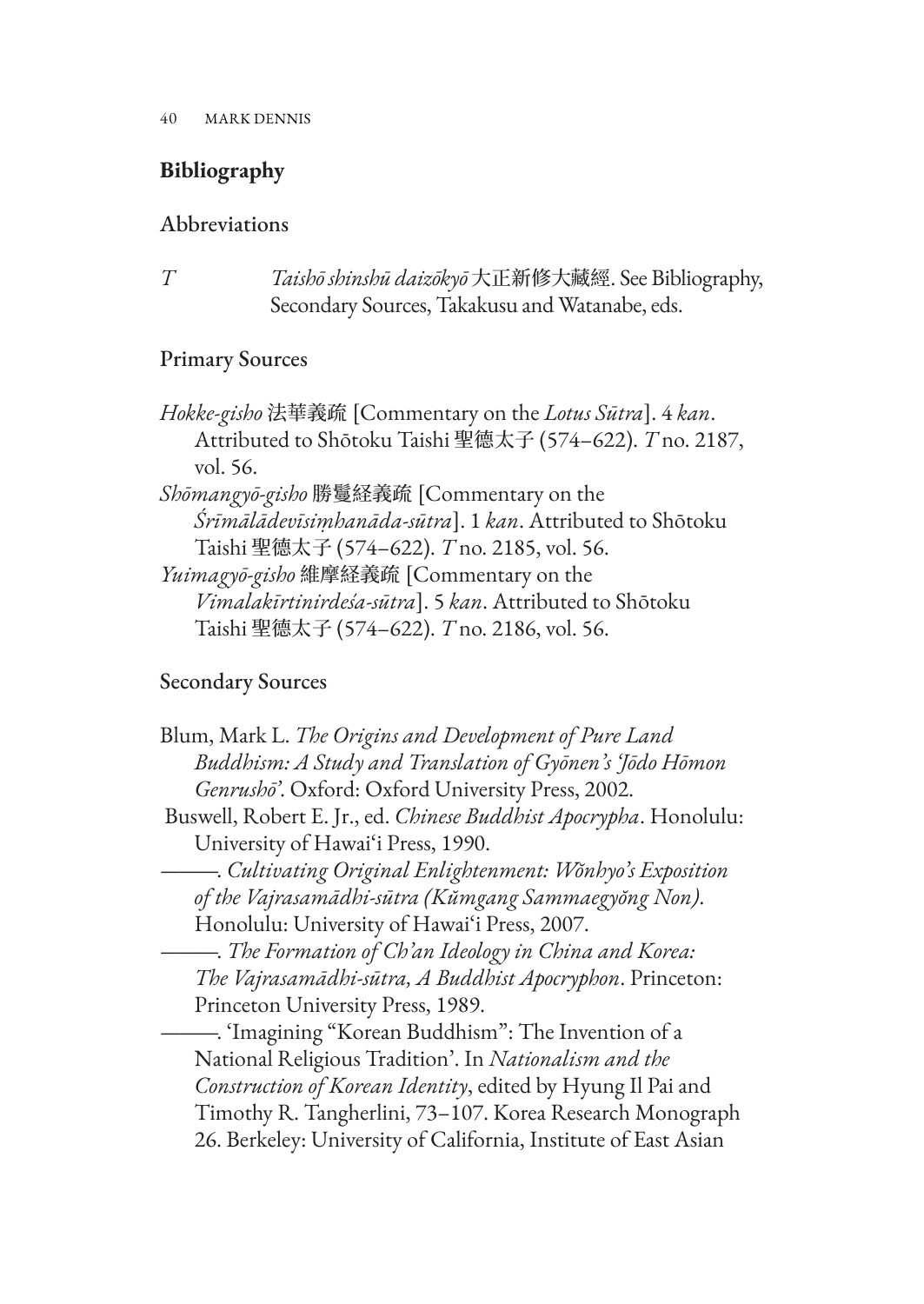Studies, 1998.

- Como, Michael. *Shōtoku: Ethnicity, Ritual, and Violence in the Japanese Buddhist Tradition*. Oxford: Oxford University Press, 2008.
- Dennis, Mark. 'An Investigation of the Relationship between Prince Shōtoku's *Shōmangyō-gisho* and Two Dunhuang Buddhist Manuscripts: A Debate over Originality and Canonical Value'. *Manuscript Studies* 2, no. 2 (Fall 2017): 499–507.

———. 'Serious Texts in Funny Places: Comic Representations and the Search for the "True Record" of Prince Shōtoku's Buddhist Commentaries'. *Postscripts: The Journal of Sacred & Contemporary Worlds* 7, no. 1 (2011): 61–87.

Fujieda Akira 藤枝晃. 'Hokuchō ni okeru Shōmangyō no denshō' 北朝における『勝鬘経義疏』の傅承 [Transmission of the *Shōmangyō-gisho* in the Northern Dynasties]. *Tōhō Gakkai* 東方 學報 [Journal of Oriental Studies] 40 (March 1969): 325–49.

———. '*Shōmangyō-gisho*' 勝鬘経義疏. In *Shōtoku Taishi shū* 聖徳 太子集 [Shōtoku Prince Collection]. Vol. 2 of *Nihon shisō taikei* 日本思想大系 [Compendium of Japanese Thought], edited by Ienaga Saburō 家永三郎 et al., 484–544. Tokyo: Iwanami shoten 岩波書店, 1975.

- Fujieda Akira 藤枝晃, and Koizumi Enjun 古泉圓順. 'Sankō E hon *Shōman-gisho hongi* Tonkō hon' [参考] E 本 (「勝鬘義疏本義」 敦煌本) [Dunhuang Manuscript E (Reference) The *Shōmangisho Hongi*]. In *Shōtoku Taishi shū* 聖徳太子集 [Shōtoku Prince Collection]. Vol. 2 of *Nihon shisō taikei* 日本思想大系 [Compendium of Japanese Thought], edited by Ienaga Saburō 家永三郎 et al., 429–62. Tokyo: Iwanami shoten 岩波書店, 1975.
- Fujii Kyōkō 藤井教公. '*Shōmangyō-gisho hongi*' 勝鬘経義疏本義 [The *Hongi* of the *Shōmangyō-gisho*]. In *Shōtoku Taishi jiten* 聖 徳太子事典 [Prince Shōtoku Encyclopedia], edited by Ishida Hisatoyo 石田尚豊, 142–43. Tokyo: Kashiwa Shobō 柏書房の古 文書, 1997.
- Genette, Gérard. *Paratexts: Thresholds of Interpretation*. Translated by Jane E. Lewin with a foreword by Richard Macksey. Cambridge: Cambridge University Press, 1997.
- Hallisey, Charles. 'Roads Taken and not Taken in the Study of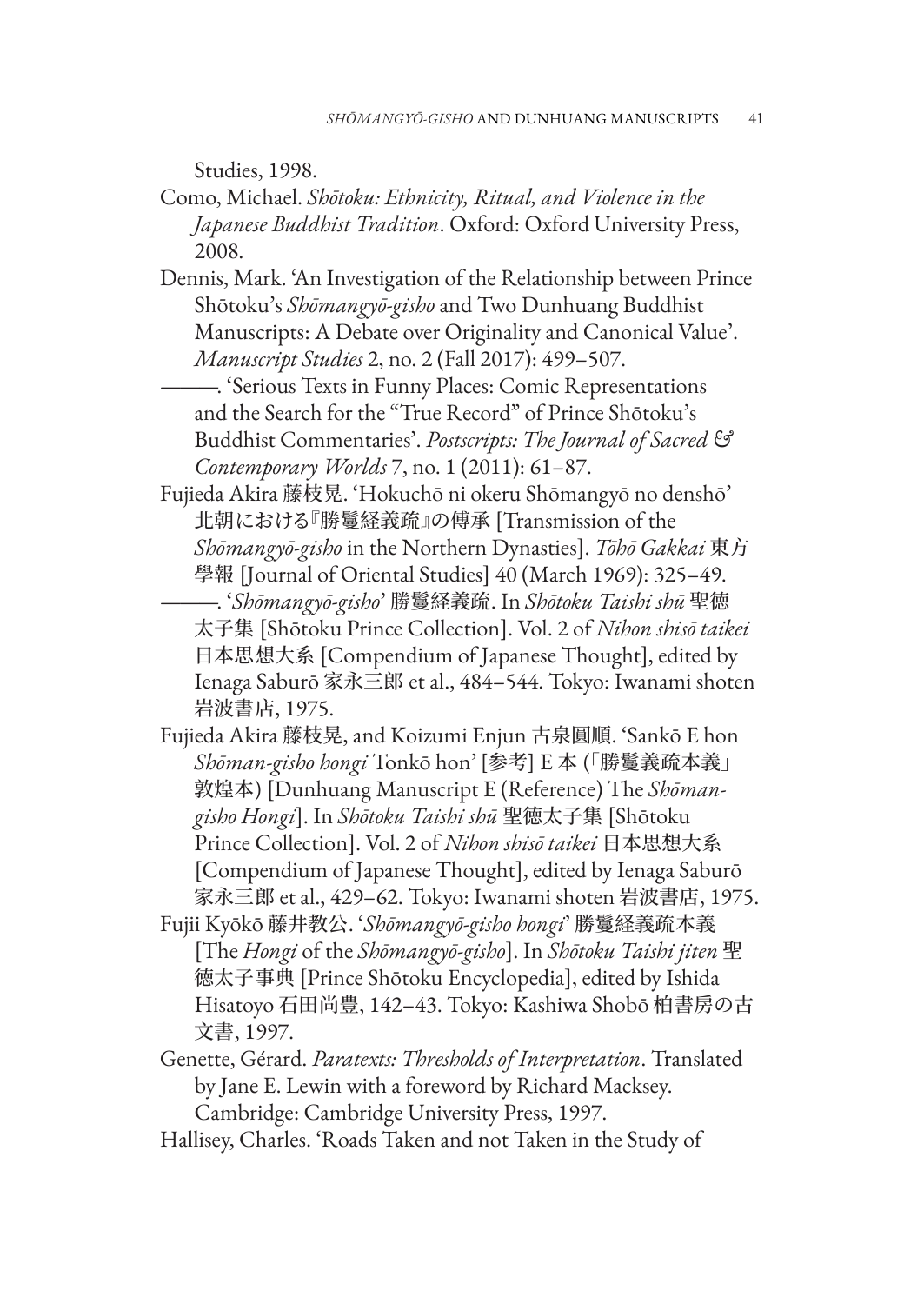Theravāda Buddhism'. In *Curators of the Buddha: The Study of Buddhism under Colonialism*, edited by Donald S. Lopez, Jr., 31–62. Chicago: University of Chicago Press, 1995.

Hanayama Shinshō 花山信勝. 'Gyobutsu Hokkesho no sengō *shize Yamato Jōgūō shishū hikai hihon* ni tsuite' 御物法華疏の撰号 「此是大委国上宮王私集非海彼本」に就いて [Concerning the Statement—'This is from the private collection of King Jōgū of the Great Land of Yamato. It is not a text from across the sea'— Affixed to the *Hokke-gisho* Imperial Treasure]. In *Indo tetsugaku no shomondai* 印度哲学と仏教の諸問題:宇井伯寿博士還暦記 念論文集 [Several Problems Regarding Indian Philosophy and Buddhism: Collected Essays Commemorating Dr. Ui Hakuju's Sixtieth Birthday], edited by Ui Hakuju 宇井伯寿 et al., 397–422. Tokyo: Iwanami Shoten 岩波書店, 1951.

———. *Shōmangyō-gisho kōyaku* 勝鬘経義疏校訳 [A Revised Translation of the *Shōmangyō-gisho*]. Tokyo: Yoshikawa Kōbunkan 吉川弘文館, 1977.

———. *Shōmangyō-gisho no Jōgū ōsen ni kansuru kenkyū* 勝鬘経義疏 の上宮王撰に関する研究 [Research on King Jōgū's Authorship of the *Shōmangyō-gisho*]. Tokyo: Iwanami Shoten 岩波書店, 1944.

- Hayashima Kyōshō 早島鏡正. *Shōmangyō: Shōmangyō-gisho* 勝鬘経・ 勝鬘経義疏. Tokyo: Seikai Seiten Kankō Kyōkai 世界聖典刊行協 会, 1999.
- Hayashima Kyōshō 早島鏡正, and Tsukishima Hiroshi 築島裕, eds. *Shōtoku Taishi shū* 聖徳太子集 [Shōtoku Prince Collection]. Vol. 2 of *Nihon shisō taikei* 日本思想大系 [Compendium of Japanese Thought]. Tokyo: Iwanami shoten 岩波書店, 1975.
- Hirai Shun'ei 平井俊榮. '*Sangyō-gisho* no seiritsu to Kichizō so' 三 経義疏の成立と吉蔵疏 [The Formation of the *Sangyō-gisho* and Jizang's Commentary]. In *Sanron kyōgaku no kenkyū* 三論教学の 研究 [Research on Sanron Education], edited by Hirai Shun'ei 平 井俊榮, 22–28. Tokyo: Shunjūsha 春秋社, 1990.
- Hirakawa Akira 平川彰. '*Shōmangyō-gisho* to *Nai 93* to no kankei ni tsuite' 勝鬘経義疏と奈93との関係について [Concerning the Relationship between the *Shōmangyō-gisho* and *Nai 93*]. In *Shōtoku Taishi ronshū* 聖徳太子論集 [Collected Essays on Prince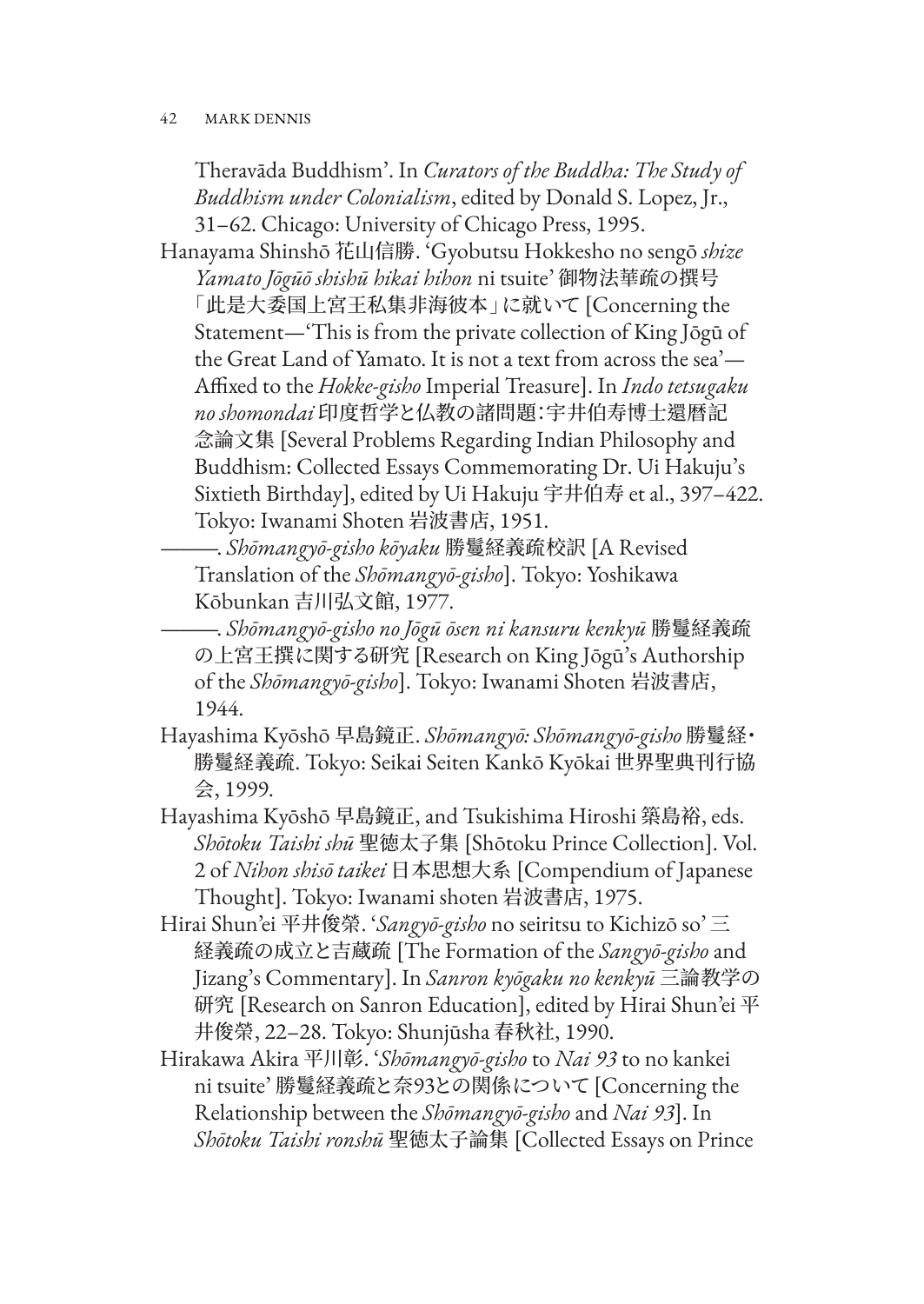Shōtoku], edited by Kokumin Bunka Kenkyūkai Shōtoku Taishi Kenkyūkai 國民文化硏究會, 207–30. Kyoto: Heirakuji shoten 平 楽寺書店, 1971.

- Inazu Kizō 稲津紀三. *Jōgū-Shōtoku Taishisen Shōmangyō-gisho kaitei shinpan* 上宮聖徳太子撰 勝鬘経義疏改訂新版 [A Revised Edition of the *Shōmangyō-gisho* Composed by Price Jōgū Shōtoku]. Tokyo: Sanbō 三宝, 1974.
- Ishii Kōsei 石井公成, '*Sangyō-gisho* no gohō' 三経義疏の語法 [Diction in the *Shōmangyō-gisho*]. *Indogaku Bukkyōgaku Kenkyū* 印度學佛教學研究 [Journal of Indian and Buddhist Studies] 57, no. 1 (2008): 530–524.

———. '*Sangyō-gisho* no kyōtsū hyōgen to hensoku gohō (Part 1)' 三経義疏の共通表現と変則語法 (上) [Common Expressions and Irregular Diction in the *Sangyō-gisho* (Part 1)]. *Komazawa Daigaku Bukkyōgakubu Ronshū* 駒澤大學佛教學部論集 [Journal of Buddhist Studies, Komazawa University] 41 (2010): 394–376.

———. 'Why Do Debates About Shōtoku Taishi Get So Heated?' Public Lecture given at Komazawa University Buddhist Studies Department, November 28, 2006. Translated by Jamie Hubbard, Smith College, July 2015. Subsequently published as Ishii Kōsei 石井公成, 'Shōtoku Taishi ronsō wa naze atsukunaru no ka' 聖 徳太子論争はなぜ熱くなるのか. *Komazawa Daigaku daigakuin bukkyōgaku kenkyūkai nenpō* 駒澤大学大学院仏教学研究会年報 [Annual of studies of Buddhism. Graduate School of Komazawa University] 40 (2007): 1–29.

Kanaji Isamu 金治勇. *Jōgūōsen Sangyō-gisho no shomondai* 上宮王撰 三経義疏の諸問題 [Various Problems Concerning King Jōgū's Authorship of the *Sangyō-gisho*]. Kyoto: Hōzōkan 法蔵館, 1985.

———. '*Shōmangyō-gisho* no "*hongi*" ni tsuite' 勝鬘経義疏の「本 義」について [Concerning the Hongi of the *Shōmangyō-gisho*]. *Shōtoku Taishi Kenkyū* 聖徳太子研究 [Prince Shōtoku Studies] 7 (1972): 25–38.

———. *Shōmangyō-gisho no shisōteki kenkyū* 勝鬘経義疏の思想的 研究 [Research on the *Shōmangyō-gisho*'s Thought]. Tokyo: Sankibō busshorin 山喜房仏書林, 1971.

———. *Shōtoku Taishi kyōgaku no kenkyū: Sangyō-gisho ni tsuite* 聖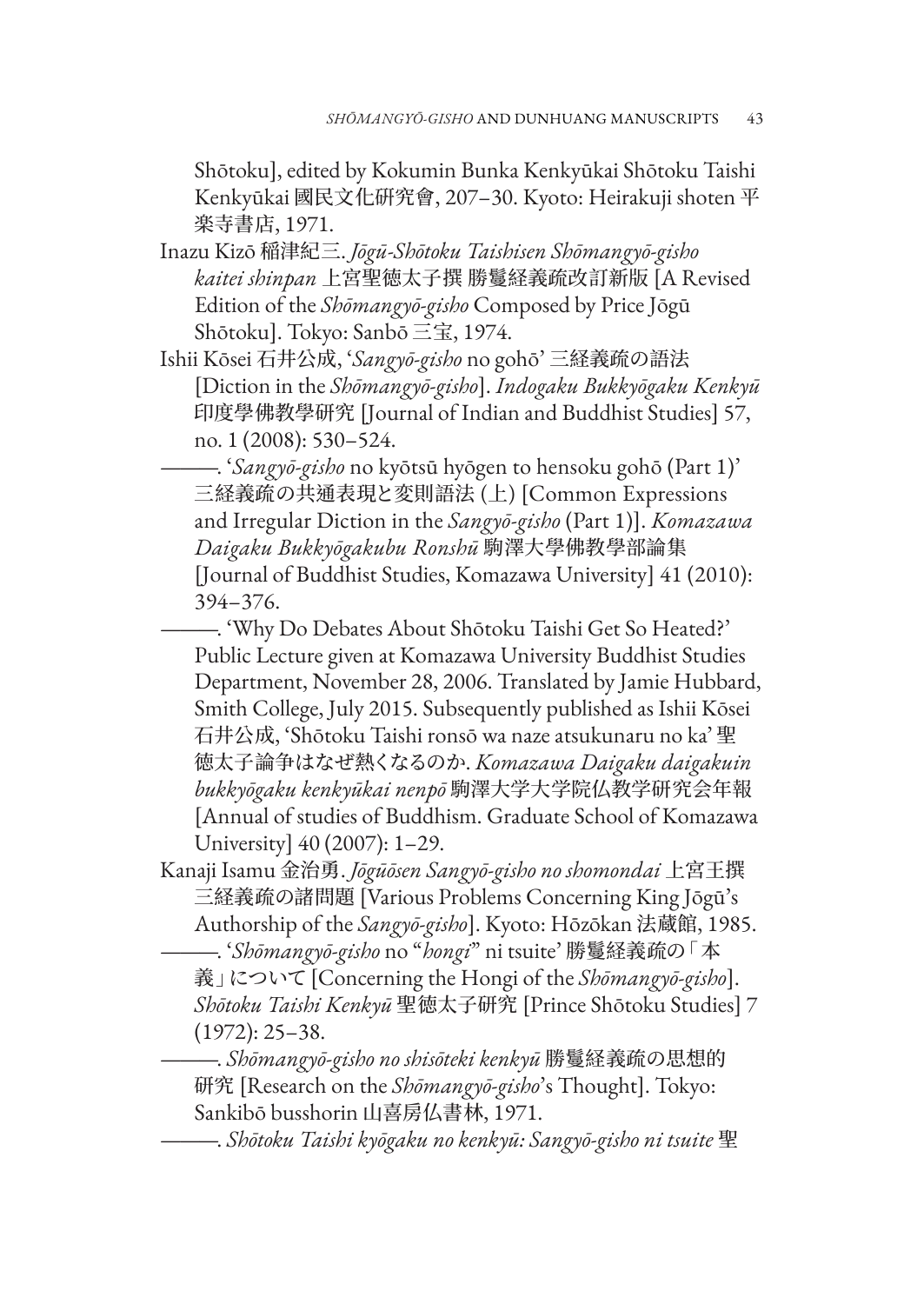徳太子教学の研究—三経義疏について [Research on Prince Shōtoku Studies: Concerning the *Sangyō-gisho*]. Kyoto: Hyakkaen 百華苑, 1962.

———. 'Tonkō hakken no *Shōmangyōsho* (*Nai 93*) to *Shōmangyōgisho* to no hikaku: omo toshite bunshō kadan ni tsuite' 敦煌発 見の勝鬘経疏(奈93)と勝鬘経義疏との比較—主として分章科段 について [Comparative Research on the (Relationship between) the *Shōmangyōsho* (*Nai 93*) Discovered at Dunhuang and the *Shōmangyō-gisho*: Mainly Concerning their Narrative Structure]. *Indogaku Bukkyōgaku Kenkyū* 印度學佛教學研究 [Journal of Indian and Buddhist Studies] 18, no. 2 (1970): 835–41.

———. 'Tonkō hakken no *Shōmangyōsho* (*Nai 93*) to *Shōmangyōgisho* to no hikaku kenkyū-2: omo toshite sono gakkei ni tsuite' 敦煌発見の勝鬘経疏(奈93)と勝鬘経義疏との比較(2)—主として学 系について [Comparative Research (Part 2) on the (Relationship between) the *Shōmangyōsho* (*Nai 93*) Discovered at Dunhuang and the *Shōmangyō-gisho*: Mainly Concerning their Academic Lineage]. *Indogaku Bukkyōgaku Kenkyū* 印度學佛教學研究 [Journal of Indian and Buddhist Studies] 19, no. 1 (1970): 270–73.

- Koizumi Enjun 古泉圓順. 'Tonkōhon Shōmangisho *hongi*' 敦煌本 「勝鬘経疏本義」[The Dunhuang Manuscript: The *Hongi* of the *Shōmangyō-gisho*]. *Shōtoku Taishi Kenkyū* 聖徳太子研究 [Prince Shōtoku Studies] 5 (1969): 59–141.
- Kume Kunitake 久米邦武. *Jōgū Taishi jitsuroku* 上宮太子実録 [The True Record of Prince Jōgū]. Osaka: Sekibunsha 積文社, 1905.
- ———. *Shōtoku Taishi jitsuroku* 聖徳太子実録 [The True Record of Prince Shōtoku]. Tokyo: Heigo Shuppansha 丙午出版社, 1919; reprinted Tokyo: Ryūginsha 龍吟社, 1942.

Lurie, David B. *Realms of Literacy: Early Japan and the History of Writing*. Cambridge: Harvard East Asian Monographs, 2011.

- Nakamura, Hajime. *A History of the Development of Japanese Thought from A.D. 592 to 1868*. Tokyo: Kokusai Bunka Shinkōkai 国際文化振興会, 1969.
- Nehamas, Alexander. 'Writer, Text, Work, Author'. In *Literature and the Question of Philosophy*, edited with introduction by Anthony J. Cascardi, 265–91. Baltimore: The Johns Hopkins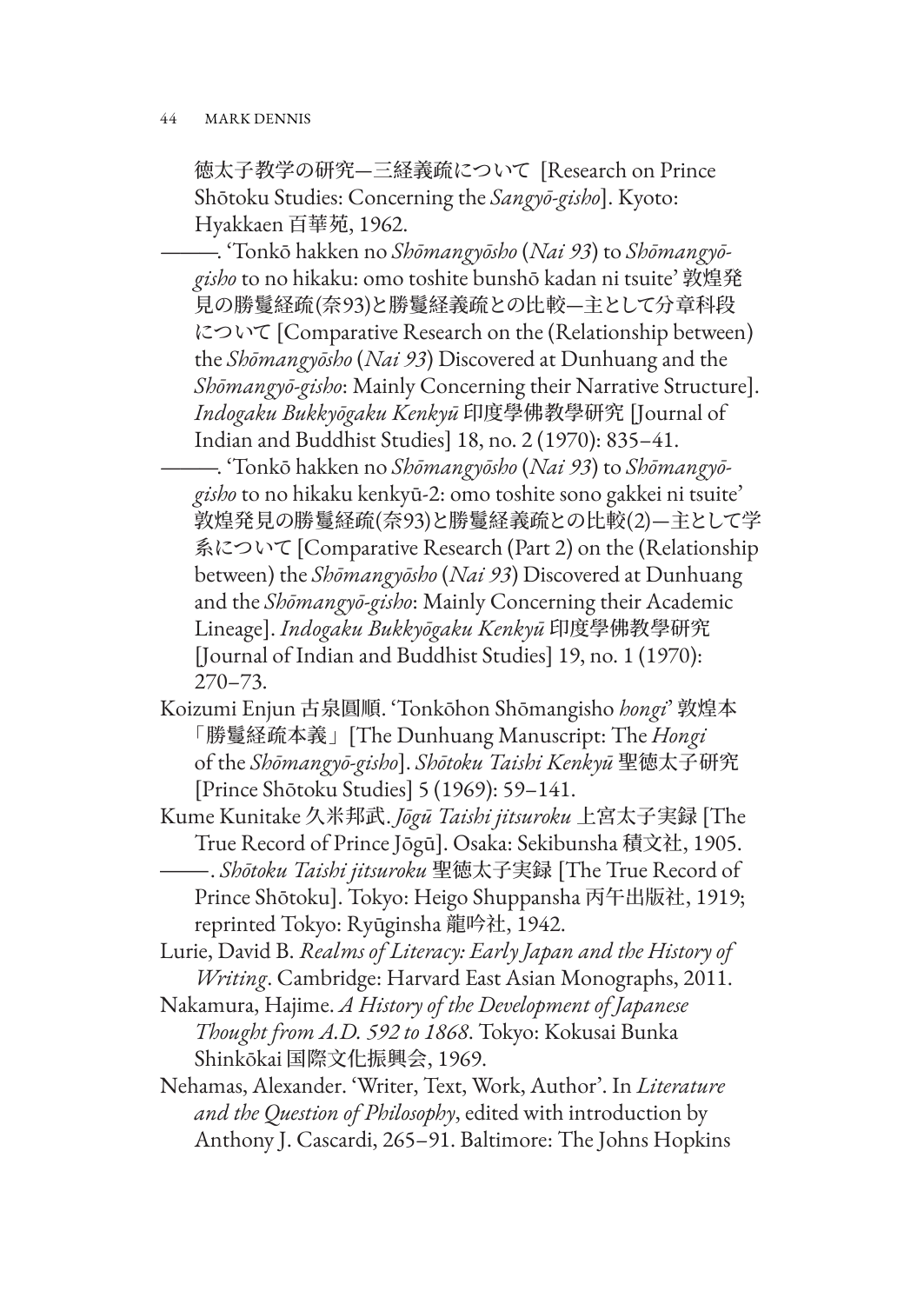University Press, 1987.

- Ōyama Seiichi 大山誠一. *Shōtoku Taishi no shinjitsu* 聖徳太子の真実 [The Truth About Prince Shōtoku]. Tokyo: Heibonsha 平凡社, 2003.
- Shitennōji 四天王寺. *Shitennōji ehon: Shōmangyō-gisho* 四天王寺 會本—勝鬘經義疏 [The *Shōmangyō-gisho ehon* of Shitennōji]. Edited by Shitennōji Kangakuin. Osaka: Shitennōji 四天王寺, 1971.
- Shōtoku, Taishi. *Shōmangyō-gisho* 勝鬘経義疏 [Prince Shōtoku's Commentary on the *Śrīmālā Sūtra*]. Translated with an introduction by Mark Dennis. Berkeley, Tokyo: Numata Center for Buddhist Translation and Research, 2011.
- Shōtoku Taishi Kenkyūkai 聖徳太子研究會. *Shōtoku Taishi butten kōsetsu: Shōmangyō-gisho no gendaigoyaku to kenkyū* 聖徳太子仏 典講説・勝鬘経義疏の現代訳と研究上下 [An Explanation of the Buddhist Scriptures of Prince Shōtoku: Research and a Modern Translation of the *Shōmangyō-gisho*—Two Volumes]. Tokyo: Taimeidō 大明堂, 1988.
- Stock, Brian. *Listening for the Text: On the Uses of the Past*. Philadelphia: University of Philadelphia Press, 1990.
- Takakusu Junjirō 高楠順次郎 and Watanabe Kaigyoku 渡邊海旭, eds. *Taishō shinshū daizōkyō* 大正新修大藏經 [Buddhist Canon compiled under the Taishō Era (1912–1926)]. 85 vols. Tokyo: Taishō issaikyō kankōkai 大正一切經刊刻會, 1924–1932.
- Umehara Takeshi 梅原猛. *Shōtoku Taishi* 聖徳太子 [Prince Shōtoku]. 2 vols. Tokyo: Shōgakkan 小学館, 2003.
- Watanabe Kōjun 渡部孝順. '*Shōmangyō-gisho* no tokuchō ni tsuite' 勝鬘経義疏の特徴について [Concerning the Special Characteristics of the *Shōmangyō-gisho*]. In *Shōmangyō-gisho ronshū* 勝鬘経義疏論集 [Collected Essays on the *Shōmangyōgisho*], edited by Nihon Bukkyo Genryu Kenkyūkai 日本仏教 源流研究会 [Research Association on the Origins of Japanese Buddhism], 126–32. Kyoto: Nihon Bukkyō Genryū Kenkyūkai 日本仏教源流研究会, 1965.
- Watanabe Shōkō 渡邊照宏. '*Sangyō-gisho* no sakusha mondai: nihon bukkyō no ayumi' (6): 三経義疏の作者問題:日本仏教のあゆみ 6 [The Problem of the Authorship of the *Sangyō-gisho*: Advances